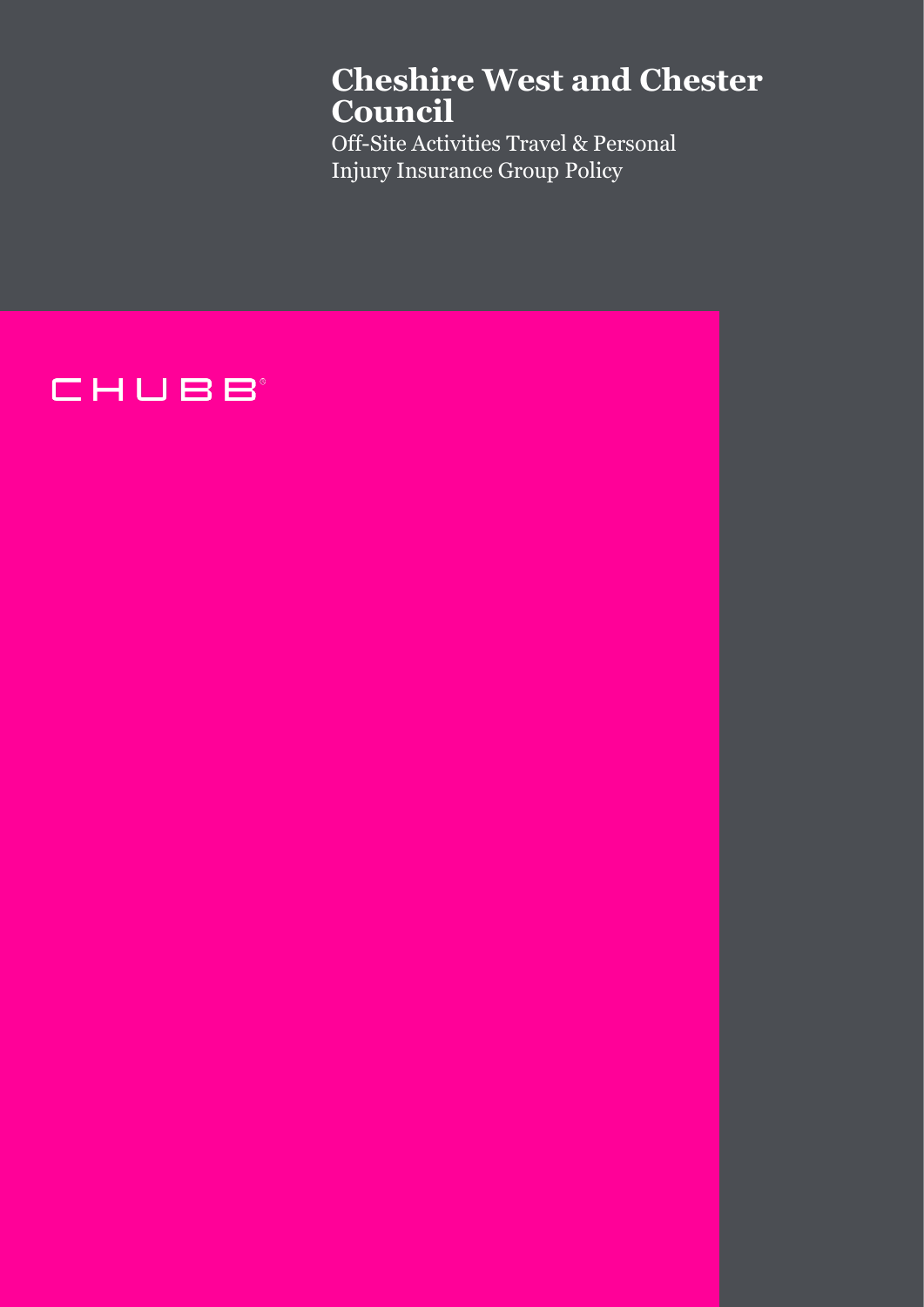| <b>Policy Number:</b>                             | <b>UKBCHD17497</b>                                                                                                                                                                                                                                                                                                           |
|---------------------------------------------------|------------------------------------------------------------------------------------------------------------------------------------------------------------------------------------------------------------------------------------------------------------------------------------------------------------------------------|
| Group<br>Policyholder:                            | Cheshire West and Chester Council<br>А.<br>and<br>The governing body of each <b>Participating Establishment</b><br>В.<br>within the jurisdiction of Group Policyholder A which has been<br>declared to Chubb.                                                                                                                |
| Address:                                          | 58 Nicholas St<br>Chester<br>CH <sub>12</sub> NP                                                                                                                                                                                                                                                                             |
| Period of<br>Insurance:                           | 1 September 2021<br>From:<br>To:<br>31 March 2022<br>(both dates inclusive)                                                                                                                                                                                                                                                  |
| <b>Renewal Date:</b>                              | 1 April 2022<br>and any subsequent period for which Chubb agrees to accept cover<br><b>Cover Selected:</b><br>Schedule of Benefits A - Scale 2<br>Schedule of Benefits B - Not Applicable<br>Miscellaneous trip cover required: NO                                                                                           |
| <b>Premium for the</b><br>Period of<br>Insurance: | <b>Off-Site Cover:</b><br>Primary School:<br>Pupils and Teachers £0.47 per person<br>Secondary School:<br>Pupils and Teachers £0.90 per person<br>Special School:<br><b>Pupils and Teachers £0.90 per person</b><br><b>On-Site Cover:</b><br>All Schools<br><b>Not Applicable</b><br>Miscellaneous trip cover Not Applicable |
| Note:                                             | Changes in the IPT rate may affect the total <b>Premium</b> payable                                                                                                                                                                                                                                                          |
| Date of Issue:                                    | 9 August 2021                                                                                                                                                                                                                                                                                                                |

# <span id="page-1-0"></span>Policy Schedule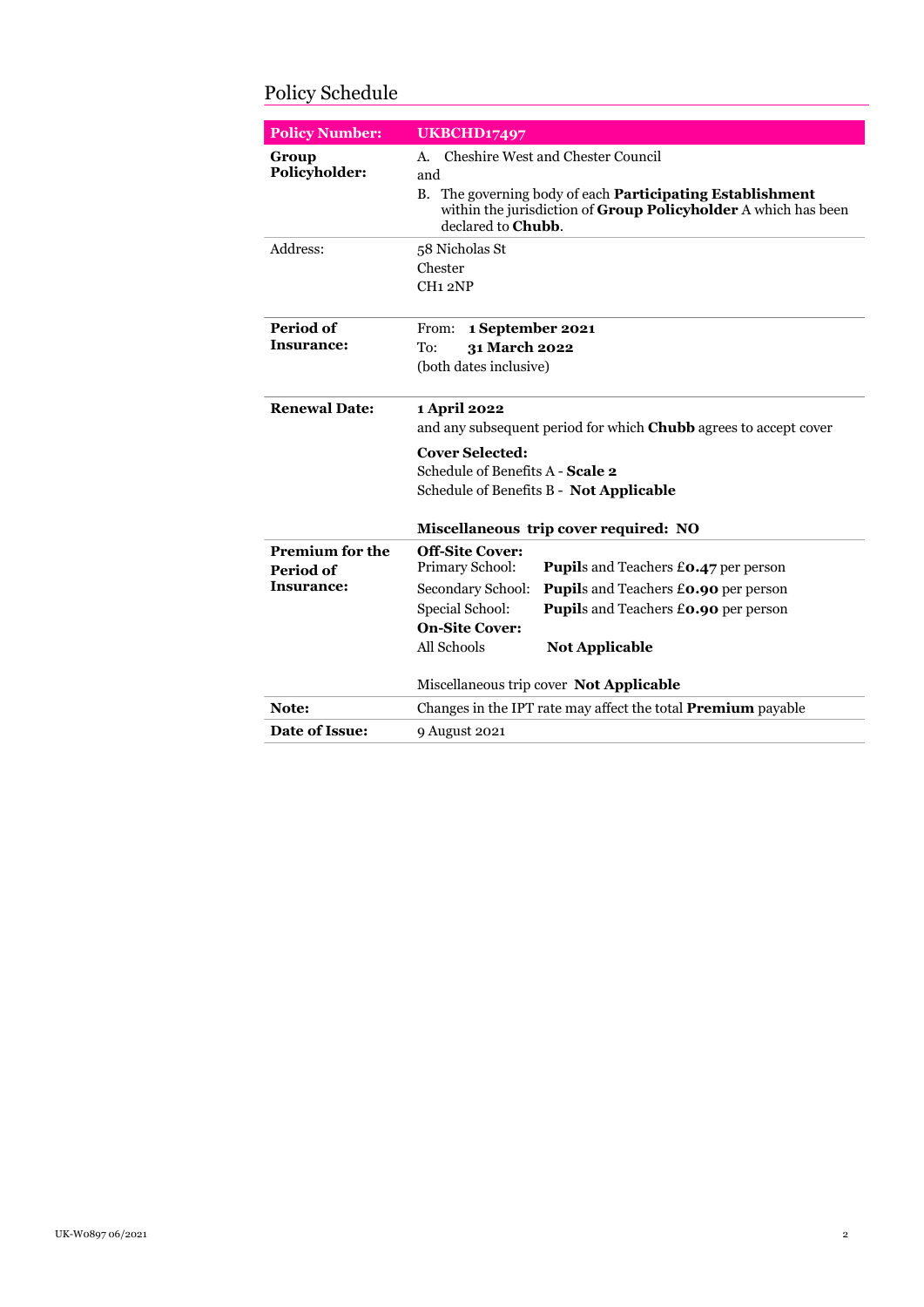# <span id="page-2-0"></span>Schedule of Benefits A

## <span id="page-2-1"></span>**Off-Site Activities**

| <b>Insured Persons</b> |                                                                                                                                                                                      |
|------------------------|--------------------------------------------------------------------------------------------------------------------------------------------------------------------------------------|
| Category A:            | Any <b>Pupil</b> enrolled at a <b>Participating Establishment</b> .                                                                                                                  |
| Category B:            | Any member of the teaching and support staff at a <b>Participating Establishment</b> .                                                                                               |
| Category C:            | Any adult who is acting in a supervisory capacity as a volunteer, assistant or helper and is authorised by the<br><b>Participating Establishment</b> to undertake a <b>Journey</b> . |
| Category D:            | Any Child other than as described in Category A. who is authorised by the Participating Establishment to<br>undertake a <b>Journey</b> .                                             |

#### <span id="page-2-2"></span>**Effective Time**

Whilst an **Insured Person** is undertaking any **Journey** (including exchange visits and work experience placements) with the authorisation of the **Participating Establishment** involving travel outside the designated boundaries of the **Participating Establishment**.

A **Journey** will include travel undertaken solely by employees of the **Group Policyholder** whilst on the business of the **Group Policyholder** but will not include travel by other authorised adults unless it is for the purpose of assessing or managing future **Journey**s to be undertaken by **Pupil**s.

For any trip commencing from the **Participating Establishment** cover commences from the time of leaving the designated boundaries at the start of the **Journey** until arrival back within the designated boundaries at the end of the **Journey**.

For any trip commencing from the **Insured Person**'s place of residence cover commences from the time of leaving their place of residence at the start of the **Journey** until arrival back at their place of residence at the end of the **Journey**.

| <b>Benefit Description</b><br><b>Maximum Benefit Amount / Limit of Indemnity</b> |                                                                                 |                  |                  |                  |                |
|----------------------------------------------------------------------------------|---------------------------------------------------------------------------------|------------------|------------------|------------------|----------------|
| Section                                                                          |                                                                                 | Scale 1          | Scale 2          | Scale 3          | Scale 4        |
| 1.                                                                               | <b>Medical</b>                                                                  |                  |                  |                  |                |
| A.                                                                               | <b>Medical Expenses</b>                                                         | Unlimited        | Unlimited        | Unlimited        | Unlimited      |
| <b>B.</b>                                                                        | In-patient Benefit outside the United<br>Kingdom                                | $£50$ per day    | $£50$ per day    | $£50$ per day    | $£50$ per day  |
|                                                                                  | Benefit Period up to 40 days                                                    |                  |                  |                  |                |
| C.                                                                               | Supplementary Travel & Accommodation<br>Expenses in the United Kingdom          | Up to £1,000     | Up to £1,000     | Up to $£1,000$   | Up to $£1,000$ |
| D.                                                                               | Supplementary Travel & Accommodation<br>Expenses outside the United Kingdom     | Up to<br>£25,000 | Up to<br>£25,000 | Up to<br>£25,000 | Up to £25,000  |
| Ε.                                                                               | <b>Emergency Repatriation Expenses</b>                                          | Unlimited        | Unlimited        | Unlimited        | Unlimited      |
| F.                                                                               | On-going medical treatment as an In-patient<br>following Emergency Repatriation | Up to<br>£20,000 | Up to<br>£20,000 | Up to<br>£20,000 | Up to £20,000  |
| G.                                                                               | Search and Rescue                                                               | Up to<br>£25,000 | Up to<br>£25,000 | Up to<br>£25,000 | Up to £25,000  |
| 2.                                                                               | <b>Personal Belongings</b>                                                      |                  |                  |                  |                |
| A.                                                                               | Personal Belongings<br>(Single Article Limit £1,000)                            | Up to $£5,000$   | Up to $£5,000$   | Up to $£5,000$   | Up to $£5,000$ |
| <b>B.</b>                                                                        | Personal Belongings Delay                                                       | Up to £2,000     | Up to £2,000     | Up to £2,000     | Up to $£2,000$ |
| 3.                                                                               | <b>Money</b>                                                                    |                  |                  |                  |                |
| A.                                                                               | Money                                                                           | Up to $£3,000$   | Up to $£3,000$   | Up to $£3,000$   | Up to $£3,000$ |
|                                                                                  | <b>Coins and Bank Notes</b>                                                     | Up to £2,000     | Up to £2,000     | Up to £2,000     | Up to £2,000   |
| <b>B.</b>                                                                        | Credit, Debit or Charge Card Misuse                                             | Up to $£3,000$   | Up to $£3,000$   | Up to $£3,000$   | Up to $£3,000$ |
| C.                                                                               | <b>Emergency Replacement of Passport</b>                                        | Up to $£1,500$   | Up to $£1,500$   | Up to $£1,500$   | Up to $£1,500$ |
| $\ddot{ }$                                                                       | Disruption*                                                                     |                  |                  |                  |                |
| A.                                                                               | Cancellation                                                                    | Up to £10,000    | Up to £10,000    | Up to £10,000    | Up to £10,000  |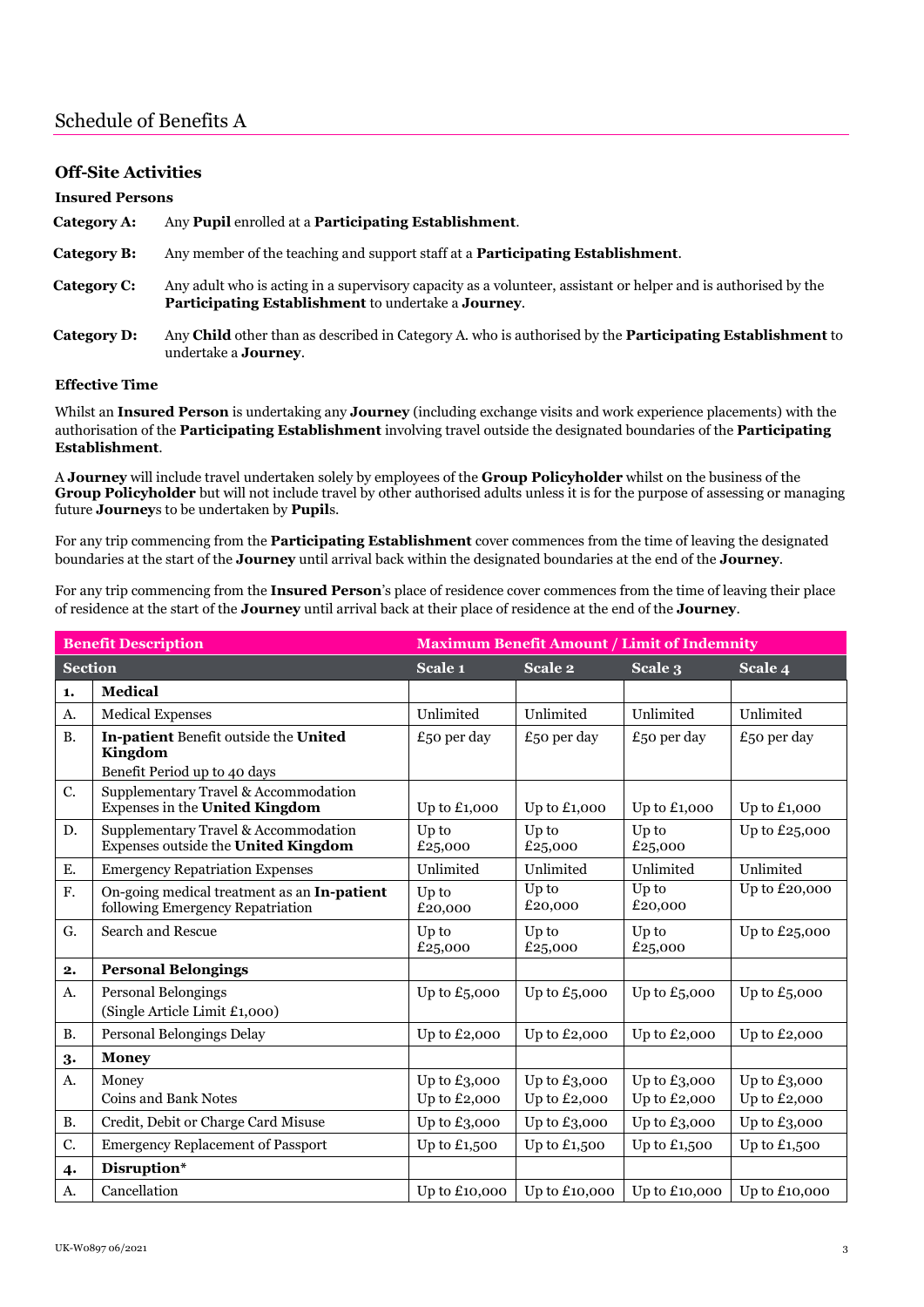| <b>B.</b> | Curtailment & Alteration to Itinerary                                                                 | Up to £10,000                                                                           | Up to £10,000                                                                           | Up to £10,000                                                                           | Up to £10,000                                                                  |
|-----------|-------------------------------------------------------------------------------------------------------|-----------------------------------------------------------------------------------------|-----------------------------------------------------------------------------------------|-----------------------------------------------------------------------------------------|--------------------------------------------------------------------------------|
| C.        | Replacement                                                                                           | Up to £10,000                                                                           | Up to $£10,000$                                                                         | Up to $£10,000$                                                                         | Up to $£10,000$                                                                |
| D.        | <b>Travel Delay</b>                                                                                   | Up to £200<br>$(E1,000$ if<br>delayed over<br>24 hours and<br>trip cancelled)           | Up to £200<br>$(E1,000$ if<br>delayed over<br>24 hours and<br>trip cancelled)           | Up to £200<br>$(E1,000$ if<br>delayed over<br>24 hours and<br>trip cancelled)           | Up to £200<br>$(E1,000$ if<br>delayed over 24<br>hours and trip<br>cancelled)  |
| Ε.        | <b>Missed Departure</b>                                                                               | Up to £500                                                                              | Up to £500                                                                              | Up to £500                                                                              | Up to £500                                                                     |
|           | *Aggregate Limit for this section per Group Journey is £100,000                                       |                                                                                         |                                                                                         |                                                                                         |                                                                                |
| 5.        | <b>Winter Sports</b>                                                                                  |                                                                                         |                                                                                         |                                                                                         |                                                                                |
| A.        | Ski Hire                                                                                              | Up to £200                                                                              | Up to £200                                                                              | Up to £200                                                                              | Up to £200                                                                     |
| <b>B.</b> | Ski Pass                                                                                              | Up to £75 per<br>week (£200<br>maximum)                                                 | Up to £75 per<br>week (£200<br>maximum)                                                 | Up to $E_{75}$ per<br>week (£200<br>maximum)                                            | Up to $£75$ per<br>week (£200<br>maximum)                                      |
| C.        | Piste Closure                                                                                         | Up to £20 per<br>day (£200<br>maximum)                                                  | Up to £20 per<br>day $(E200$<br>maximum)                                                | Up to £20 per<br>day (£200<br>maximum)                                                  | Up to £20 per<br>day $(E200$<br>maximum)                                       |
| 6.        | <b>Personal Injury</b>                                                                                |                                                                                         |                                                                                         |                                                                                         |                                                                                |
| А.        | Death*                                                                                                | £25,000<br>$(E20,000$ for<br><b>Insured</b><br><b>Persons</b><br>under 16 years<br>old) | £50,000<br>$(E20,000$ for<br><b>Insured</b><br><b>Persons</b><br>under 16 years<br>old) | £75,000<br>$(E20,000$ for<br><b>Insured</b><br><b>Persons</b><br>under 16 years<br>old) | £100,000<br>$(E20,000$ for<br><b>Insured</b><br>Persons under<br>16 years old) |
| <b>B.</b> | Permanent Total Disablement                                                                           | £25,000                                                                                 | £50,000                                                                                 | £75,000                                                                                 | £100,000                                                                       |
| C.        | Permanent Disabling Injuries                                                                          | Up to<br>£25,000                                                                        | Up to<br>£50,000                                                                        | Up to £75,000                                                                           | Up to £100,000                                                                 |
| D.        | <b>Temporary Total Disablement</b><br>Deferment Period Nil week(s) Benefit Period<br>$104$ week $(s)$ | £ 100 per<br>week                                                                       | £ 100 per<br>week                                                                       | £ 100 per<br>week                                                                       | £ 100 per<br>week                                                              |
|           | Out of Pocket Expenses<br>Deferment Period Nil week(s) Benefit Period 4<br>week(s)                    | Up to £25 per<br>week                                                                   | Up to £25 per<br>week                                                                   | Up to £25 per<br>week                                                                   | Up to £25 per<br>week                                                          |
| Ε.        | <b>Hospital Confinement</b><br>Benefit Period up to 182 days                                          | £50 per day                                                                             | $£50$ per day                                                                           | £50 per day                                                                             | £50 per day                                                                    |
| F.        | <b>Accident Medical Expenses</b>                                                                      | Up to $£5,000$                                                                          | Up to $£5,000$                                                                          | Up to $£5,000$                                                                          | Up to $£5,000$                                                                 |
| 7.        | <b>Personal Liability</b>                                                                             | $\operatorname{Up}$ to<br>£5,000,000                                                    | Up to<br>£5,000,000                                                                     | Up to<br>£5,000,000                                                                     | Up to<br>£5,000,000                                                            |
| 8.        | <b>Overseas Legal Expenses</b>                                                                        | Up to<br>£50,000                                                                        | Up to<br>£50,000                                                                        | Up to<br>£50,000                                                                        | Up to $£50,000$                                                                |
| 9.        | <b>Dental Injury</b>                                                                                  | Up to $£1,000$                                                                          | Up to $£1,000$                                                                          | Up to £1,000                                                                            | Up to $£1,000$                                                                 |
| 10.       | <b>Serious Disruption</b>                                                                             |                                                                                         |                                                                                         |                                                                                         |                                                                                |
| A.        | Hijack and Kidnap                                                                                     | £500 per day<br>up to<br>£25,000                                                        | £500 per day<br>up to £25,000                                                           | £500 per day<br>up to $£25,000$                                                         | £500 per day<br>up to £25,000                                                  |
| В.        | Evacuation, Alteration of Itinerary or<br>Curtailment                                                 | Up to<br>£50,000 per<br>event<br>Aggregate<br>Limit<br>£250,000                         | Up to<br>£50,000 per<br>event<br>Aggregate<br>Limit<br>£250,000                         | Up to<br>£50,000 per<br>event<br>Aggregate<br>Limit<br>£250,000                         | Up to £50,000<br>per event<br><b>Aggregate</b><br>Limit<br>£250,000            |
| C.        | Payment or Loss of Extortion or Ransom<br>Monies or Expenses                                          | <b>Aggregate</b><br>Limit<br>£250,000                                                   | <b>Aggregate</b><br>Limit<br>£250,000                                                   | <b>Aggregate</b><br>Limit<br>£250,000                                                   | <b>Aggregate</b><br>Limit<br>£250,000                                          |
| D.        | <b>Security Specialist Costs</b>                                                                      | <b>Aggregate</b><br>Limit<br>£50,000                                                    | <b>Aggregate</b><br>Limit<br>£50,000                                                    | <b>Aggregate</b><br>Limit<br>£50,000                                                    | <b>Aggregate</b><br>Limit<br>£50,000                                           |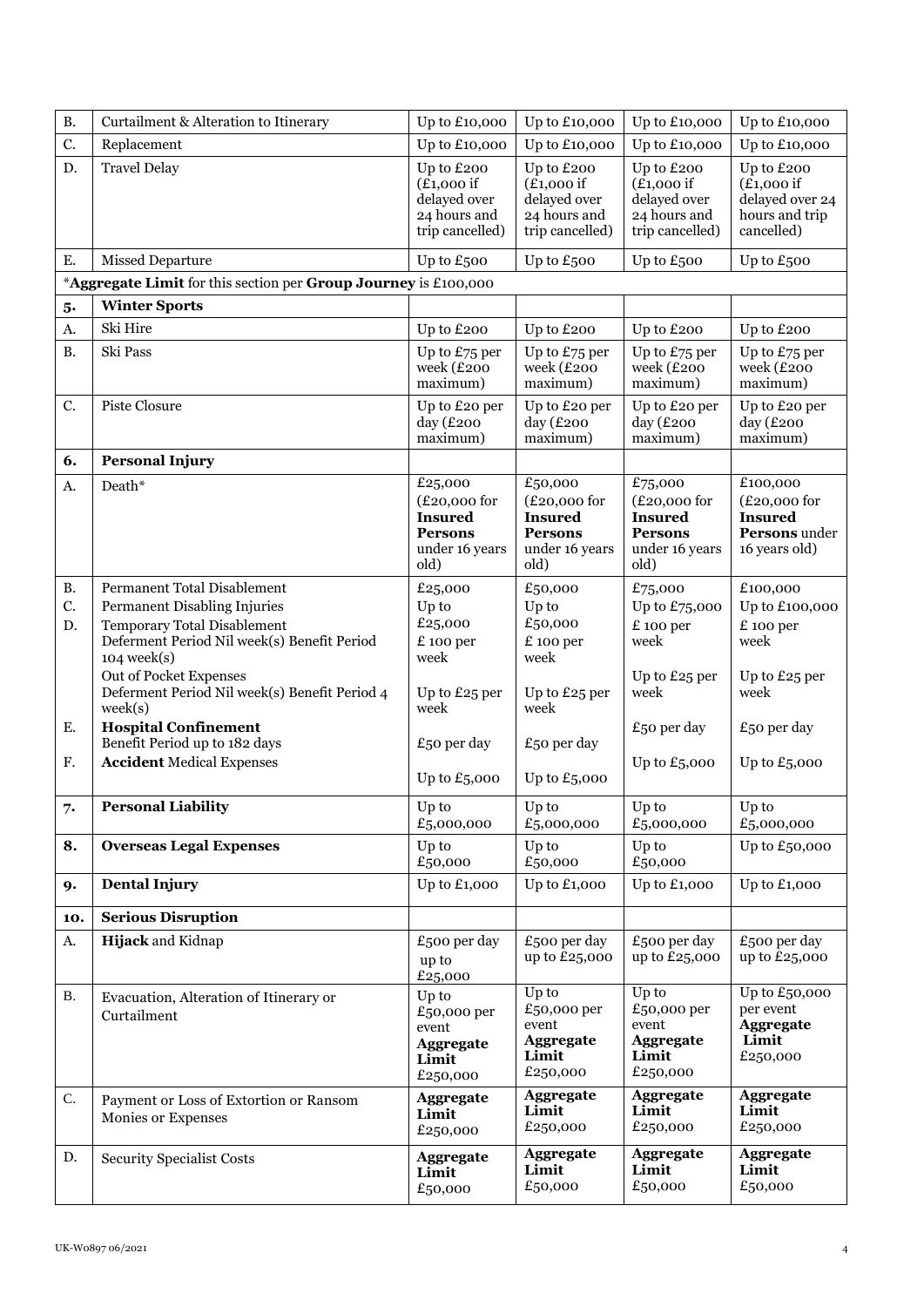| 11. | <b>Crisis Management</b> | Up to $£75,000$<br>per Crisis.<br><b>Aggregate</b><br>Limit<br>£75,000 | Up to $£75,000$<br>per Crisis.<br><b>Aggregate</b><br>Limit<br>£75,000 | Up to $£75,000$<br>per Crisis.<br><b>Aggregate</b><br>Limit<br>£75,000 | Up to $£75,000$<br>per Crisis.<br>Aggregate<br><b>Limit</b> $£75,000$ |
|-----|--------------------------|------------------------------------------------------------------------|------------------------------------------------------------------------|------------------------------------------------------------------------|-----------------------------------------------------------------------|
|-----|--------------------------|------------------------------------------------------------------------|------------------------------------------------------------------------|------------------------------------------------------------------------|-----------------------------------------------------------------------|

**\* £20,000 in respect of Insured Persons under the age of 16 years for all Scales**

# <span id="page-4-0"></span>Schedule of Benefits B

<span id="page-4-1"></span>

| <b>On-Site Activities</b> |                                                                                                                                                                                                                                              |
|---------------------------|----------------------------------------------------------------------------------------------------------------------------------------------------------------------------------------------------------------------------------------------|
| <b>Insured Persons</b>    |                                                                                                                                                                                                                                              |
| Category A:               | Any <b>Pupil</b> enrolled at a <b>Participating Establishment</b> .                                                                                                                                                                          |
| Category B:               | Any member of the teaching and support staff at a <b>Participating Establishment</b> .                                                                                                                                                       |
| Category C:               | Any adult who is authorised by the <b>Participating Establishment</b> to act in a supervisory capacity as a<br>volunteer, assistant or helper.                                                                                               |
| <b>Effective Time</b>     |                                                                                                                                                                                                                                              |
| Category A & B:           | Whilst undertaking duties within the <b>Participating Establishment</b> 's designated boundaries and<br>including travel directly to and from the <b>Insured Person</b> 's place of residence and the <b>Participating</b><br>Establishment. |
| Category C:               | Whilst undertaking the supervision of <b>Pupils</b> enrolled at a <b>Participating Establishment</b> , when they                                                                                                                             |

are walking, or travelling by other means, in an organised group, directly to and from their place of residence and the **Participating Establishment**.

| <b>Benefit Description</b> |                                                                                                             | <b>Maximum Benefit Amount / Limit of Indemnity</b>                         |                                                                            |                                                                            |                                                                             |  |
|----------------------------|-------------------------------------------------------------------------------------------------------------|----------------------------------------------------------------------------|----------------------------------------------------------------------------|----------------------------------------------------------------------------|-----------------------------------------------------------------------------|--|
|                            | <b>Section</b>                                                                                              | Scale 1                                                                    | Scale 2                                                                    | Scale 3                                                                    | Scale 4                                                                     |  |
| 6.                         | <b>Personal Injury</b>                                                                                      |                                                                            |                                                                            |                                                                            |                                                                             |  |
| A                          | Death*                                                                                                      | £25,000<br>$(E20,000$ for<br><b>Insured Persons</b><br>under 16 years old) | £50,000<br>$(E20,000$ for<br><b>Insured Persons</b><br>under 16 years old) | £75,000<br>$(E20,000$ for<br><b>Insured Persons</b><br>under 16 years old) | £100,000<br>$(E20,000$ for<br><b>Insured Persons</b><br>under 16 years old) |  |
| <b>B.</b>                  | Permanent Total                                                                                             | £25,000                                                                    | £50,000                                                                    | £75,000                                                                    | £100,000                                                                    |  |
| $C_{\cdot}$                | Disablement Permanent<br>Disabling Injuries                                                                 | Up to £25,000                                                              | Up to $£50,000$                                                            | Up to $£75,000$                                                            | Up to £100,000                                                              |  |
| D.                         | <b>Temporary Total</b><br>Disablement<br>Deferment Period Nil<br>week(s) Benefit Period<br>$104$ week $(s)$ | £ 100 per week                                                             | £ 100 per week                                                             | £ 100 per week                                                             | £ 100 per week                                                              |  |
|                            | Out of Pocket Expenses<br>Deferment Period Nil<br>week(s) Benefit Period 4<br>week(s)                       | Up to $E25$ per week                                                       | Up to $E25$ per week                                                       | Up to $E25$ per week                                                       | Up to $£25$ per week                                                        |  |
| Ε.                         | <b>Hospital Confinement</b><br>Benefit Period up to 182<br>days                                             | £50 per day                                                                | £50 per day                                                                | £50 per day                                                                | $£50$ per day                                                               |  |
| F.                         | <b>Accident Medical</b><br>Expenses                                                                         | Up to $£5,000$                                                             | Up to $£5,000$                                                             | Up to $£5,000$                                                             | Up to $£5,000$                                                              |  |
| 9.                         | <b>Dental Injury</b>                                                                                        | Up to $£1,000$                                                             | Up to $£1,000$                                                             | Up to £1,000                                                               | Up to $£1,000$                                                              |  |

**\*£20,000 in respect of Insured Persons under the age of 16 years for all Scales**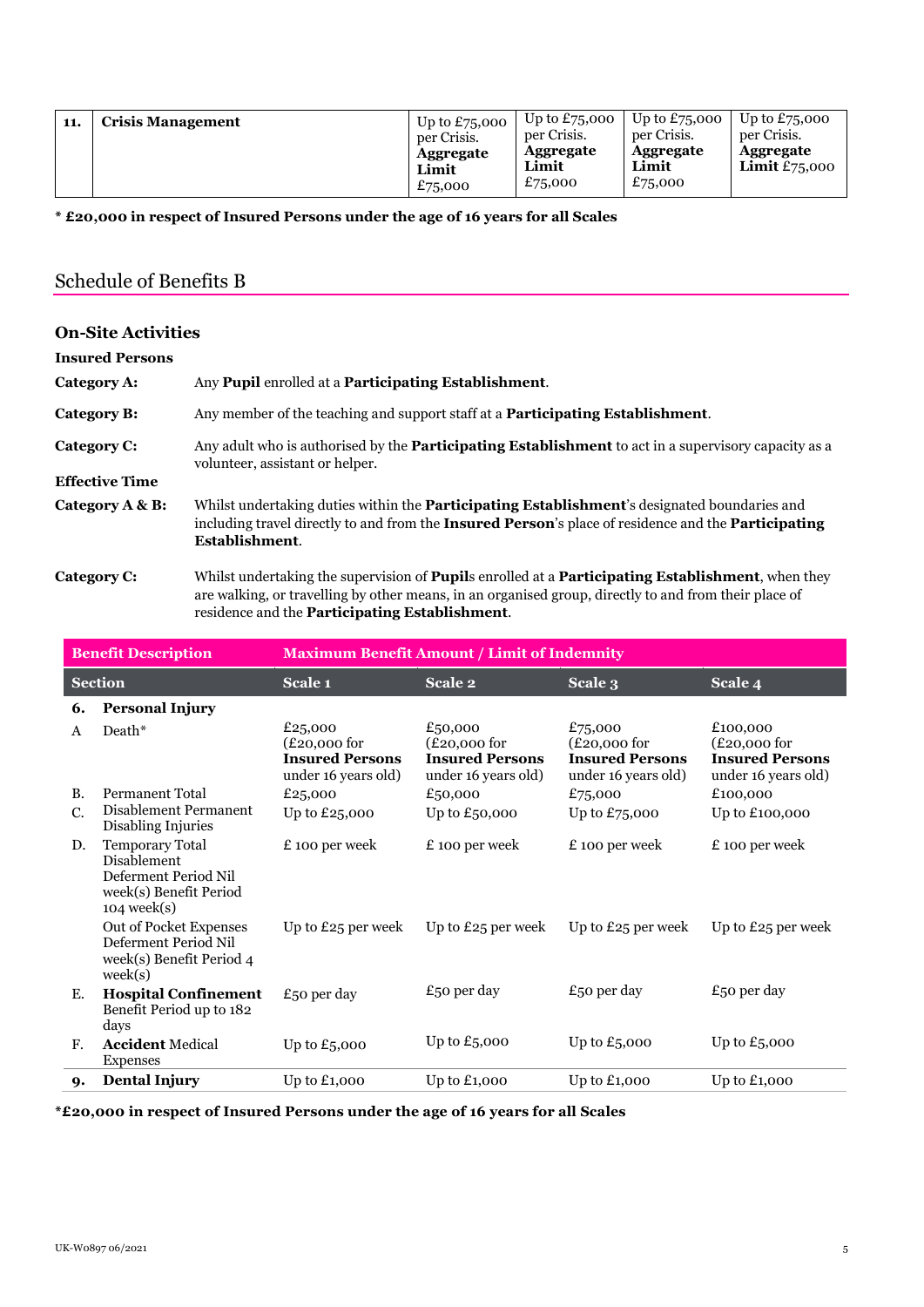<span id="page-5-0"></span>Any amendments to the Policy wording are shown below. Endorsements should be read in conjunction with the full Policy wording.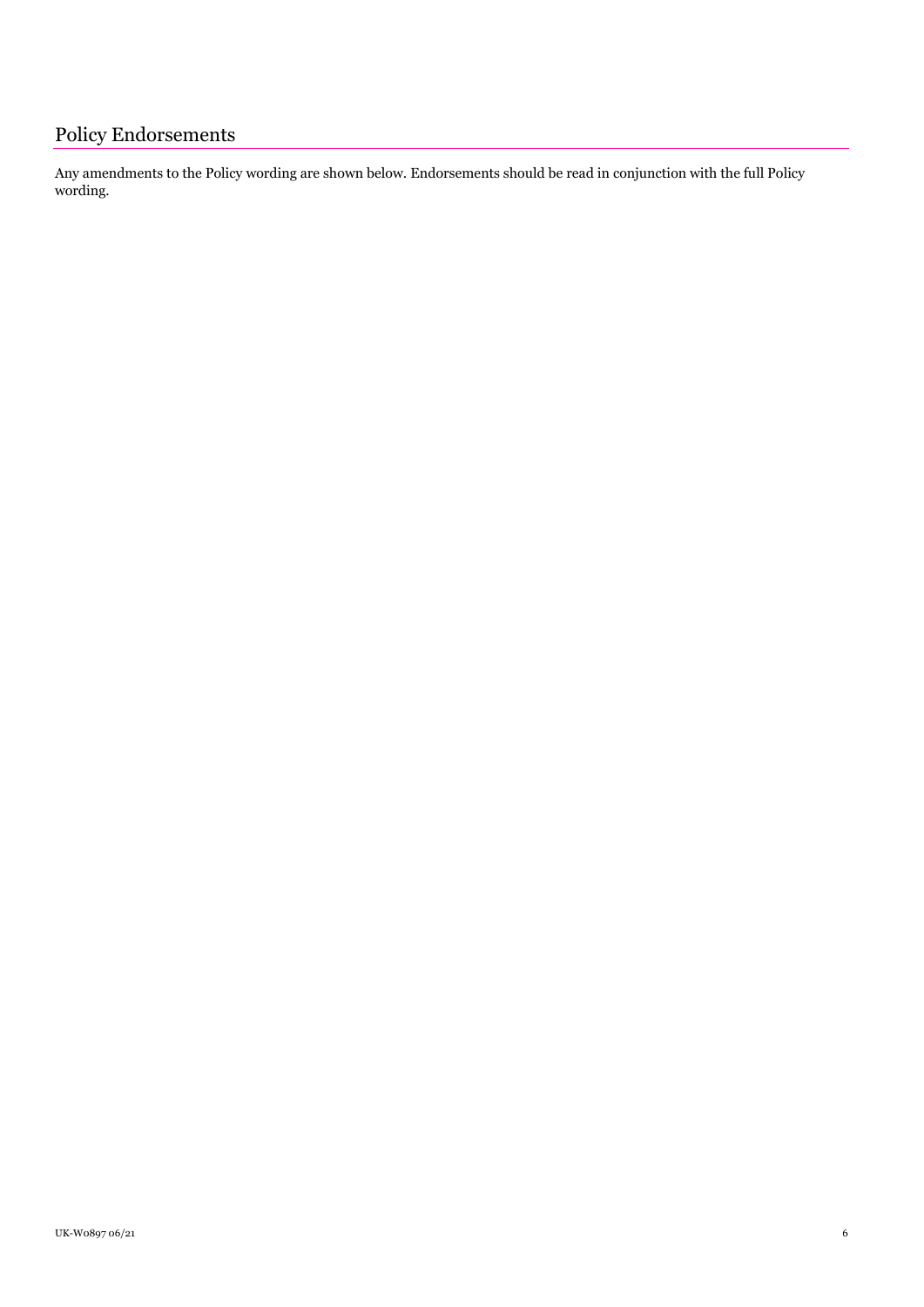# <span id="page-6-0"></span>Contents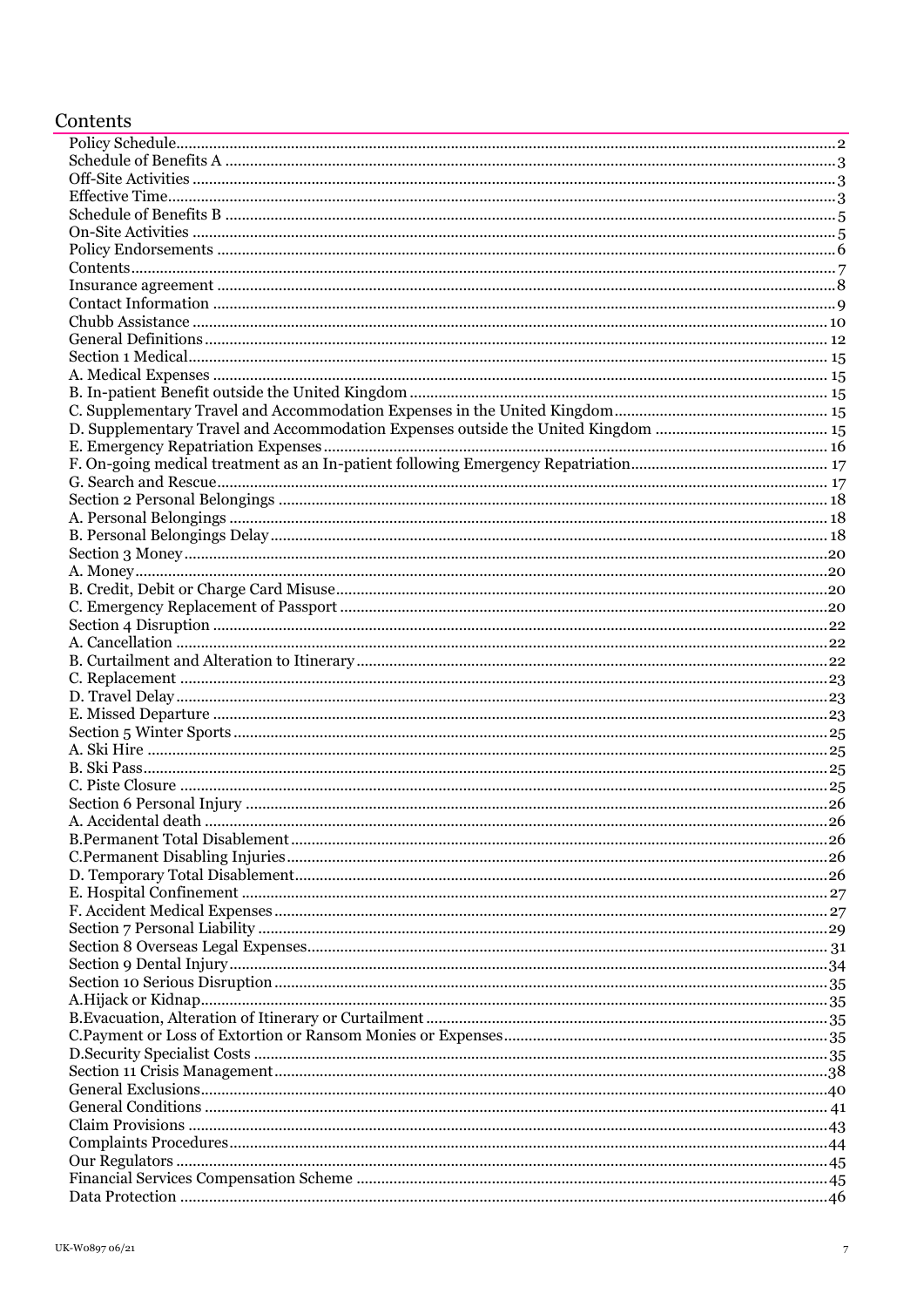## <span id="page-7-0"></span>Insurance agreement

Thank you for choosing this Policy which is underwritten by **Chubb** European Group SE.

The **Group Policyholder** (as specified in the Policy Schedule) and **Chubb** agree that the **Group Policyholder** shall pay the **Premium** as agreed. The **Policy Schedule**and this Policy document constitute the full terms and conditions of the insurance with **Chubb**. The **Group Policyholder** acknowledges that **Chubb** has offered this Policy and calculated the **Premium** using the information which they have asked for and the **Group Policyholder** has provided, and that any change to the responses provided by the **Group Policyholder** may result in a change in the terms and conditions of the Policy and/or a change in the **Premium**.

The **Group Policyholder** should check over the Policy wording and **Policy Schedule**carefully to ensure they are correct and meet the **Group Policyholder**'s requirements, and notify **Chubb** immediately, if anything is incorrect, as this could affect Policy cover in the event of a **Claim**. The **Group Policyholder** should keep these documents in a safe place and should make them available to the **Insured Persons**, telling them where the documents can be viewed. The **Group Policyholder** must tell **Chubb** if either their insurance needs or any of the information they have given **Chubb** changes. A change in circumstances may affect Policy cover, even if the **Group Policyholder** does not think a change is significant, and **Chubb** may need to change this Policy. **Chubb** will update the Policy and issue a new **Policy Schedule**each time a change is agreed.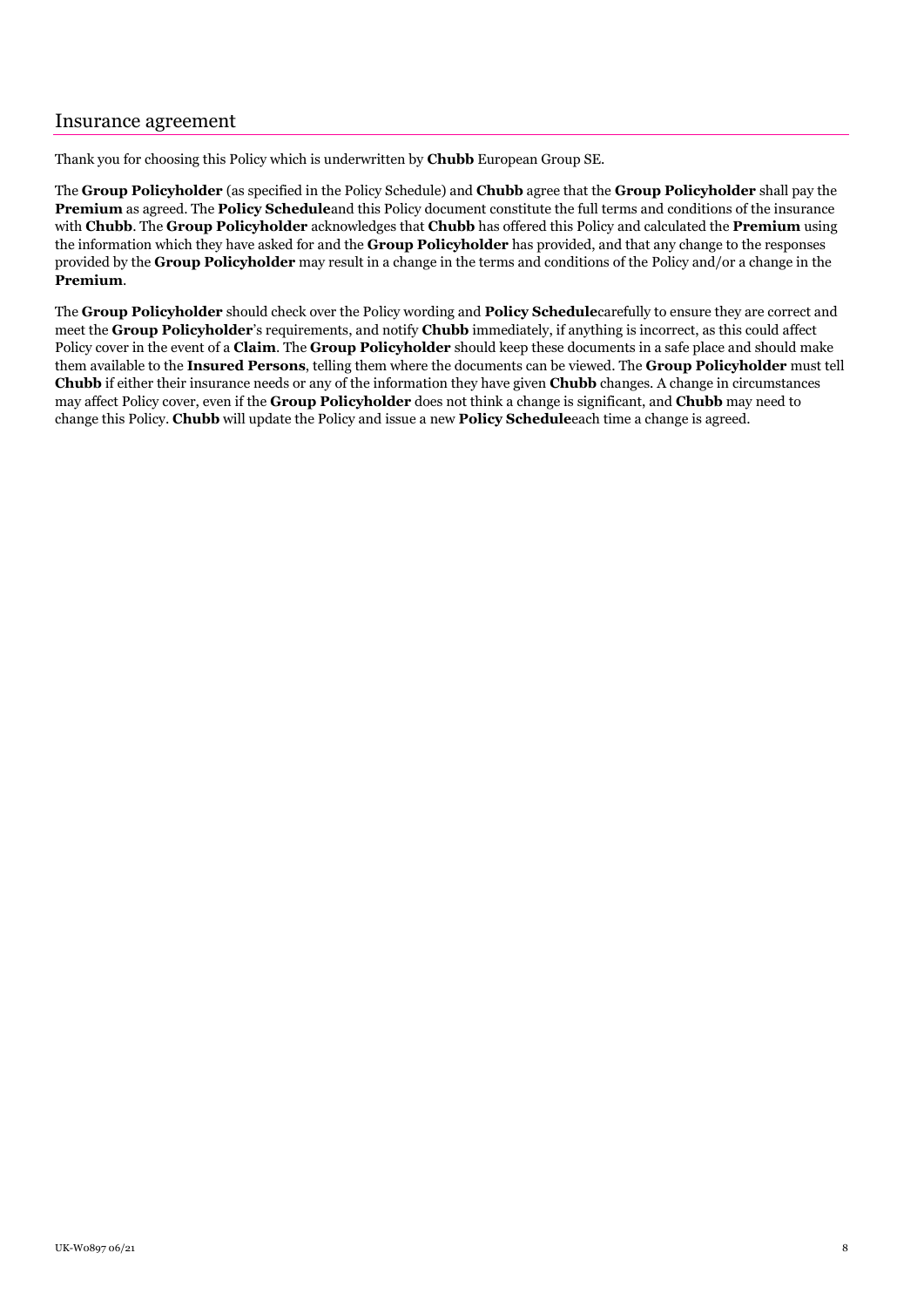# <span id="page-8-0"></span>Contact Information

If you need details in Large Print, Braille, or Audio please call us on 0345 841 0056 for details.

If you have a hearing or speech impairment and would like to speak to us and have a textphone available, you can do so by using the Action on Hearing Loss Next Generation Text service. This is available 24 hours a day, seven days a week and allows customers to contact us via a Text Relay Operator who will relay instructions and other requests verbally to us. To use the Next Generation Text service, You must have access to a textphone or a smartphone with a compatible operating system, tablet, laptop or PC with an internet connection. To use the Next Generation Text service, just dial 18001 and then our number - once the call is connected, a Text Relay Operator will join the call to relay the message. Our responses will then appear as text on Your textphone, smartphone, tablet, laptop or PC. For the Next Generation Text service, please call 18001 0345 841 0056.

Calls may be recorded for training and quality purposes.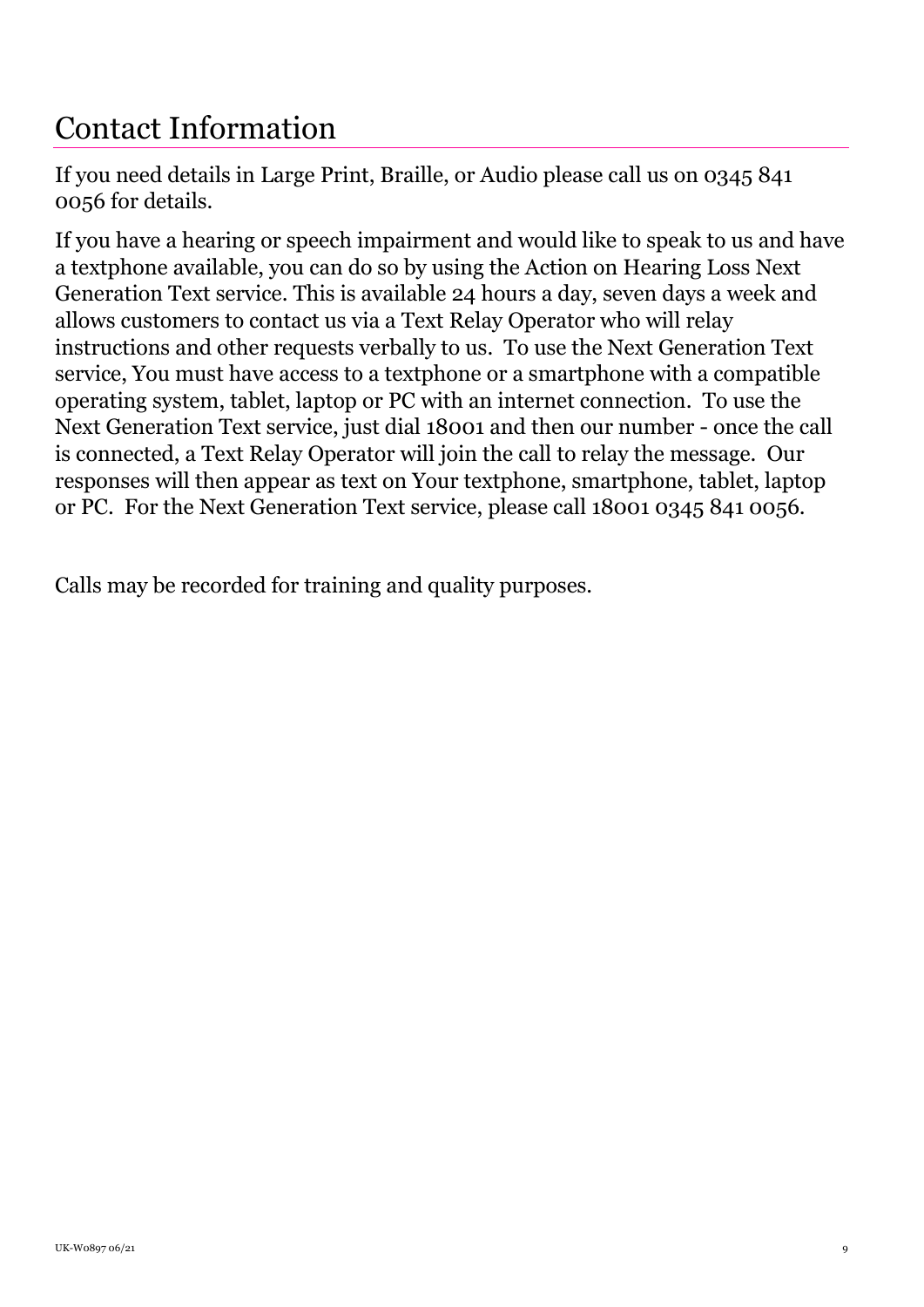# <span id="page-9-0"></span>Chubb Assistance

## **Important Phone Numbers**

Please make a note of the following phone numbers or add them to your mobile; you may need them in an emergency or if you need to make a **Claim**. If during the **Period of Insurance** an **Insured Person** requires medical or personal assistance or advice during a **Journey**, they should in the first instance call **Chubb** Assistance.

### **Chubb Assistance**

Medical Emergency,Referral Services,Personal Assistance Services and Crisis Management

From outside the UK on **+44 (0) 20 3305 8243** From within the UK on **020 3305 8243** in respect of:

- Medical Expenses;
- Medical advice, referral or treatment;
- Emergency repatriation;
- Local payment of **Hospital** bills; or
- Replacement of essential maintenance medication or drugs.

#### **Pre -Travel Information**

During the **Period of Insurance** an **Insured Person** may call **Chubb** Assistance:

From outside the UK on **+44 (0) 20 3305 8243** From within the UK on **020 3305 8243**

For pre-travel information on:

- Business and social customs
- Political situations
- Medical advice and medical facilities overseas
- Health precautions, including vaccinations
- Visa and entry permit requirements
- **Currency**
- Banking hours
- Time zones
- Climate
- Driving restrictions

#### **Helpful hints for your insurance**

- Do take copies of your policy documents on your **Journey**
- Do report any loss or theft to the hotel or local police and get a report from them
- Do keep valuables safe (e.g. in a safety deposit box)
- Don't leave valuables lying around or in view of other people
- Do leave yourself enough time to get to the airport, park, and get through security
- Remember to allow time for delays in traffic or travel
- Do contact us if you have a change in health that may lead to you having to cancel or alter your **Journey**
- Do contact us for advice before incurring costs that you would seek to subsequently **Claim** for under this policy

#### **EHIC/GHIC**

If you intend to travel to Europe (all EU countries plus Iceland, Liechtenstein, Norway and Switzerland) you should obtain a Global Health Insurance Card (GHIC) and take it with you when you travel. European Health insurance Cards (EHIC) will still be valid until the card expires at which point you should apply for the new GHIC replacement.

Both the EHIC or GHIC will allow you to benefit from the reciprocal health arrangements, which exist with these countries. You can get more information about the EHIC and GHIC, and how to apply for GHIC:

Online at: www.nhs.uk/ghic

By phone: 0300 330 1350

By post: Forms available online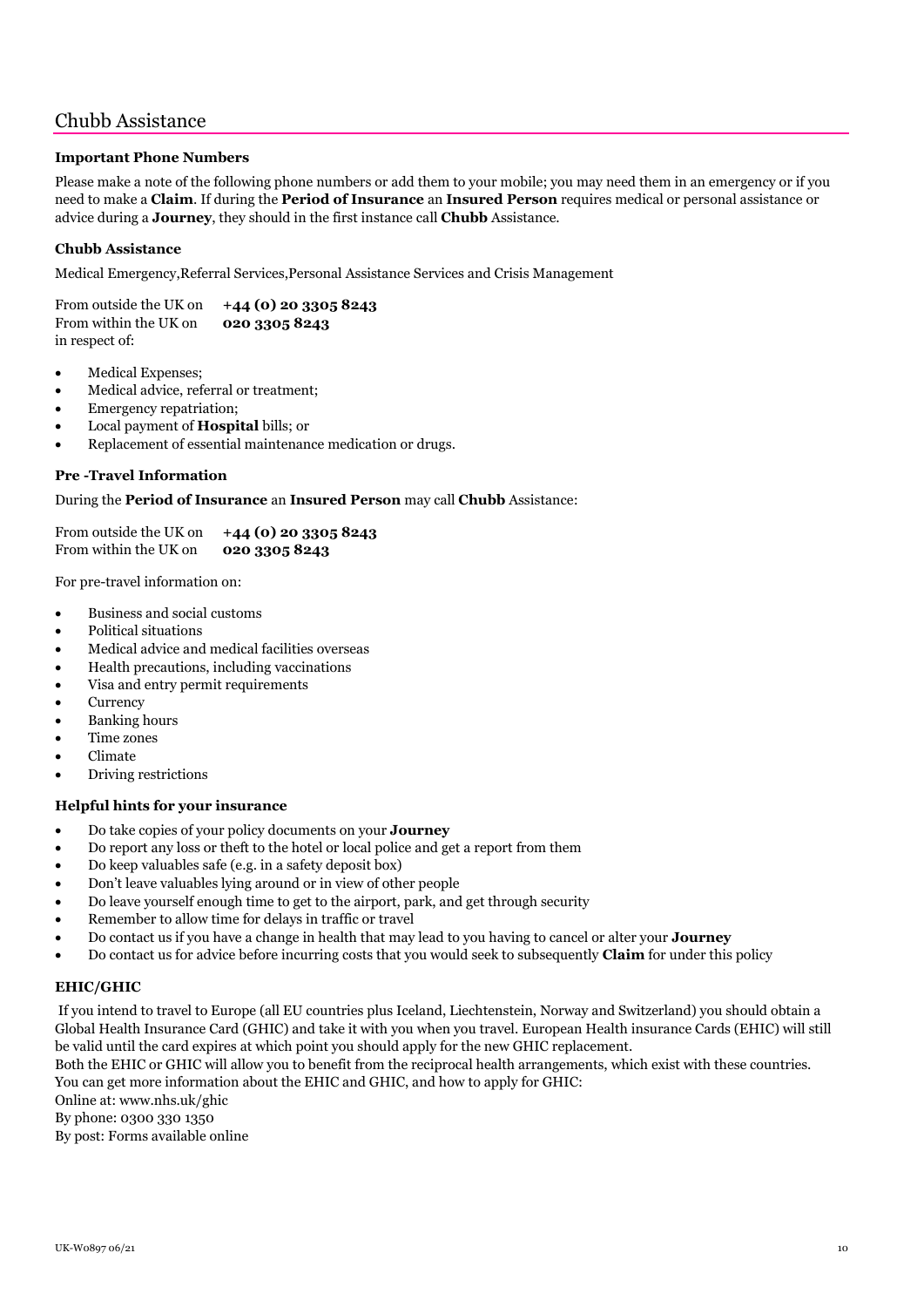#### **Eduvia .com**

When an establishment takes its **Pupil**s anywhere outside its boundaries (an off-site activity), there is always an element of risk. For example:

- crossing a busy road with 30 primary school **Pupil**s on a trip to the local park;
- taking GCSE English students to a play in the school minibus after a long day teaching;
- going to the local dry ski slope for some lessons before the annual skiing trip to the Alps.

Eduvia.com is an online resource provided by **Chubb** insurance to help plan and prepare off-site activities and minimise the risks they face outside the school gates.

Eduvia.com, available to all establishments who have **Chubb**'s Off-Site Activities insurance through the **Group Policyholder**, this scheme provides a comprehensive insurance for all off-site activities, and offers guidance and assistance for all the key steps to arranging an educational trip, whether it's:

- Planning
- Approval
- **Insurance**
- Checking and choice of venues
- Qualifications and experience of staff
- And Emergency procedures

In addition you can download the necessary **Claim**s forms and **Chubb Assistance** travel card

For every establishment that buys the insurance, **Chubb** offers free risk management advice online at Eduvia.com

Whether you are a Teacher or a **Parent**, just register on Eduvia.com for access to the Risk Management services, or alternatively contact the **Group Policyholder** for log in details.

**Chubb** European Group SE provides its Offsite Activities **Policyholder**s with access to this website to give general guidance to establishments organising off site activities but the website does not in any way form part of your insurance contract with **Chubb**. The content of the website and its checklists do not in any way constitute advice from **Chubb** and merely set out general information and checklists which the establishment will need to take into account (and make independent enquiries and take independent advice on) when planning and organising educational trips. At all times the responsibility for organising and undertaking educational trips and their associated risk management remains the complete responsibility of the establishment. In no event will **Chubb**European Group SE be liable for any loss or damage arising out of or in connection with the use of or any of the contents of this website.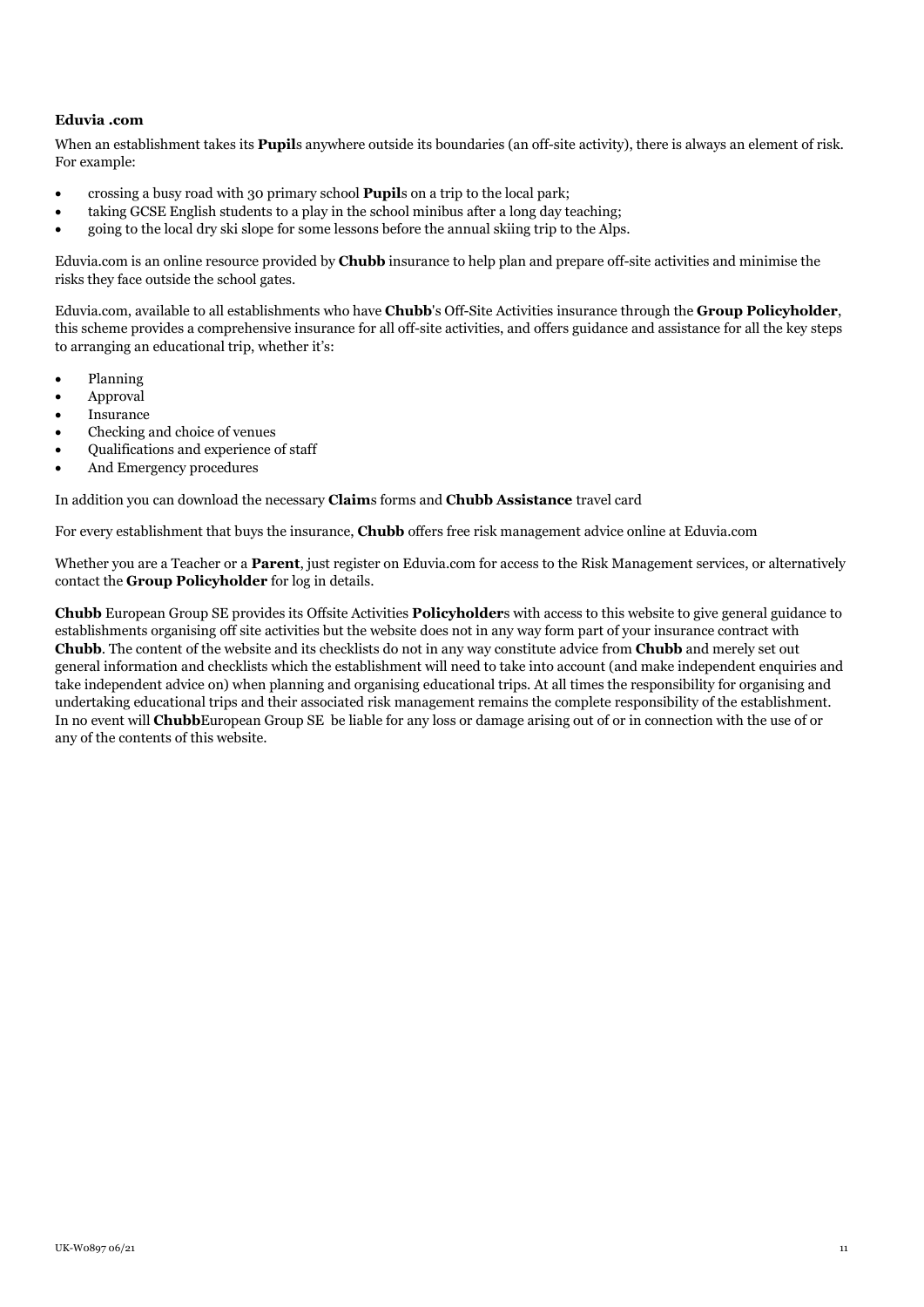# <span id="page-11-0"></span>General Definitions

Certain words in this Policy have a specific meaning. They have this specific meaning wherever they appear in this Policy and are shown by using capital letters. The following General Definitions are applicable to the Policy as a whole.

### **£**

### **United Kingdom** pounds sterling

#### **Accident**

a sudden, external, unforeseen and identifiable event and the word a**Accidental** shall be construed accordingly.

### **Aggregate Limit**

The maximum amount that **Chubb** will pay for all **Claims** relating to cover under each section where stated in the Schedule of Benefits**.**

#### **Benefit Amount**

the maximum amount **Chubb** will pay based on the level of cover stated in Schedule of Benefits A and Schedule of Benefits B. The selected level of Benefits is stated in the Policy Schedule.

#### **Benefit Period**

the total period (but not necessarily consecutive period) for which benefits are payable in respect of any one **Accident** to any **Insured Person**.

#### **Bodily Injury**

an injury which is caused solely by a**Accidental** means and which independently of illness or any other cause within twentyfour calendar months from the date of the **Accident** results directly in the **Insured Person**'s death or disablement or the incurring of Medical Expenses.

#### **Child/Children**

any person who is under 18 years of age or 23 years of age, if in full-time education.

#### **Chubb**

**Chubb** European Group SE.

#### **Chubb Assistance**

the travel assistance and emergency medical and repatriation services organised by **Chubb**.

#### **Claim**

a single loss or series of losses **Due To** one cause insured by this Policy.

#### **Communicable Disease**

Means an illness or disease that may be transmitted directly or indirectly by one person to another due to a virus, bacteria or other microorganism.

#### **Disruptive Pupil**

an **Insured Person** as defined in Category A of Schedule of Benefits A to be a **Pupil** who in the opinion of the group leader is acting in such a manner that they cannot reasonably be allowed to continue or complete the **Journey**.

#### **Doctor**

a **Doctor** or specialist registered or licensed to practice medicine under the laws of the country in which they practice who is neither:

- the **Insured Person**, or
- one of the **Insured Person**'s relatives unless approved by **Chubb**.

#### **Due To**

directly or indirectly caused by, arising from or in connection with.

#### **Effective Time**

when and where the insurance provided by this Policy applies as specified in the Policy Schedule.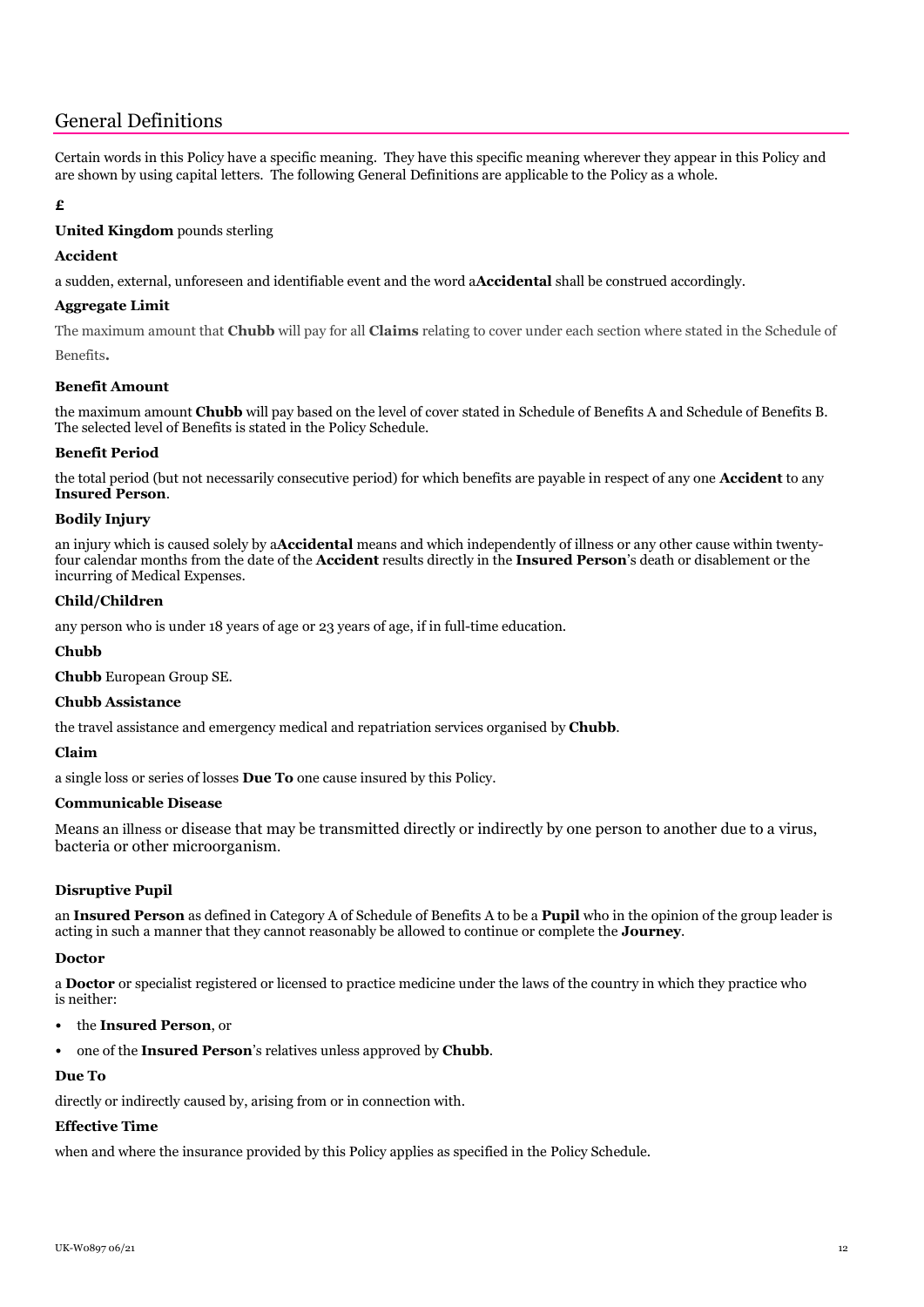#### **Group Journey**

All **Journeys** organised for a common trip or purpose and authorised by the **Group Policyholder** or **Participating Establishment** during the **Period of Insurance**.

#### **Group Policyholder**

the person, firm, company or organisation named as the **Group Policyholder** in the Policy Schedule.

#### **Hijack**

unlawful seizure or taking control of an aircraft or conveyance in which the **Insured Person** is travelling as a passenger.

#### **Hospital**

any establishment which is registered or licensed as a medical or surgical **Hospital** in the country in which it is located and where the **Insured Person** is under the constant supervision of a **Doctor**.

#### **Hospital Confinement**

admission to a **Hospital** as an **In-patient** as a result of **Bodily Injury** (within the **United Kingdom**) or **Bodily Injury** or illness (outside the **United Kingdom**) for a continuous period of 24 hours or more on the advice of and under the constant supervision of a **Doctor**.

#### **Immediate Family Member**

An **Insured Person's** Partner or fiancé(e) or the grandchild, child, brother, sister, parent, grandparent, grandchild, stepbrother, step-sister, step-parent, parent-in-law, son-in-law, daughter-in-law, sister-in-law, brother- in-law, aunt, uncle, nephew, niece, of an **Insured Person**, or anyone noted as next of kin on any legal document and not any Person Insured.

#### **In-patient**

an **Insured Person** who has gone through the full admission procedure and for whom a clinical case record has been opened and whose admission is necessary for the medical care and treatment of **Bodily Injury** (within the **United Kingdom**) or **Bodily Injury** or illness (outside the **United Kingdom**) and not merely for any form of nursing, convalescence, rehabilitation, rest or extended care.

#### **Insured Persons**

any person or category of person described under this heading in the Schedule(s) of Benefits.

#### **Journey**

any organised trip described in the Schedule(s) of Benefits undertaken by an **Insured Person** which commences during the **Period of Insurance**. Where a **Journey** continues beyond the expiry of the **Period of Insurance** such period is extended for up to a maximum of twelve months or until the completion of the **Journey** whichever is sooner.

#### **Major Powers**

the **United Kingdom**, the United States of America, France, the Peoples Republic of China and the former constituents of the Union of Soviet Socialist Republics.

#### **Parent or Legal Guardian**

a **Parent** with **Parent**al responsibility, or a **Legal Guardian**, both being in accordance with the **Children** Act 1989 and any statutory amendment modification or re-enactment of it.

#### **Participating Establishment**

a school or other establishment within the jurisdiction of the the **Group Policyholder** stated in the **Policy Schedule** and which has been declared by the **Group Policyholder** to **Chubb** as being a joint **Group Policyholder** under this Policy.

#### **Period of Insurance**

the period between and inclusive of the dates stated From: and To: on the **Policy Schedule**commencing at 00.01 hours on the earliest date stated and expiring at midnight on the latest date stated. Dates refer to Local Standard Time at the address of the **Group Policyholder** as stated in the Policy Schedule.

#### **Policyholder**

any person or category of persons described as an **Insured Person** in the Schedule(s) of Benefits or, in respect of **Insured Persons** under 18 years of age, the **Parent or Legal Guardian** of such **Insured Person**.

#### **Policy Schedule**

the document issued to the **Group Policyholder** by **Chubb**, detailing the cover and other important information.

#### **Premium**

the amount stated on the **Policy Schedule**in respect of the specified **Period of Insurance** or any amount which subsequently becomes due as a result of alteration, adjustment or renewal of the Policy.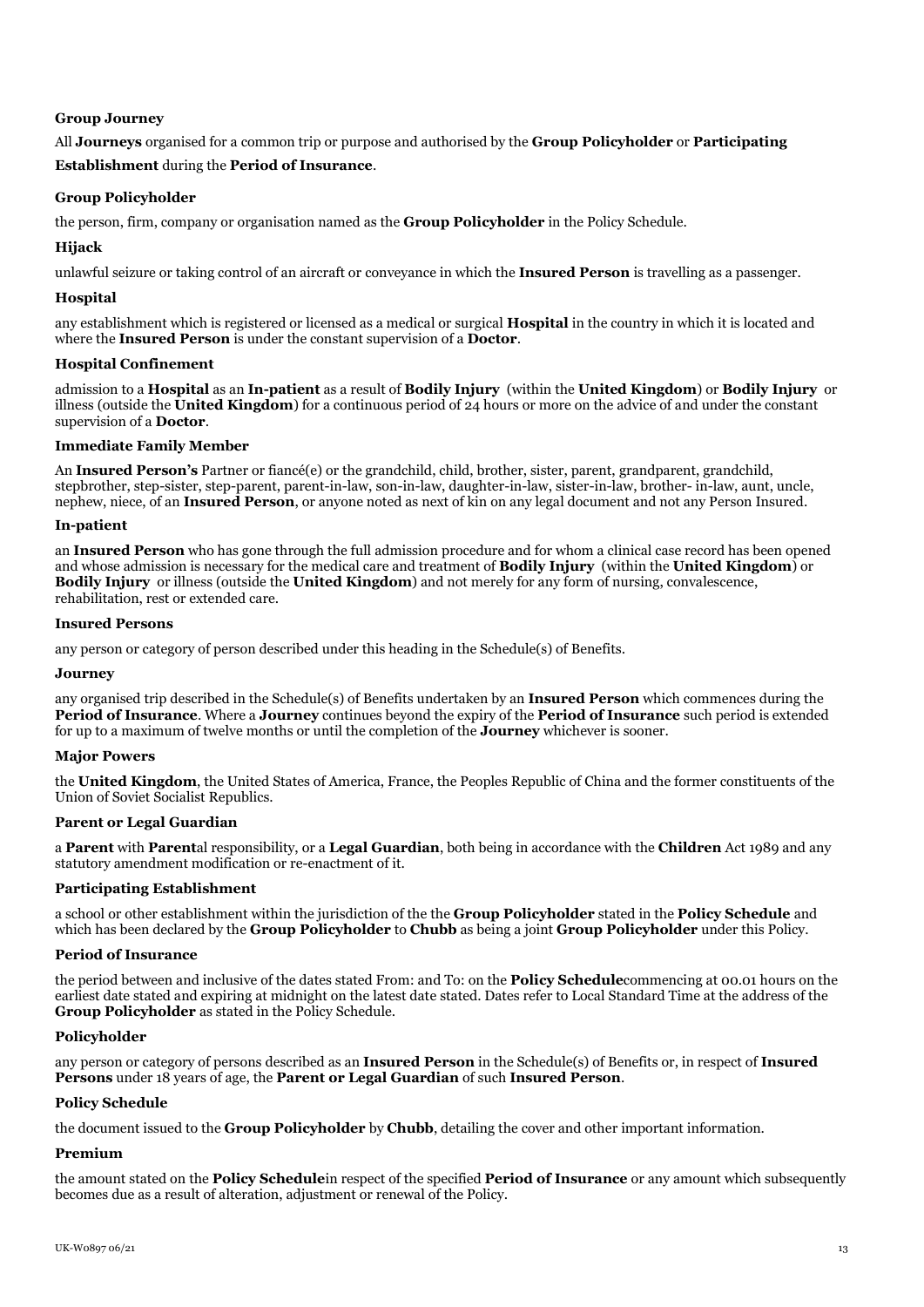### **Pupil**

any **Child** who is enrolled at a **Participating Establishment**.

#### **United Kingdom**

for the purposes of this Policy shall mean England, Scotland, Wales and Northern Ireland (excluding Channel Islands and the Isle of Man).

#### **War**

armed conflict between nations, invasion, act of foreign enemy, civil **War**, military or usurped power.

#### **Winter Sports**

skiing (including skiing outside the area of the normal compacted snow or ice slope i.e. off-piste but only whilst accompanied by a guide or ski instructor), tobogganing, snowboarding and ice skating (other than on an indoor rink), but excluding competitive Winter Sports (including, but not limited to ski or bob racing, mono skiing, ski jumping, ski boarding, ice hockey, or the use of bobsleighs or skeletons).

#### **PLEASE NOTE that Specific Definitions relevant to the individual Sections of this Policy are located and contained in the appropriate Section.**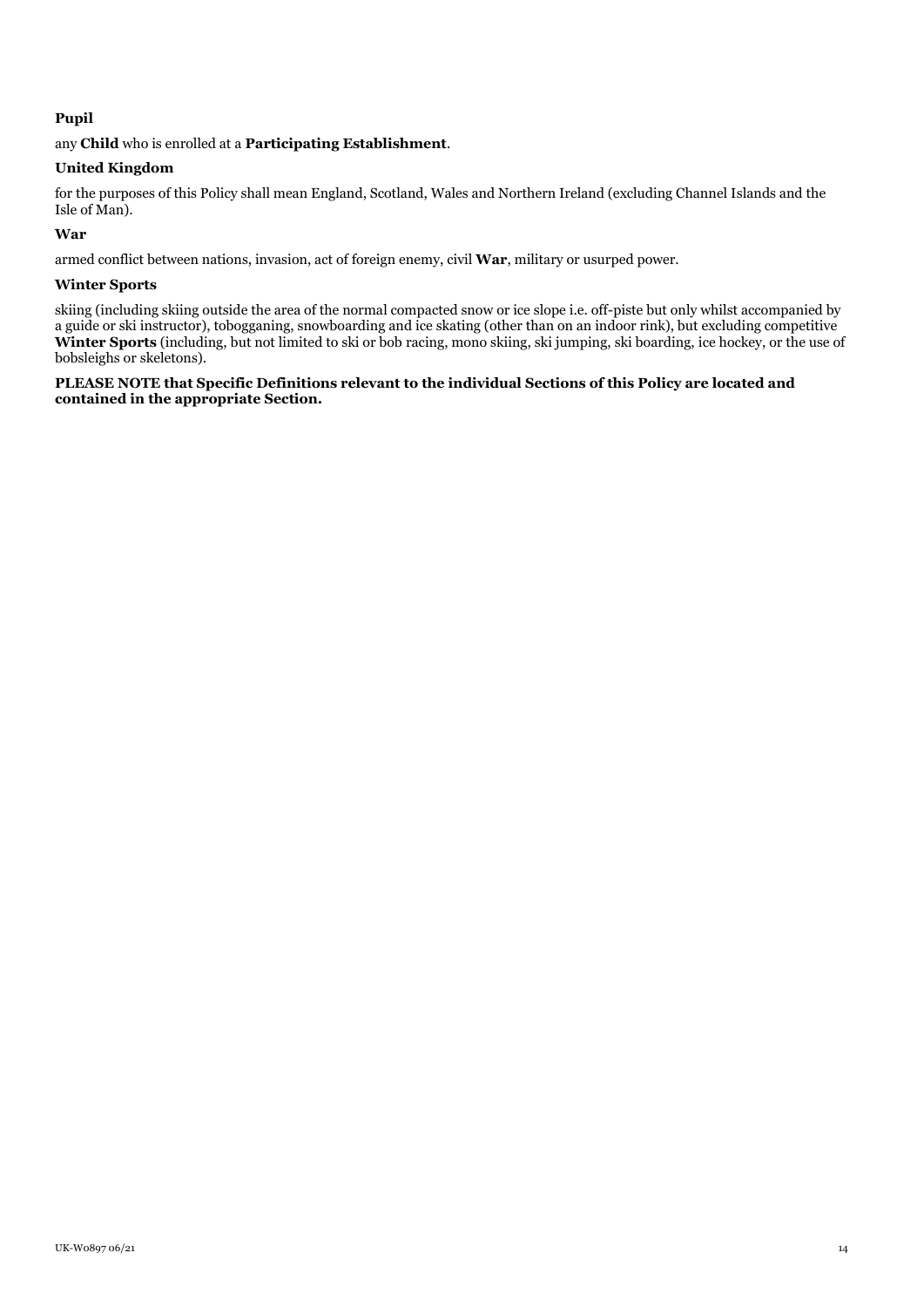## <span id="page-14-1"></span><span id="page-14-0"></span>**A. Medical Expenses**

If during the **Period of Insurance**, an **Insured Person** becomes ill or sustains injury during the **Effective Time** and a **Journey** outside of the **United Kingdom Chubb** will reimburse the **Policyholder** in respect of Medical Expenses up to the **Benefit Amount** stated in Schedule of Benefits A for any one **Journey**.

## **Specific Definition applicable to this sub-section**

#### **Medical Expenses**

all reasonable costs necessarily incurred outside the **United Kingdom** for **Hospital**, nursing home, ambulance, surgical or other diagnostic or remedial treatment given or prescribed by a **Doctor**. Medical Expenses shall not include additional charges which would not have been payable if the treated person did not have insurance.

## <span id="page-14-2"></span>**B. In-patient Benefit outside the United Kingdom**

If during the **Period of Insurance**, an **Insured Person** becomes ill or sustains injury during the **Effective Time** and a **Journey** and is confined as an **In-patient** to a **Hospital** outside of the **United Kingdom Chubb** will pay the **Policyholder** the **Benefit Amount** stated in Schedule of Benefits A for each complete 24-hour period of **Hospital Confinement** up to Benefit Period stated in the Schedule of Benefits A for any one **Journey**.

## <span id="page-14-3"></span>**C. Supplementary Travel and Accommodation Expenses in the United Kingdom**

If during the **Period of Insurance**, an **Insured Person** becomes ill or sustains injury during the **Effective Time** and a **Journey** within the **United Kingdom** and requires **Hospital** treatment **Chubb** will reimburse the **Policyholder** up to the **Benefit Amount** stated in Schedule of Benefits A in respect of Supplementary Travel and Accommodation Expenses.

#### **Specific Definitions applicable to this sub-section**

#### **Supplementary Travel and Accommodation Expenses in the United Kingdom**

- 1. Up to £1,000 for transportation costs by private ambulance or air ambulance to a **Hospital** local to the **Insured Person**'s home address, subject to the agreement of a **Doctor**.
- 2. Up to £1,000 for costs incurred in providing qualified medical staff to accompany the **Insured Person** to a **Hospital** local to their home address, subject to the agreement of a **Doctor**.
- 3. Up to a maximum of £100 in transporting the **Insured Person** to their home address following discharge from **Hospital** by a **Doctor**, provided that all transportation and the provision of qualified medical staff is medically necessary and organised or agreed to by **Chubb** Assistance.
- 4. Up to £1,000 in transporting the **Insured Person**'s body and their Personal Belongings (as defined in the Personal Belongings Section) back to their home address (excluding funeral and interment costs).
- 5. Up to £250 per person for travel and accommodation of up to two relatives, friends or close business associates of the **Insured Person** who on medical advice from a **Doctor** are advised to travel to or remain with the **Insured Person** who is necessarily **Hospital**ised not less than a radius of 50 miles from their home address.

## <span id="page-14-4"></span>**D. Supplementary Travel and Accommodation Expenses outside the United Kingdom**

If during the **Period of Insurance**, an **Insured Person** becomes ill or sustains injury during the **Effective Time** and a **Journey** outside of the **United Kingdom Chubb** will reimburse the **Policyholder** in respect of Supplementary Travel and Accommodation Expenses up to the **Benefit Amount** stated in Schedule of Benefits A for any one **Journey**.

#### **Specific Definitions applicable to this sub-section**

#### **Accommodation**

accommodation of a standard up to but not exceeding that in which the **Insured Person** was or would have been staying during the course of the **Journey**.

#### **Supplementary Travel and Accommodation Expenses**

reasonable additional costs necessarily incurred and approved by **Chubb** Assistance:

- 1. for travel and accommodation expenses of the **Insured Person** in returning to the **United Kingdom**;
- 2. for travel and accommodation of up to two relatives, friends or close business associates of the **Insured Person** who on medical advice from a **Doctor** are advised to travel to or remain with the **Insured Person**;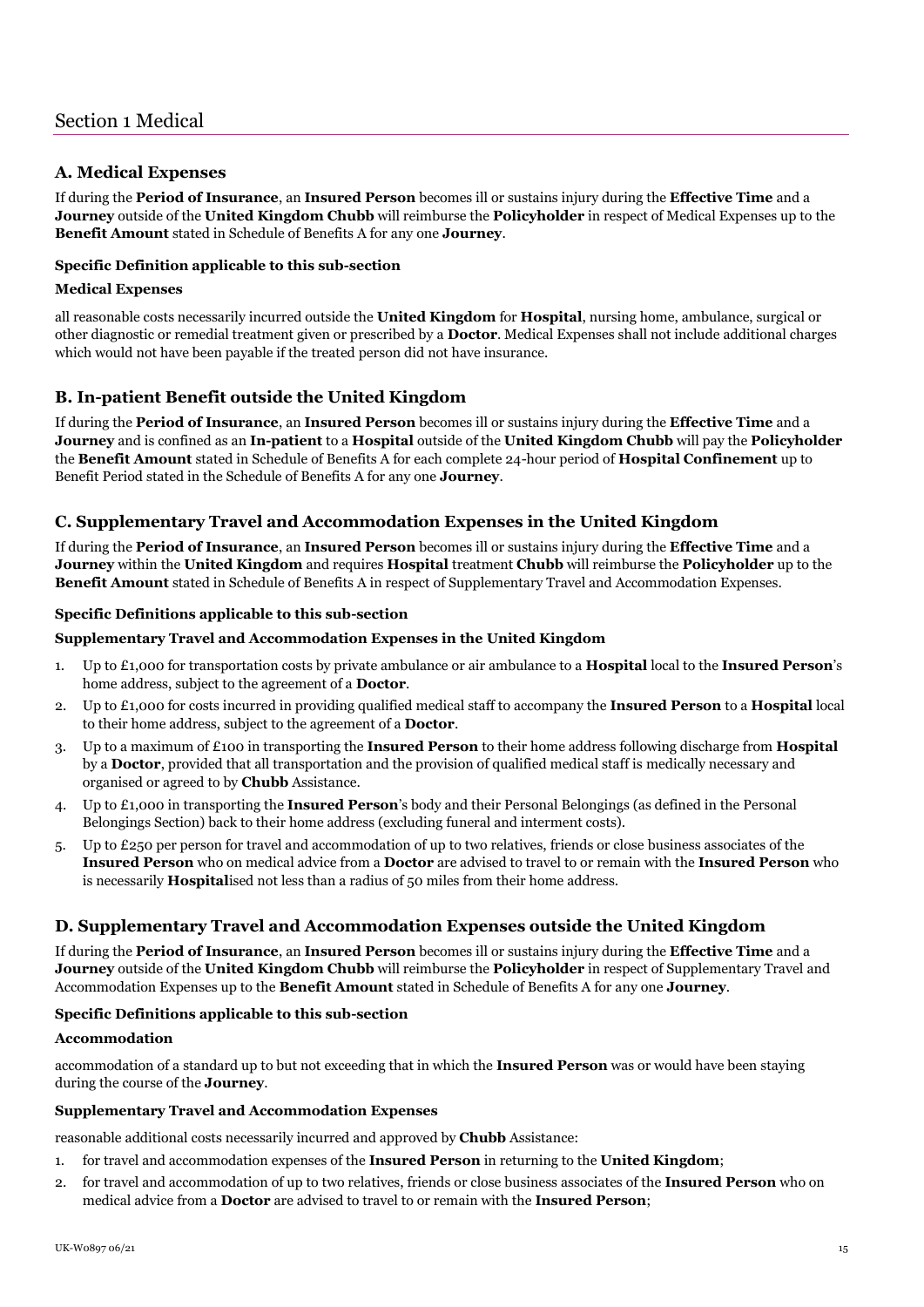- 3. for funeral expenses incurred in the burial or cremation of the **Insured Person** outside the **United Kingdom**;
- 4. in transporting the **Insured Person**'s body or ashes for burial in the **United Kingdom** (excluding funeral and interment costs);
- 5. in transporting the **Insured Person**'s Personal Belongings (as defined in the Personal Belongings Section) back to the **United Kingdom**.

## <span id="page-15-0"></span>**E. Emergency Repatriation Expenses**

If during the **Period of Insurance**, an **Insured Person** becomes ill or sustains injury during the **Effective Time** and a **Journey** outside of the **United Kingdom Chubb** will reimburse the **Policyholder** in respect of Emergency Repatriation Expenses up to the **Benefit Amount** stated in Schedule of Benefits A.

#### **Specific Definition applicable to this sub-section**

#### **Emergency Repatriation Expenses**

all reasonable costs necessarily incurred in repatriating the **Insured Person** to the most suitable **Hospital** or to the **Insured Person**'s home address in the **United Kingdom** provided that such repatriation is medically necessary and organised by **Chubb** Assistance.

#### **Special Conditions applicable to this sub-section**

- 1. **Chubb Assistance** must be informed immediately or as soon as reasonably possible of any emergency that may potentially give rise to a **Claim**.
- 2. the **Group Policyholder**, the **Policyholder** or the **Insured Person** must not make or attempt to make arrangements without the involvement and/or agreement of **Chubb** Assistance.
- 3. any repatriation will be organised by **Chubb Assistance** by the most appropriate method including, if necessary, the use of air services and arrangements for qualified medical staff to accompany an **Insured Person** if required.
- 4. full reimbursement to **Chubb** will be made by the **Group Policyholder** or the **Policyholder** for all costs incurred in the event of repatriation services being provided by **Chubb Assistance** in good faith to any person not insured under this Policy.
- 5. **Chubb Assistance** can help in a range of different circumstances, including medical emergencies and emergency repatriation assistance. The **Insured Person** should have details of this Policy, including the Policy number and **Period of Insurance** when calling:

From outside the UK on **+44 (0) 20 3305 8243** From within the UK on **020 3305 8243**

**Chubb Assistance** also includes the following services:

- 1. Providing a 24-hour multi-lingual emergency medical assistance service.
- 2. Payment of bills if an **Insured Person** is admitted to **Hospital**, the **Hospital** or attending **Doctor**(s) will be contacted and payment of their fees up to the Policy limits will be guaranteed so the **Insured Person** does not have to make the payment from their own funds.
- 3. Arranging overseas **Hospital**isation and the monitoring of **Insured Persons** in co-operation with the attending local **Doctor**.
- 4. When recommended by **Chubb** Assistance's Chief Medical Officer, arranging medical repatriation of **Insured Person**(s) including, when necessary, organisation of transport, medical escorts and the provision of special medical equipment.
- 5. Providing for the services of a local Agent to provide assistance and advice.
- 6. Organising the repatriation of human remains and arranging the necessary import/export documents.
- 7. Liaising with the country of domicile General Practitioners, **Hospital** Services and **Insured Person**'s relatives.
- 8. Unsupervised **Children** if a **Child** is left unsupervised on a **Journey** outside the **United Kingdom** because an **Insured Person** is **Hospital**ised or incapacitated, **Chubb Assistance** will organise his or her return home, including a suitable escort when necessary.
- 9. Assisting accompanying relatives of an **Insured Person** by arranging and paying for additional Supplementary Travel and Accommodation Expenses.
- 10. Locating and dispatching drugs, contact lenses, glasses, blood and medical equipment which are unavailable at an **Insured Person**'s location.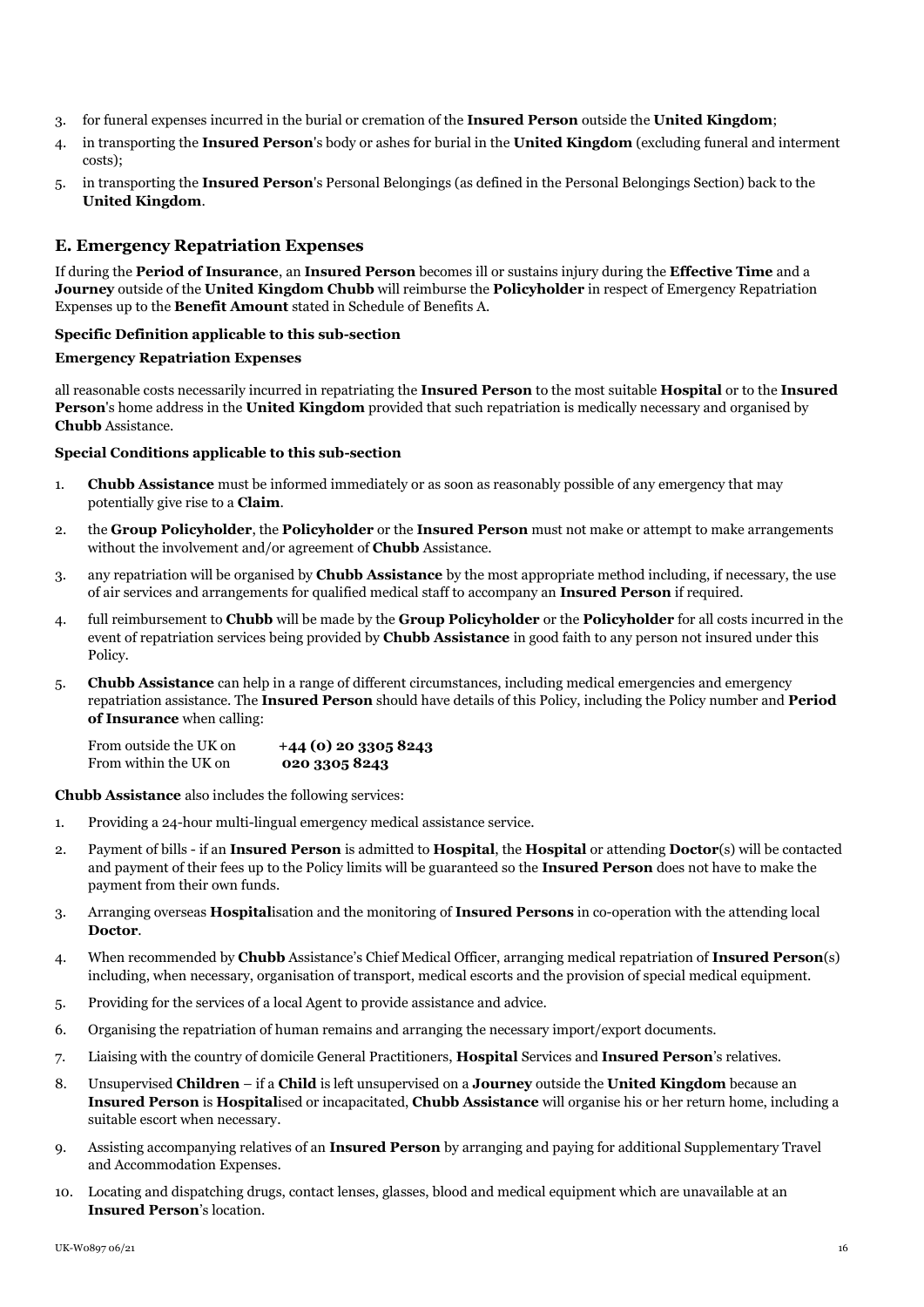## <span id="page-16-0"></span>**F. On-going medical treatment as an In-patient following Emergency Repatriation**

If in the 12 months immediately following emergency repatriation to the **United Kingdom** an **Insured Person** requires ongoing medical treatment as an **In-patient**, **Chubb** will reimburse the **Policyholder** up to the **Benefit Amount** stated in Schedule of Benefits A in respect of reasonable and necessary Medical Expenses as required and arranged by **Chubb** Assistance.

## <span id="page-16-1"></span>**G. Search and Rescue**

If during the **Period of Insurance**, an **Insured Person** is reported as missing or suffers an **Accident** resulting in death during the **Effective Time** and a **Journey** outside the **United Kingdom Chubb** will reimburse the **Policyholder** up to the **Benefit Amount** stated in Schedule of Benefits A in respect of the costs incurred by recognised rescue authorities in searching for the **Insured Person** or for rescuing or recovering the **Insured Person**.

#### **Specific Condition applicable to this sub-section**

A written statement from the appropriate rescue authorities involved in the search and/or rescue must be obtained and provided to **Chubb** in the event of a **Claim**.

#### **Special Extension to this Section**

If during the **Period of Insurance** an **Insured Person** becomes ill **Due To** complications of pregnancy (as diagnosed by a **Doctor** or specialist in obstetrics) provided that if the **Insured Person** is travelling between the 28th – 35th (inclusive) weeks of pregnancy they must provide a medical certificate (dated no earlier than 5 days before the outbound travel date) issued by a **Doctor** or midwife confirming the number of weeks of pregnancy and that the **Insured Person** is fit to travel on the **Journey**), during a **Journey** outside of the **United Kingdom Chubb** will reimburse or pay the **Policyholder** in the terms of cover provided under the Medical Expenses, **In-patient** Benefit outside the **United Kingdom**, Supplementary Travel and Accommodation Expenses in the **United Kingdom**, Supplementary Travel and Accommodation Expenses outside the **United Kingdom**, and/or Emergency Repatriation Expenses sub sections up to the **Benefit Amount**s stated in Schedule of Benefits A.

#### **Specific Exclusions applicable to this Section:**

**Chubb** shall not be liable for:

- 1. any expenses incurred where a **Journey** is undertaken against the advice of a **Doctor** or where a terminal complaint (regardless of the duration of life expectancy) has been diagnosed or where the purpose of the **Journey** is to receive medical treatment or advice;
- 2. any expenses which are recovered from any other insurance policy or national insurance programme which is applicable to the **Insured Person**;
- 3. any expenses incurred after twenty-four months;
	- a. immediately following emergency repatriation to the **United Kingdom** in respect of on-going medical treatment as an **In-patient**; or
	- b. from the time of the incurring of the first expense in respect of other expenses;
- 4. dental or optical expenses other than the those incurred in providing the minimum treatment necessary to relieve pain and discomfort for the duration of the **Journey**;
- 5. treatment which in any way arises from or is attributable to any Human Immunodeficiency Virus infection or related syndrome;
- 6. any expenses incurred as the result of treatment to a **Child** under the age of six months who has been born outside of the **United Kingdom** during a **Journey**.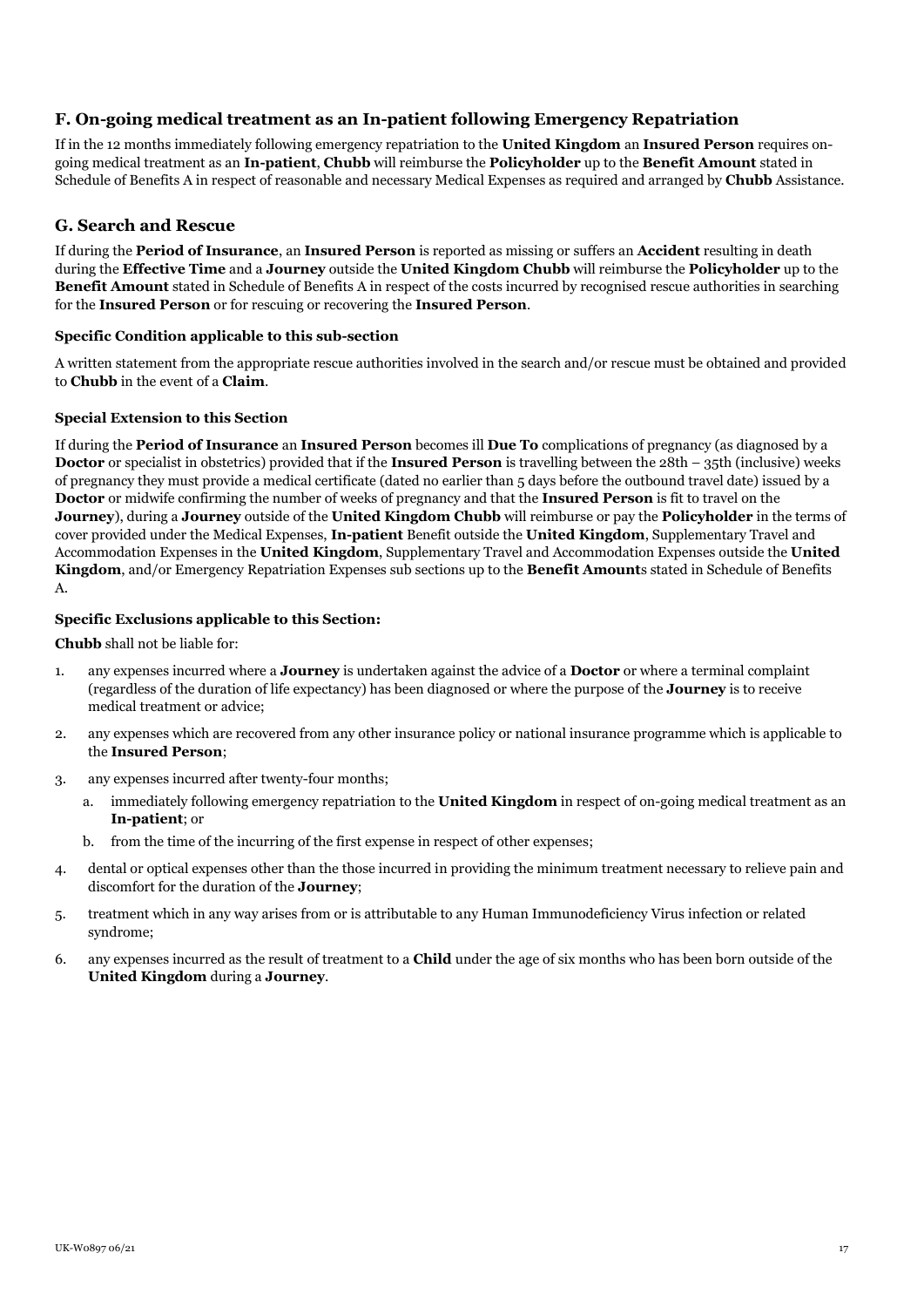## <span id="page-17-1"></span><span id="page-17-0"></span>**A. Personal Belongings**

If during the **Period of Insurance**, an **Insured Person** sustains loss of or damage to Personal Belongings during the **Effective Time** and a **Journey Chubb** will reimburse the **Policyholder** in respect of such loss or damage up to the **Benefit Amount** stated in Schedule of Benefits A for any one **Journey**.

## **Specific Definition applicable to this sub-section**

#### **Personal Belongings**

personal articles which are the property of the **Insured Person** or for which they are responsible and are taken on or acquired during the **Journey**.

## <span id="page-17-2"></span>**B. Personal Belongings Delay**

If during the **Period of Insurance** all or part of the **Insured Person**'s Personal Belongings are lost or temporarily mislaid or delayed for more than four hours during a **Journey Chubb** shall reimburse up to the **Benefit Amount** stated in Schedule of Benefits A for the purchase of essential items of replacement clothing or toilet requisites.

## **Specific Exclusions applicable to this Section:**

**Chubb** shall not be liable for:

- 1. more than the **Benefit Amount** stated in Schedule of Benefits A (Single Article Limit) for any one article, pair or set in respect of Personal Belongings;
- 2. vehicles or their accessories, caravans, trailers, tents, and other camping equipment, boats, sailing boards and other water borne craft;
- 3. loss, theft or damage whilst Personal Belongings are left:
	- a. overnight in or on any vehicle, unless in a locked garage; or
	- b. in any vehicle which is left unlocked or left unattended unless kept out of sight or in a locked boot; or compartment or under the purpose built luggage cover of an estate or hatchback car;
- 4. loss or corruption of or damage to software, information or data contained in any computer, tapes or recording equipment or any costs incurred in repairing or replacing such software, information or data contained in any computer, tapes or recording equipment.
- 5. loss or damage **Due To**:
	- a. moth, vermin, wear and tear, atmospheric or climatic conditions or gradual deterioration; or
	- b. inherent mechanical or electrical failure, breakdown or derangement; or
	- c. any process of cleaning, restoring, repairing or alteration;
- 6. more than a reasonable proportion of the total value of a pair or set where the lost or damaged article is part of a pair or set;
- 7. loss not reported to the police within forty-eight hours of discovery and a report obtained;
- 8. loss, theft or damage occurring in the custody of an airline or other transport carrier unless reported immediately upon discovery and in the case of an airline a Property Irregularity Report obtained;
- 9. loss **Due To** confiscation or detention by customs or any other authority;
- 10. any items of household furniture, appliances or equipment;
- 11. any items of business equipment;
- 12. loss of or damage to sports equipment whilst it is in use except for skis when being used for **Winter Sports**;
- 13. any article more specifically insured or recoverable under any other insurance.

#### **Specific Conditions applicable to this Section:**

- 1. The **Insured Person** shall take all reasonable precautions for the safety of Personal Belongings.
- 2. On the happening of any loss or damage **Chubb** shall be entitled: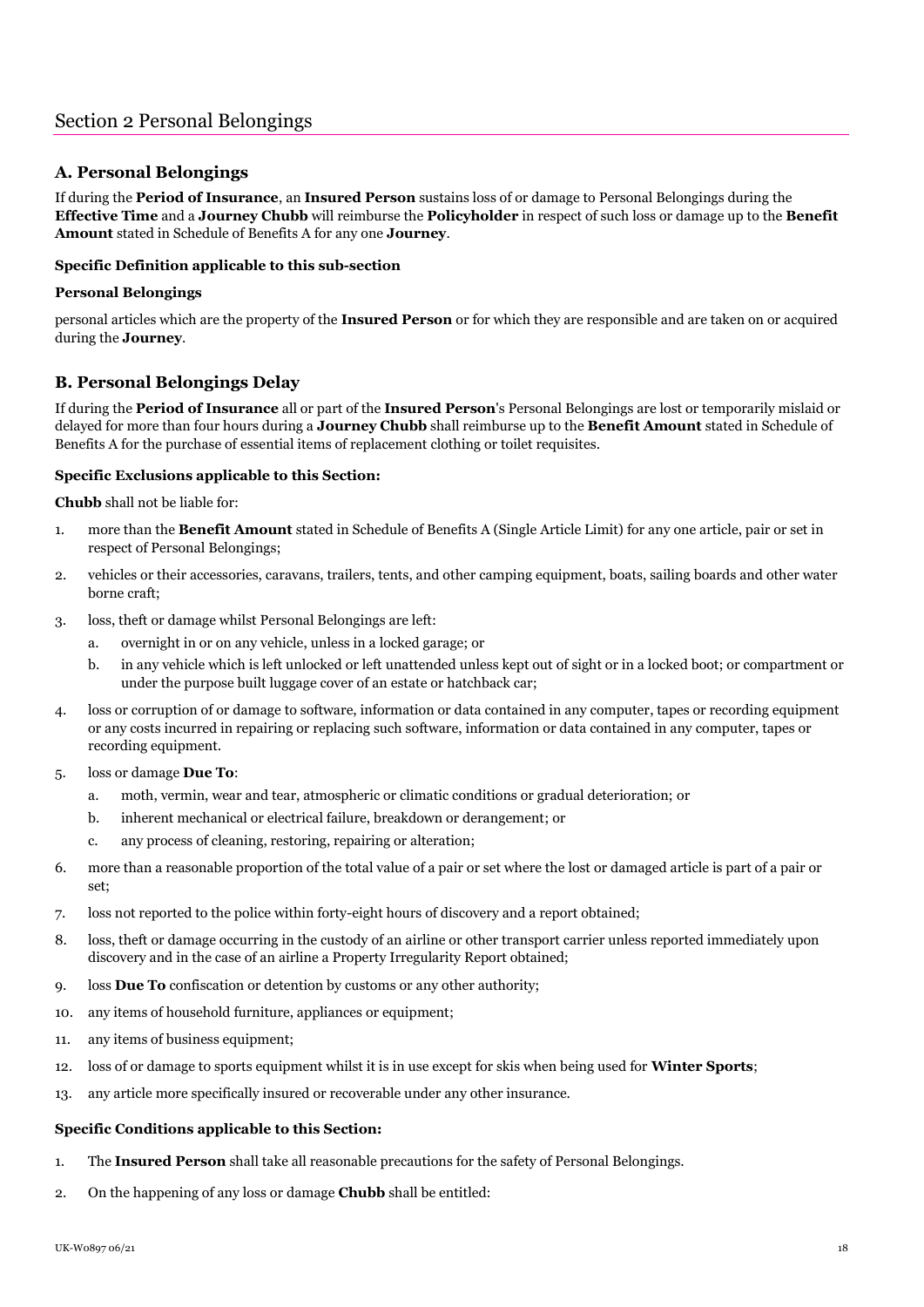- a. to take and keep possession of any article and to deal with salvage in a reasonable manner; or
- b. at its own option to repair or replace any article for which it is liable.
- 3. In the event of total loss or destruction of any article of Personal Belongings purchased/acquired less than two years prior to the date of loss the basis of settlement shall be the cost of replacing the article as new provided that the replacement article is substantially the same but not better than the original article when new.
- 4. Any amounts paid under Personal Belongings Delay will be deducted from any subsequent amounts payable under Personal Belongings in respect of the same loss.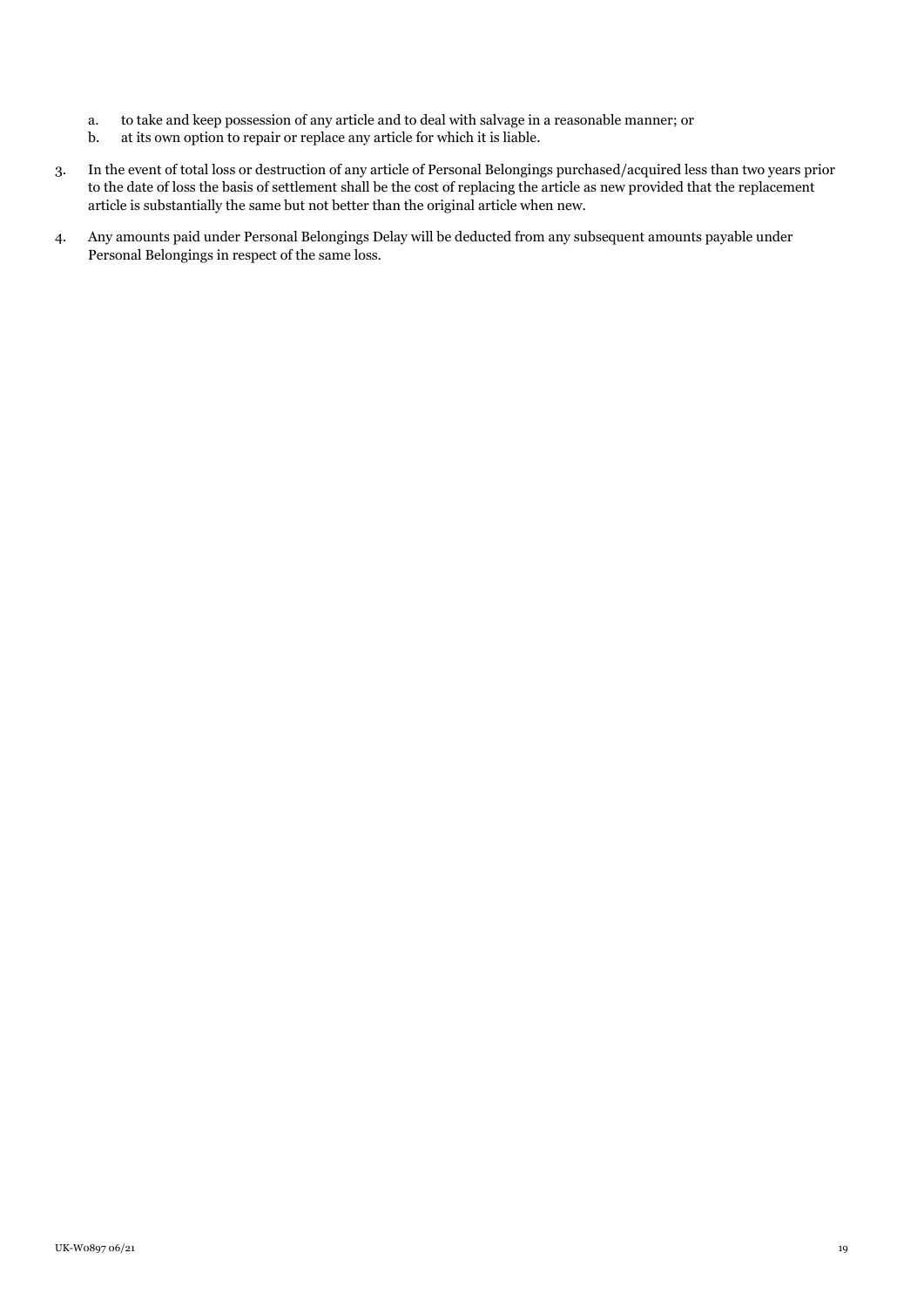# <span id="page-19-0"></span>Section 3 Money

## <span id="page-19-1"></span>**A. Money**

If during the **Period of Insurance**, an **Insured Person** sustains loss of or damage to Money during the **Effective Time** and a **Journey** or the seventy-two hours immediately prior to commencement or subsequent to completion of the **Journey Chubb** will reimburse the **Policyholder** in respect of such loss up to the **Benefit Amount** stated in Schedule of Benefits A for any one **Journey**.

### **Specific Definition applicable to this sub-section**

#### **Money**

coins, bank notes, postal or money orders, signed traveller's cheques and other cheques, letters of credit, travel tickets, petrol coupons or other prepaid coupons and passes which belong to or are in the custody and control of an **Insured Person** and are intended for travel, meals, accommodation and personal expenditure only.

## <span id="page-19-2"></span>**B. Credit, Debit or Charge Card Misuse**

If during the **Period of Insurance**, an **Insured Person**'s own personal credit/debit/charge/cheque guarantee card is lost or stolen during the **Effective Time** and a **Journey**, **Chubb** will reimburse the **Policyholder** for the amount of any unauthorised transactions arising from the use of their lost or stolen card which the **Insured Person**'s card issuer holds them liable to pay.

#### **Specific Exclusions applicable to this sub-section**

**Chubb** shall not be liable for:

- 1. more than the **Benefit Amount** stated in Schedule of Benefits A for any one **Insured Person** during any one **Period of Insurance**.
- 2. more than £100 per card in respect of balances stored on lost or stolen pre-paid cards.
- 3. any amount relating to balances stored on lost or stolen pre-pad cards if the **Insured Person** is unable to provide evidence of the value of their loss.
- 4. any **Claim** relating to the **Group Policyholder**'s corporate/employer credit/debit/charge/cheque guarantee card.

## <span id="page-19-3"></span>**C. Emergency Replacement of Passport**

If during the **Period of Insurance**, an **Insured Person** sustains loss of or damage to their passport during the **Effective Time** and a **Journey Chubb** will reimburse the **Policyholder** in respect of fees charged by the appropriate Consular, Visa and/or Passport Office and any additional travel or accommodation expenses in obtaining any official temporary travel documents or replacement passport and/or visa whilst outside of the **United Kingdom** or country of domicile up to the **Benefit Amount** stated in Schedule of Benefits A.

#### **Aggregate Limit of Liability applicable to this Section**

**Chubb** shall not be liable for any amount of Money in excess of £10,000 when held in the custody or under the control of the designated party leader, being a responsible adult.

#### **Specific Exclusions applicable to this Section**

**Chubb** shall not be liable for:

- 1. any loss not reported to the police and/or appropriate authorities within forty-eight hours of discovery or earlier if required by the card issuer;
- 2. any loss **Due To** confiscation or detention by customs or any other authority;
- 3. any loss **Due To** devaluation of currency or shortages **Due To** errors or omission during monetary transactions;
- 4. more than the **Benefit Amount** stated in Schedule of Benefits A in respect of coins and/or bank notes;
- 5. promotional vouchers or awards or any goods or services obtained through the conversion of such vouchers or awards;
- 6. loss or damage whilst Money is left;
	- a. overnight in or on any vehicle, unless in a locked garage; or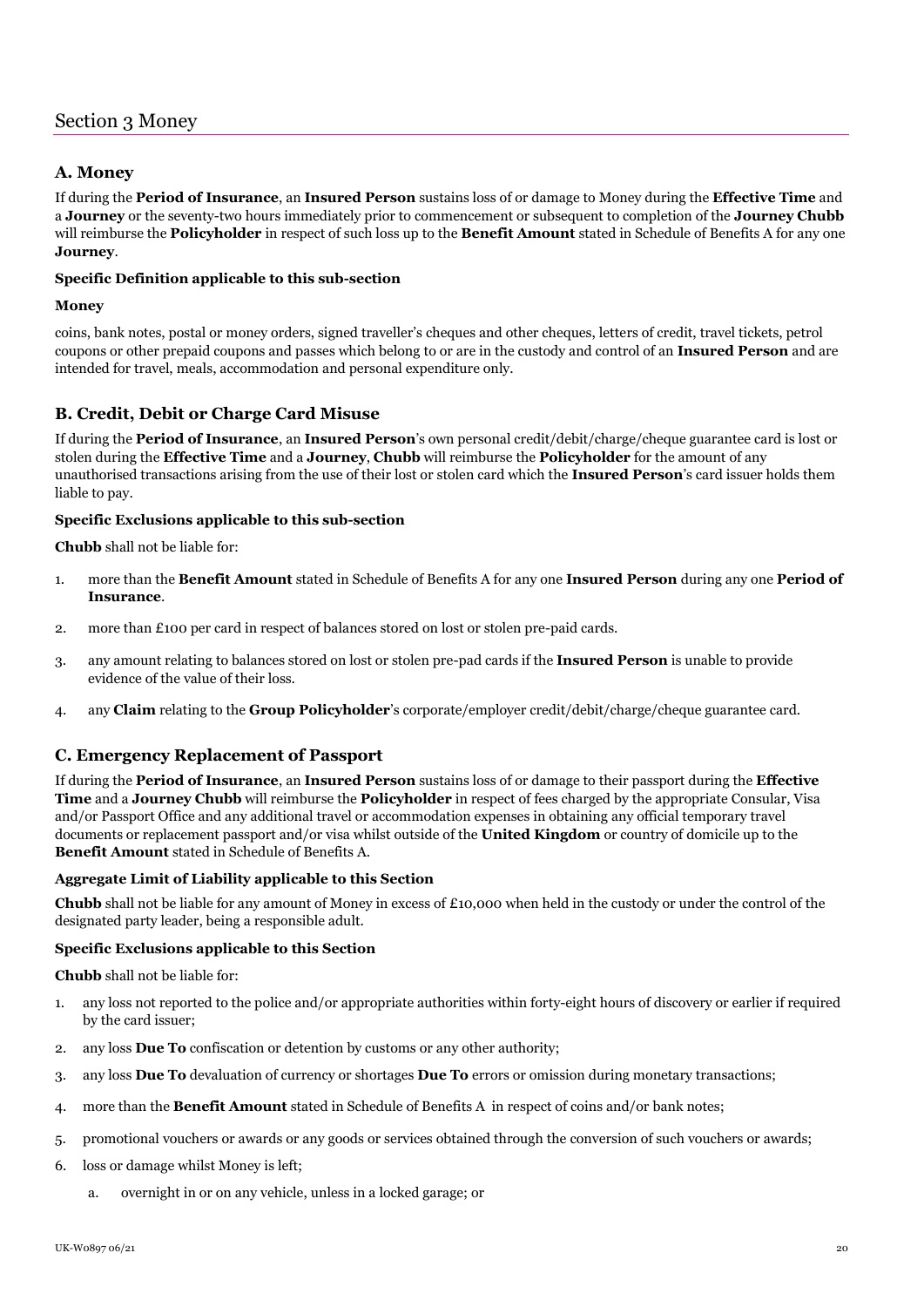b. in any vehicle which is left unlocked or unattended, at any other time.

## **Specific Condition applicable to this Section**

**Insured Persons** shall take all reasonable precautions for the safety of their i) Money (as defined above) and ii) credit, debit or charge cards and any Money held in their custody or control for which they are responsible.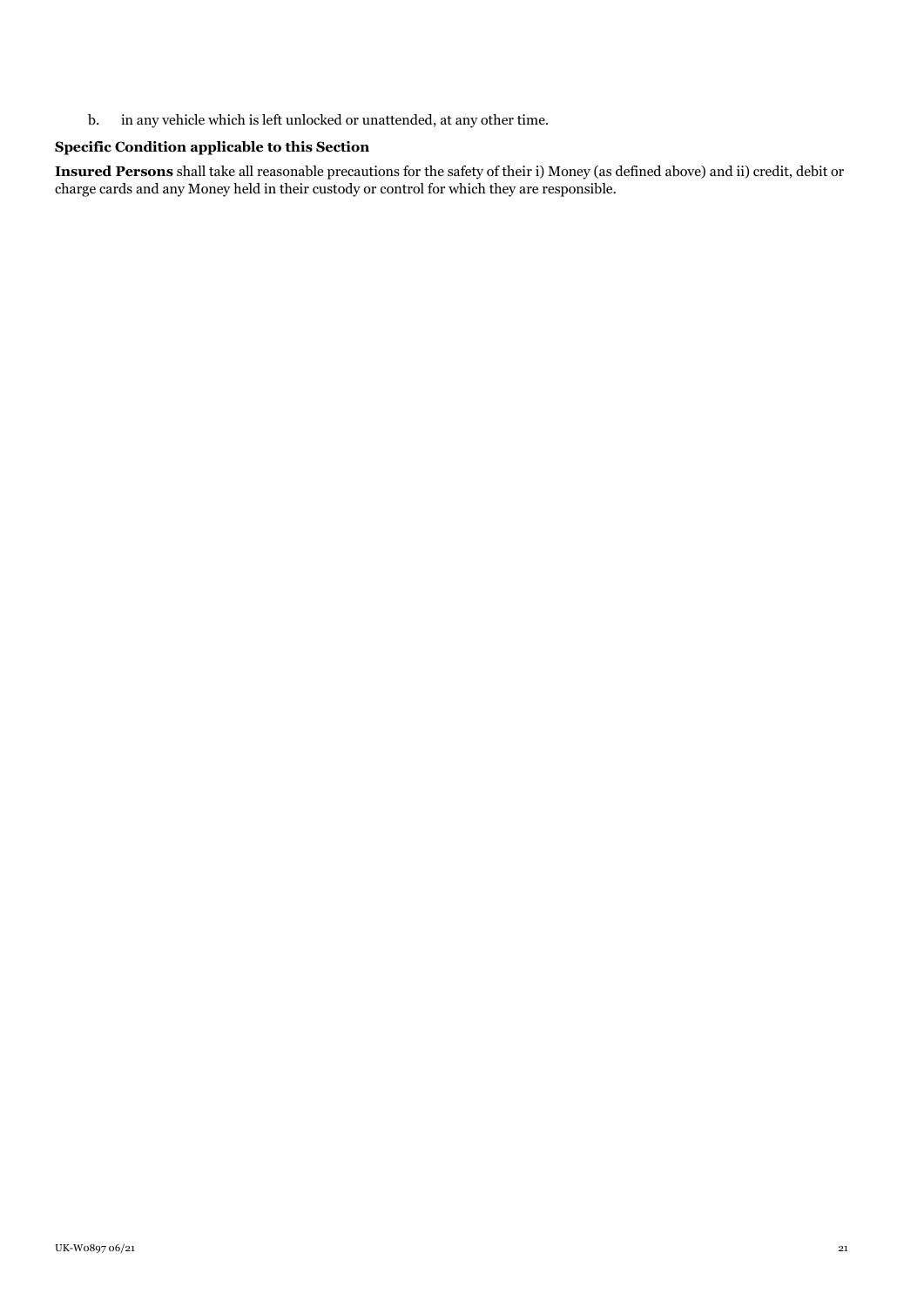# <span id="page-21-0"></span>Section 4 Disruption

Cover under Section 4 (Disruption) applies only to those situations listed as insured events below. If an event is not listed, then it is not insured under this **Policy**.

Please read this Section 4 (Disruption) in conjunction with both the exclusions listed within it and the general Policy Exclusions.

If during the **Period of Insurance** a **Journey** is delayed, cancelled, altered or curtailed, or an **Insured Person** has to be replaced, due to the **Insured Person('s);**

- o death, serious injury, sudden illness, complications in pregnancy (as diagnosed by a **Doctor** or specialist in obstetrics) or being compulsorily quarantined on the orders of a treating **Doctor**;
- o **Immediate Family Member's** Death, serious injury, sudden illness;
- o Publicly licensed Conveyance being cancelled or curtailed because of adverse weather, industrial action, or mechanical breakdown;
- o being required to attend Jury service or being subpoenaed;
- o conveyance in which they are travelling being Hijacked;
- o **Journey** being cancelled by the **Group Policyholder** no earlier than 28 days before the scheduled departure because of the Foreign, Commonwealth & Development Office's (FCDO) travel advisory status relating to the destination, or country or territory that the **Insured Person** is travelling through , changing to 'do not travel' or 'all but essential travel', due to terrorism, coups, civil unrest, or natural disaster (but not including a **Communicable Disease** outbreak) as stated on the FCDO website. No such FCDO travel advisory can have been in place at the date the **Journey** was booked (or, if re-booked, the date the **Journey** was altered).

**Chubb** will pay the **Policyholder** for reasonable and necessary expenses incurred up to the **Benefit Amount** stated in the Schedule of Benefits for any one **Journey** for:

- A. **Cancellation**
- B. **Alteration of Itinerary or Curtailment**
- C. **Replacement**

#### <span id="page-21-1"></span>**A. Cancellation**

**Chubb** will reimburse the **Policyholder** for Cancellation Expenses incurred up to the **Benefit Amount** stated in Schedule of Benefits A for any one **Journey**.

#### **Specific Definition applicable to this sub-section**

#### **Cancellation Expenses**

loss of deposits, or charges for advance payments for travel or accommodation or other charges which have not or will not be used, but which become forfeit or payable under contract.

#### <span id="page-21-2"></span>**B. Curtailment and Alteration to Itinerary**

- 1. If during the **Period of Insurance** and in the course of a **Journey** an **Insured Person** as defined in Category B. of Schedule of Benefits A – a member of the teaching and support staff - returns to the **United Kingdom** to accompany a **Disruptive Pupil Chubb** will reimburse;
	- a. the **Group Policyholder** or **Policyholder** in respect of Curtailment and Alteration to Itinerary Expenses incurred by the member of the teaching and support staff up to the **Benefit Amount** stated in Schedule of Benefits A for any one **Journey**; and
	- b. the **Group Policyholder** or **Policyholder** in respect of 50% of the Curtailment and Alteration to Itinerary Expenses incurred by the **Disruptive Pupil** up to the **Benefit Amount** stated in Schedule of Benefits A for any one **Journey** unless such expenses are otherwise recoverable.

#### **Specific Definition applicable to this sub-section**

#### **Curtailment and Alteration to Itinerary expenses**

loss of deposits, or charges for advance payments for travel or accommodation or other charges which have not been and will not be used, but which become forfeit or payable under contract and additional travel and accommodation expenses.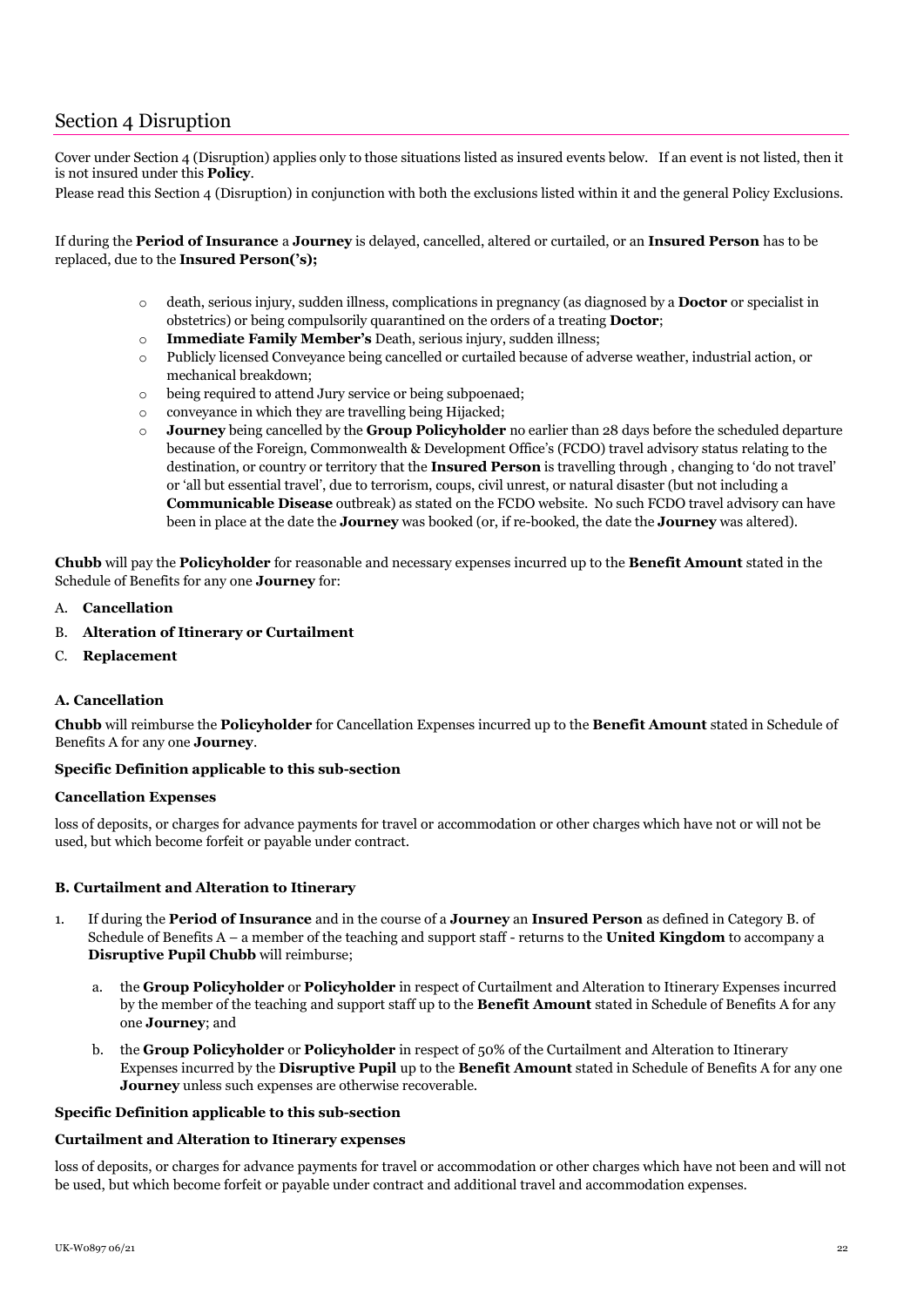## <span id="page-22-0"></span>**C. Replacement**

If during the **Period of Insurance** an **Insured Person** as defined in Category B. of Schedule of Benefits A – a member of the teaching and support staff;

- 1. has to accompany a **Disruptive Pupil** back to the **United Kingdom**; or
- 2. becomes ill (including illness **Due To** complications of pregnancy (as diagnosed by a **Doctor**) or sustains injury during a **Journey** outside the **United Kingdom** which in the opinion of a **Doctor** causes or is likely to cause total disablement from continuing the **Journey** for a period in excess of 3 days;

**Chubb** will reimburse the **Group Policyholder** or **Policyholder** in respect of Replacement Expenses up to the **Benefit Amount** stated in Schedule of Benefits A for any one **Journey**.

#### **Specific Definition applicable to this sub-section**

#### **Replacement Expenses**

all reasonable costs incurred in transporting a replacement adult who is authorised by the **Group Policyholder** to complete the original **Journey** provided that such costs shall be limited to economy fare travel and other essential expenses in transportation of the replacement adult to the point at which the original **Journey** was curtailed. The **Journey** must be continued within 3 months of the original curtailment.

## <span id="page-22-1"></span>**D. Travel Delay**

If the outward or return departure of the aircraft, sea vessel or publicly licensed conveyance (including pre-booked connecting publicly licensed transportation) in which an **Insured Person** has arranged to travel is delayed for at least 4 hours from the departure time indicated by the carrier **Due To** strike, industrial action, adverse weather conditions, mechanical breakdown or structural defect affecting that aircraft or sea vessel **Chubb** will pay the **Benefit Amount**s detailed below:

- 1. £20 for the first 4 hours delay; and then £10 for each full hour thereafter up to £200 or the cost of the **Journey** whichever is the lesser; or
- 2. if after a period of 24 hours delay on the outward **Journey** the **Policyholder** or **Insured Person** may cancel the trip and will be reimbursed for irrecoverable deposits and amounts for which he or she is legally responsible up to £1,000.

#### **Specific Exclusions applicable to this sub-section**

**Chubb** shall not be liable for:

- 1. any expenses incurred where the **Insured Person** does not;
	- a. check-in for departure before the scheduled departure time stated and in accordance with their travel itinerary unless the failure to check-in was itself **Due To** strike or industrial action; and
	- b. provide **Chubb** with written details from the carriers or their handling agents describing the length of and the reason for such delay; or
- 2. withdrawal from service temporarily or otherwise of an aircraft or sea vessel on the orders or recommendation of the manufacturer, the Civil Aviation Authority, a Port Authority or any similar body in any country.

#### <span id="page-22-2"></span>**E. Missed Departure**

If as a result of the failure of public transport due directly to strike, industrial action, adverse weather conditions or mechanical breakdown, an **Insured Person** misses the international departure of the ship, aircraft of other conveyance in which the **Insured Person** is booked to travel, **Chubb** will reimburse the **Policyholder** in respect of reasonable additional travel and accommodation expenses up to the **Benefit Amount** stated in Schedule of Benefits A in respect of any one **Insured Person** any one incident.

#### **Specific Proviso and Limitation for this Section – Aggregate Limit**

The maximum amount that **Chubb** will pay for all **Claims** under this Section 4 (Disruption) relating to a **Group Journey** as stated in the Schedule of Benefits*.*

#### **Specific Exclusions applicable to this Section**

**Chubb** shall not be liable for: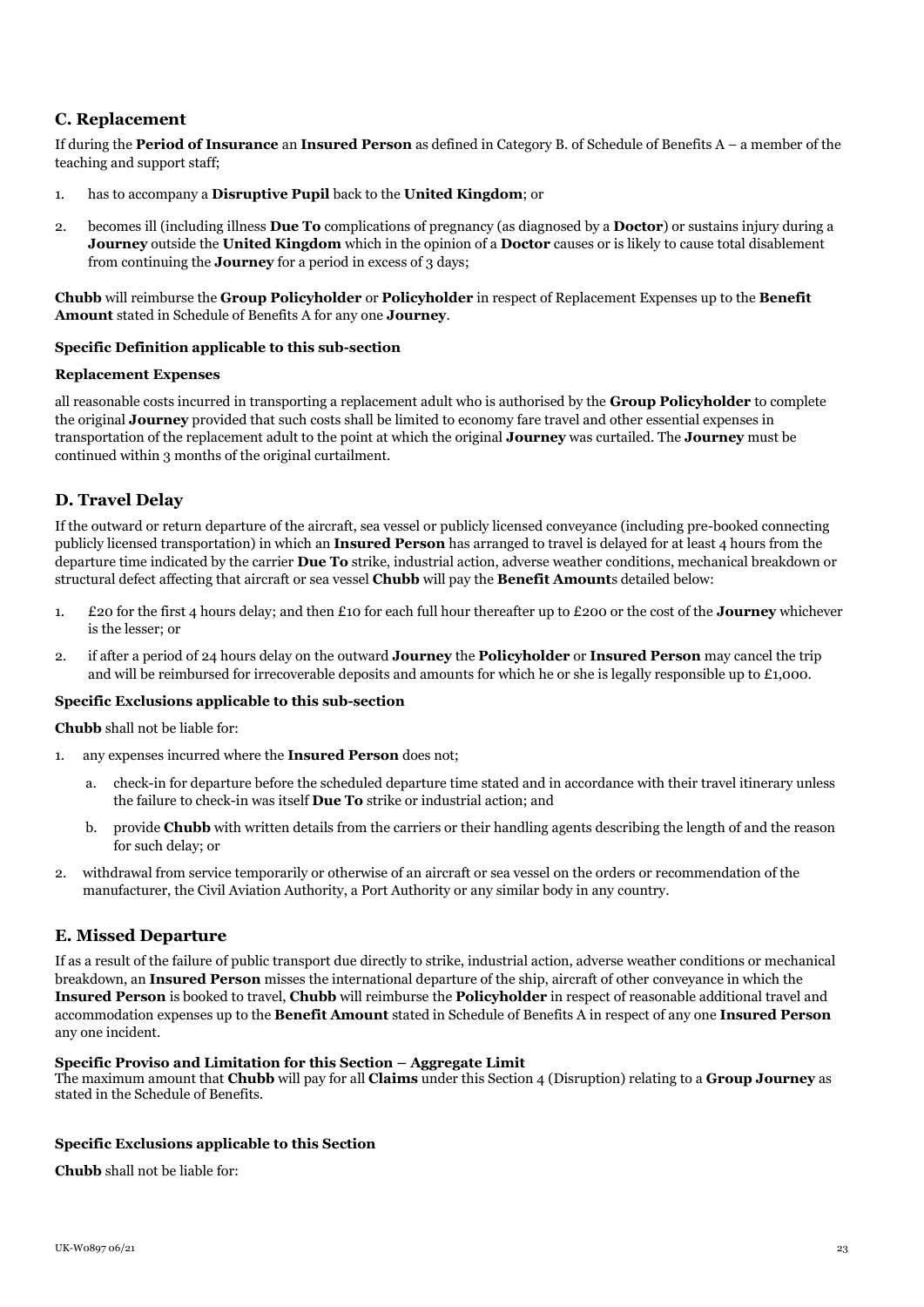- 1. any expenses where a **Journey** is undertaken against the advice of a **Doctor** or where a terminal complaint (regardless of the duration of life expectancy) has been diagnosed or where the purpose of the **Journey** is to receive medical treatment or advice; or
- 2. any costs or charges paid or discharged by the use of promotional vouchers or awards of any description; or
- 3. any expenses incurred as a result of disinclination to travel or as a result of financial circumstances other than the redundancy, under the terms of the Employment Protection (Consolidation) Act 1978 or any subsequent amendment of that Act, of the persons responsible for the cost of the **Journey** when **Chubb**'s maximum liability shall not exceed the amount of any deposit paid; or
- 4. any expenses incurred as the result of the default or financial failure of any transport or accommodation provider, agent acting for them or any agent acting for the **Group Policyholder** or **Policyholder**;
- 5. any expenses incurred as a result of the imposition of any law, regulation or order made by any public authority or government which impacts the **Journey** (including, without limitation, the closure of borders or airspace, lockdowns and other restrictions on the movement of people); or
- 6. (not applicable in respect of the Travel Delay or Missed Departure Sections) any expenses incurred as a result of strike, labour dispute, mechanical breakdown or failure of the means of transport (other than disruption of road and rail services by avalanche snow or flood) except where the departure of a ship, aircraft or train on which the **Insured Person** is booked to travel is delayed by at least 24 hours unless the delay is **Due To** a strike or industrial action which existed or the possibility of which existed and for which advance Warning had been given before the date on which the insured **Journey** was booked; or
- 7. any expense incurred as a result of a decision to cancel or curtail a trip because the Foreign Commonwealth & Development Office (FCDO) have issued advice against "all travel" or "all but essential travel" in relation to the **Journey** destination or a country or territory the **Insured Person** is travelling through, unless this advice is issued after the time of booking and related to your planned **Journey** dates.
- <span id="page-23-0"></span>8. any expenses incurred through food, drink, telephone and internet usage charges which would have been incurred regardless of a covered rearrangement in itinerary.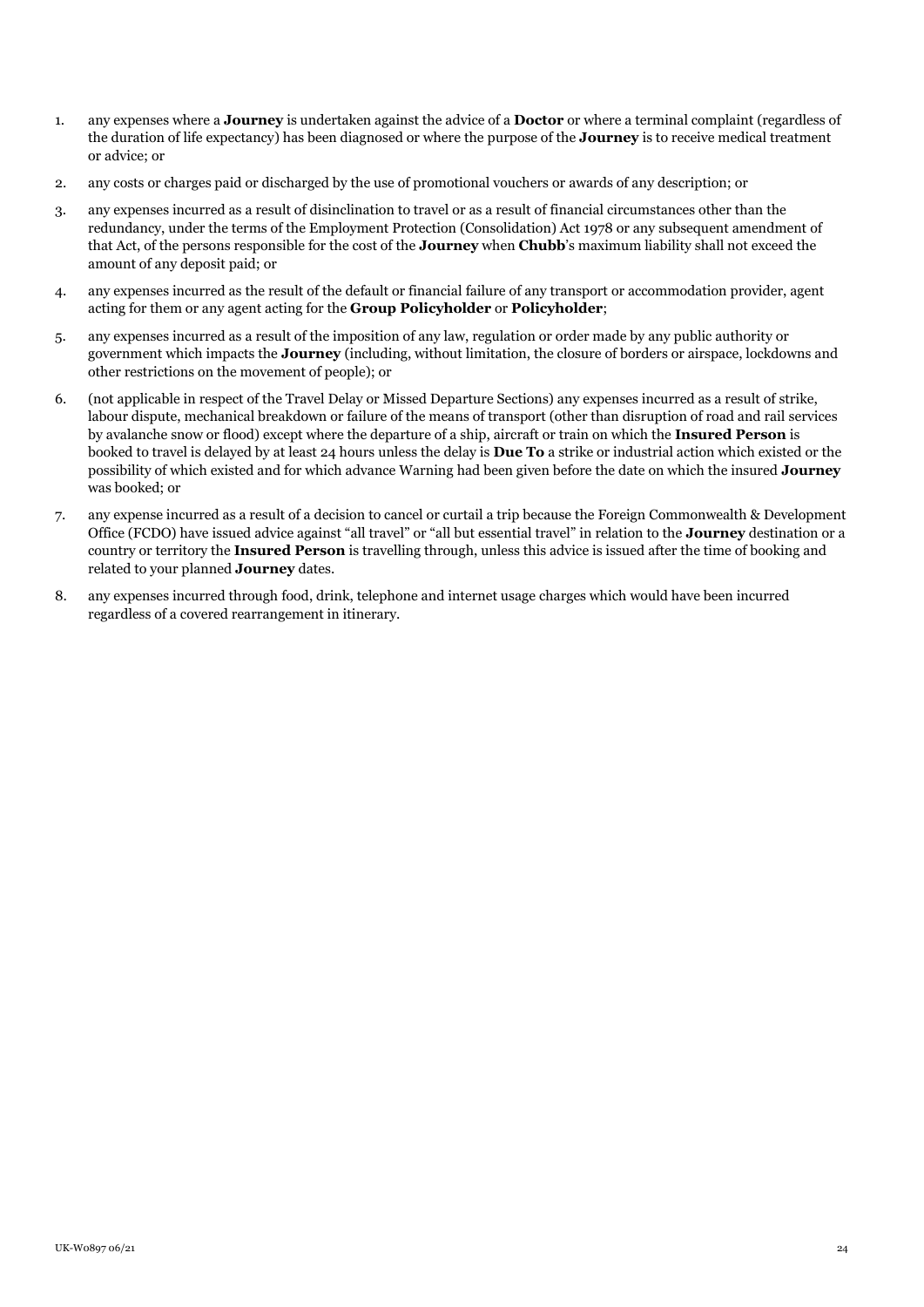# Section 5 Winter Sports

## <span id="page-24-0"></span>**A. Ski Hire**

If during the **Period of Insurance**, an **Insured Person**'s skis are:

- 1. lost or broken as the result of an **Accident**; or
- 2. lost or misplaced by an airline or other carrier on the outward **Journey** from the **United Kingdom** and delayed for at least 12 hours after the arrival of the **Insured Person** at their destination

during a **Journey** to undertake **Winter Sports**, **Chubb** will pay the **Policyholder** up to £20 for each 24-hour period it is necessary for the **Insured Person** to hire replacement skis up to the **Benefit Amount** stated in Schedule of Benefits A.

#### **Specific Exclusion applicable to this sub-section**

**Chubb** shall not be liable for loss **Due To** delay, seizure, confiscation or detention by customs or any other authority.

## <span id="page-24-1"></span>**B. Ski Pass**

If during the **Period of Insurance**, an **Insured Person** is unable to use their ski pass as a result of an **Accident** or illness or **Due To** loss or theft of the ski pass during a **Journey** to undertake **Winter Sports Chubb** will pay up to £75.00 for each full week or a proportionate amount for shorter or longer periods in respect of an unused ski pass and hire or tuition fees which the **Insured Person** cannot otherwise recover up to the **Benefit Amount** stated in Schedule of Benefits A.

#### **Specific Exclusion applicable to this sub-section**

**Chubb** shall not be liable for loss not reported to the police and/or appropriate authorities within forty-eight hours of discovery and a report obtained.

#### **Specific Condition applicable to this sub-section**

**Insured Persons** shall take all reasonable precautions for the safety of their ski pass.

## <span id="page-24-2"></span>**C. Piste Closure**

If during the **Period of Insurance**, an **Insured Person** is unable to ski during a **Journey** to undertake **Winter Sports Due To** a lack of snow in the pre-booked resort and with no alternative skiing being available **Chubb** will pay up to £20.00 for each 24-hour period the **Insured Person** is unable to ski up to the **Benefit Amount** stated in Schedule of Benefits A.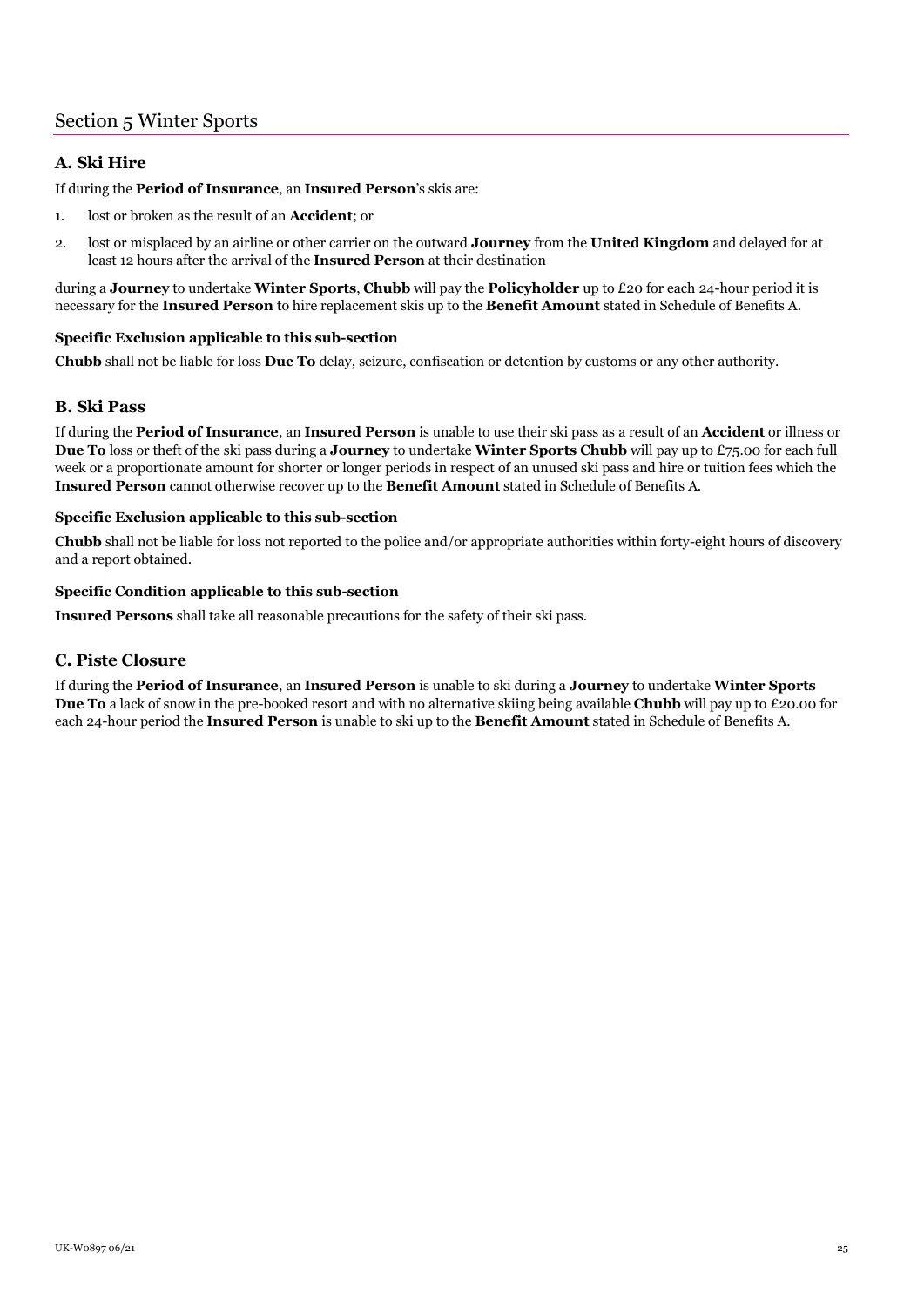# <span id="page-25-0"></span>Section 6 Personal Injury

If during the **Period of Insurance** an **Accident** occurs during a **Journey** or **Effective Time** as defined in Schedule of Benefits A and Schedule of Benefits B (if insured) and causes **Bodily Injury** to an **Insured Person Chubb** will pay up to the **Benefit Amount** stated in the Schedule(s) of Benefits for:

## <span id="page-25-1"></span>**A. Accidental death**

## <span id="page-25-2"></span>**B. Permanent Total Disablement**

## <span id="page-25-3"></span>**C. Permanent Disabling Injuries**

**Chubb** will pay a percentage of the **Benefit Amount** stated in the **Policy Schedule** as detailed in the Scale below based on the degree of disability

| a. |                                   | Organic Paralysis, Loss of Intellectual Capacity, Loss of Sight in both eyes, Loss of Limb (one or more)                                                                                                       | 100%  |
|----|-----------------------------------|----------------------------------------------------------------------------------------------------------------------------------------------------------------------------------------------------------------|-------|
| b. |                                   | Loss of Sight in one eye, Loss of Speech or Loss of Hearing in both ears                                                                                                                                       | 50%   |
| c. | Loss of Hearing in one ear<br>10% |                                                                                                                                                                                                                |       |
| d. |                                   | Total loss of use of;                                                                                                                                                                                          |       |
|    | i)                                | back or spine (excluding cervical) without cord involvement                                                                                                                                                    | 40%   |
|    | $\mathbf{ii}$                     | hip, knee or ankle                                                                                                                                                                                             | 40%   |
|    | iii)                              | neck or cervical spine without cord involvement                                                                                                                                                                | 30%   |
|    | iv)                               | shoulder, elbow or wrist                                                                                                                                                                                       | 20%   |
| е. |                                   | Loss of or total loss of use of;                                                                                                                                                                               |       |
|    | i)                                | foot below the level of the ankle (talo tibial joint)                                                                                                                                                          | 50%   |
|    | $\mathbf{ii}$                     | thumb                                                                                                                                                                                                          | 20%   |
|    | iii)                              | one forefinger or big toe                                                                                                                                                                                      | 15%   |
|    | iv)                               | any other finger                                                                                                                                                                                               | 10%   |
|    | V)                                | any other toe                                                                                                                                                                                                  | 10%   |
| f. |                                   | Damage to internal organs resulting in the loss of use of:                                                                                                                                                     |       |
|    | i)                                | lung                                                                                                                                                                                                           | 50%   |
|    | ii)                               | kidney                                                                                                                                                                                                         | 15%   |
|    | iii)                              | spleen                                                                                                                                                                                                         | 10%   |
| g. |                                   | Facial disfigurement provided the permanent scarring affects at least 20% of the facial area                                                                                                                   | $2\%$ |
| h. |                                   | Benefit for any Permanent Disabling Injury not noted above will be calculated on a medical assessment by<br>Chubb of the degree of disability relative to this scale without reference to the Insured Person's |       |

occupation.

Provided that:

1. The total benefit payable shall not exceed 100% of the **Benefit Amount** stated in the Schedule(s) of Benefits for each **Insured Person** in respect of any one **Accident**.

<span id="page-25-4"></span>2. If a **Benefit Amount** is payable for Loss of Limb then benefits for parts of that limb cannot also be **Claim**ed.

# **D. Temporary Total Disablement**

Temporary Total Disablement which lasts longer than the Deferment Period, **Chubb** will pay the **Benefit Amount** stated in the Schedule(s) of Benefits up to the maximum Benefit Period.

If the **Insured Person** is a **Pupil** or a **Child** at the date of the **Accident** cover is limited to Out of Pocket Expenses and **Chubb** will pay up to the **Benefit Amount** stated in the Schedule(s) of Benefits up to the maximum Benefit Period.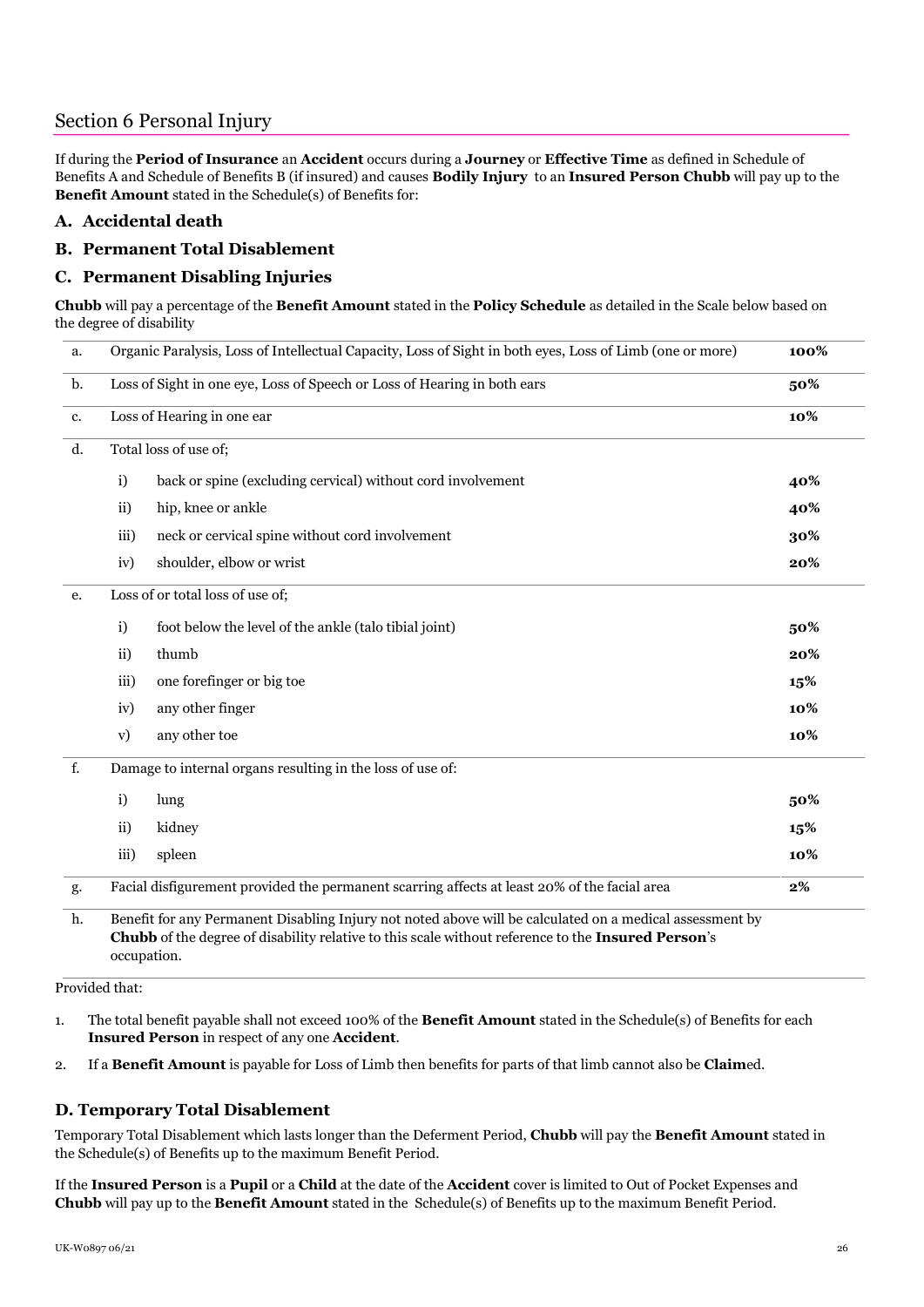## <span id="page-26-0"></span>**E. Hospital Confinement**

The total benefit payable shall not exceed the maximum **Benefit Amount** stated in the Schedule(s) of Benefits for each **Insured Person** in respect of any one **Accident**.

## <span id="page-26-1"></span>**F. Accident Medical Expenses**

**Chubb** will pay the **Policyholder** for **Accident** Medical Expenses incurred in the **United Kingdom** up to;

- 1. 20% of the amount paid for a valid **Claim** under Items A, B, C, and D of this Section; or
- 2. 30% of the amount paid for a valid **Claim** under Items E of this Section

but not exceeding the maximum **Benefit Amount** stated in the Schedule(s) of Benefits.

#### **Specific Definitions applicable to this Section**

#### **Accident Medical Expenses**

Reasonable expenses necessarily incurred by an **Insured Person** for:-

- 1. medical, surgical or other remedial attention or treatment given or prescribed by a **Doctor**; and
- 2. all **Hospital**, nursing home and ambulance costs for medical treatment

caused by a**Accidental Bodily Injury** which results in a valid **Claim** under Items A, B, C, D and E of this Section.

#### **Loss of Hearing**

Permanent profound deafness, which means the quietest sound an **Insured Person** can hear is louder than 90 decibels when tested by a qualified audiologist.

#### **Loss of Intellectual Capacity**

Total and permanent loss of ability to remember, reason, perceive, understand, express and give effect to ideas.

#### **Loss of Limb** in respect of:

- 1. an arm physical severance or total loss of use at or above the wrist joint; and
- 2. a leg physical severance or total loss of use above the level of the ankle (talo-tibial joint).

**Loss of Sight** shall be deemed to have occurred:

- 1. in both eyes when the **Insured Person**'s name has been added to the Register of Blind Persons on the authority of a qualified ophthalmic specialist.
- 2. in one eye when the degree of sight remaining after correction is 3/60 or less on the Snellen Scale (which means the **Insured Person** is only able to see at 3 feet that which they should normally be able to see at 60 feet) and **Chubb** is satisfied that the condition is permanent and without expectation of recovery.

#### **Loss of Speech**

Permanent and total loss of speech as confirmed by a **Doctor**.

#### **Organic Paralysis**

Total organic permanent loss of muscle function and sensation across the entire and complete body.

#### **Out of Pocket Expenses**

Additional costs incurred by an **Insured Person** for food and drink expenses, telephone calls and taxi fares.

#### **Permanent Disabling Injury**

any form of functional disability which has lasted for at least twelve months and from which, based on medical evidence is beyond hope of recovery.

#### **Permanent Total Disablement**

1. If the **Insured Person** was in gainful employment at the date of the **Accident**:

A Permanent Disabling Injury which stops the **Insured Person** from carrying out gainful employment for which the **Insured Person** is fitted by way of training, education or experience;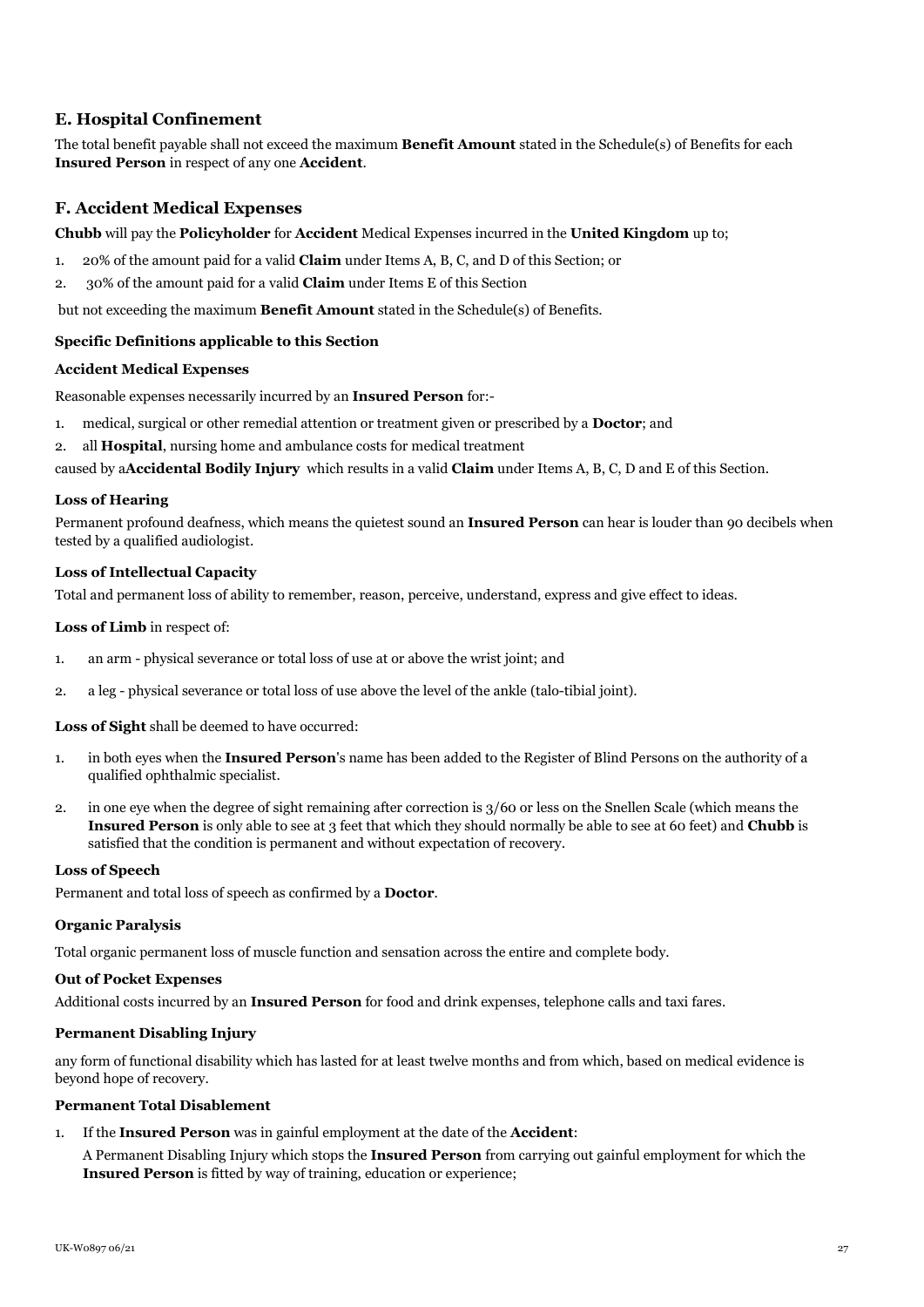2. If the **Insured Person** was not in gainful employment at the date of the **Accident**:

A form of Permanent Disabling Injury calculated on a medical assessment by **Chubb** or an independent medical expert appointed by **Chubb** which results in the **Insured Person**'s inability to perform, without assistance from another person, at least 2 of the following activities of daily living:

- eating
- getting in and out of bed
- dressing and undressing
- toileting
- walking 200 metres on level ground

#### **Temporary Total Disablement**

Temporary disablement which completely prevents an **Insured Person** from undertaking each and every function of their usual occupation or participating in each and every aspect of their usual activities in connection with the **Group Policyholder**.

#### **Specific Exclusions applicable to this Section**

**Chubb** shall not be liable:

## 1. If **Bodily Injury**

- a. results from the **Insured Person** suffering from sickness or disease not directly resulting from **Bodily Injury** ;
- b. is suffered after the expiry of the **Period of Insurance** during which the **Insured Person** attains the age of seventy five years;
- 2. For disabilities arising from
	- a. Repetitive Stress (Strain) Injury or Syndrome or any gradually operating cause;
	- b. Post-Traumatic Stress Disorder or any psychological or psychiatric condition.

#### **Specific Conditions applicable to this Section**

- 1. Any contributory degenerative condition or disablement (as determined by a **Doctor**) in existence at the time of sustaining **Bodily Injury** will be taken into account by **Chubb** in assessing the level of benefit payable in respect of **Accidental** death or Permanent Disabling Injury.
- 2. The **Accidental** death **Benefit Amount** is limited to the **Benefit Amount** stated in Schedule of Benefits A and Schedule of Benefits B (if insured) in respect of **Insured Persons** under the age of 16 years at the date of sustaining **Bodily Injury**.
- 3. If an **Insured Person** disappears and after a suitable period of time it is reasonable for the Police or registration authorities to believe that such **Insured Person** has died as a result of **Bodily Injury** , the **Accidental** death Benefit shall become payable subject to a signed undertaking by the **Insured Person**'s personal representatives that if the belief is subsequently found to be wrong such death Benefit shall be refunded to **Chubb**.
- 4. If an **Insured Person** suffers **Bodily Injury** as a result of unavoidable exposure to the elements **Chubb** will consider it as having been caused by an **Accident**.
- 5. Payment of a **Benefit Amount** for Temporary Total Disablement does not prejudice the **Insured Person**'s entitlement to **Claim** under any other section of this Policy, but if a **Claim** is ultimately paid by **Chubb** under Section 6 Benefits A, B and C of the Policy for the same **Accident**, then payment for Temporary Total Disablement will end as soon as the **Insured Person**'s permanent disability is confirmed.
- 6. Payment of a **Benefit Amount** for an incomplete week of Temporary Total Disablement will be made on a pro-rata basis.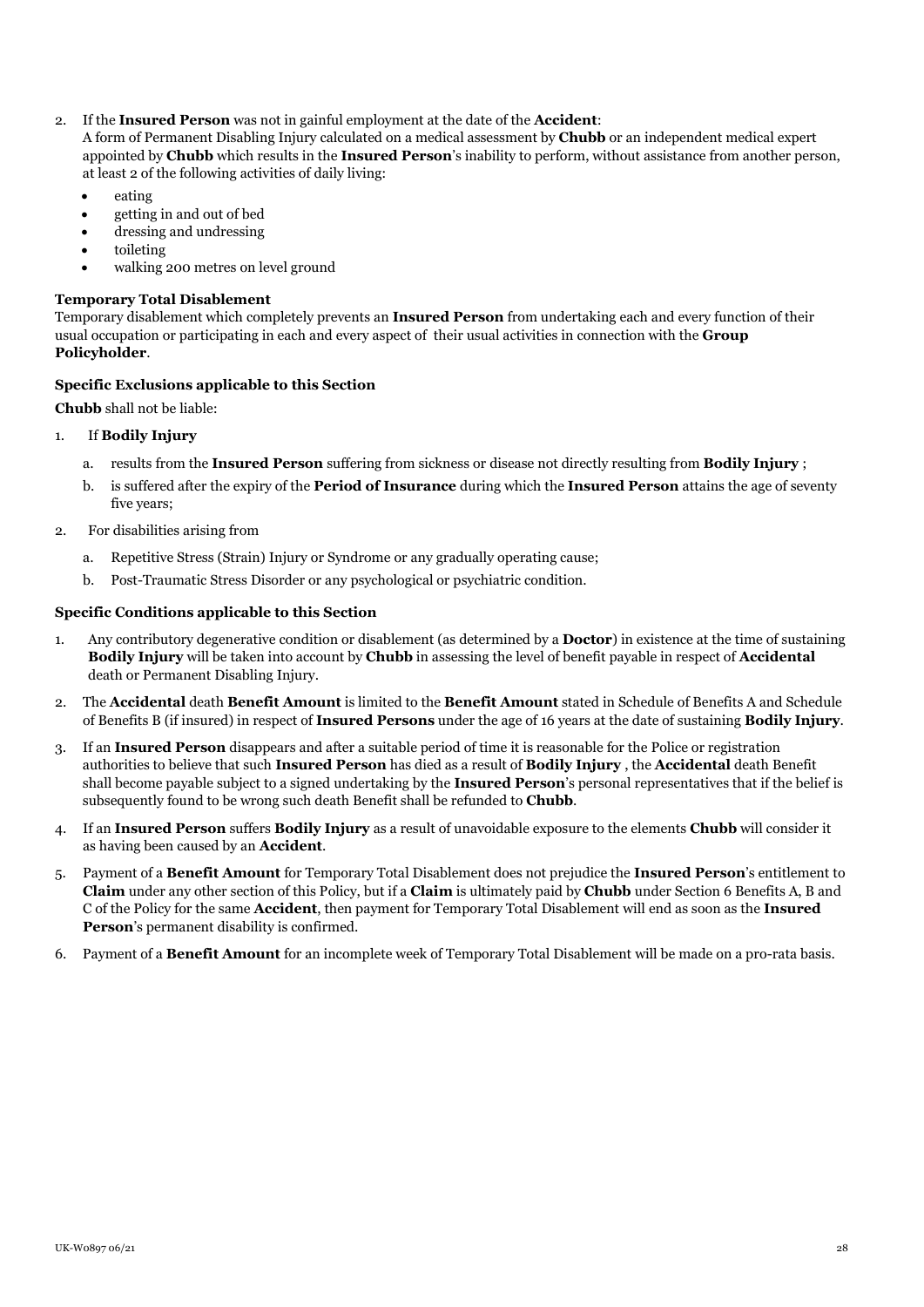# <span id="page-28-0"></span>Section 7 Personal Liability

If an **Insured Person** becomes legally liable to pay damages in respect of:

- 1. **Accidental Bodily Injury** (including death illness and disease) to any person;
- 2. **Accidental** loss of or damage to material property;

which occurs during the **Period of Insurance** arising out of a **Journey**.

The maximum that **Chubb** will pay under this Section for all such damages as a result of any one occurrence or a series of occurrences arising directly or indirectly from one source or original cause shall be the amount stated as the Limit of Indemnity in Schedule of Benefits A.

**Chubb** will in addition pay Costs and Expenses in respect of any occurrence to which this Section applies – except that in respect of occurrences happening in or **Claim**s or legal proceedings brought or originating in the United States of America and Canada or any other territory within the jurisdiction of either such country, Costs and Expenses described in 1., 2., and 3. below are deemed to be included in the Limit of Liability stated in Schedule of Benefits A.

#### **Specific Definition applicable to this Section**

#### **Costs and Expenses**

- 1. all costs and expenses recoverable by a **Claim**ant from the **Policyholder**;
- 2. all costs and expenses incurred with **Chubb**'s written consent;
- 3. solicitors' fees for representation at any coroner's inquest or fatal **Accident** inquiry or in any Court of Summary Jurisdiction;
- 4. in respect of any occurrence to which this Section applies.

#### **Specific Exclusions applicable to this Section**

**Chubb** will not provide indemnity for any liability:

- 1. in respect of any **Claim** made by any **Insured Person**(s) against any other **Insured Person**(s);
- 2. caused by or arising from any activity which is the subject of indemnity under any other public liability insurance in force for the **Participating Establishment** during the **Period of Insurance**;
- 3. In respect of loss of or damage to Personal Belongings or business equipment.
- 4. in respect of **Bodily Injury** to any person who is under a contract of service or apprenticeship with the **Group Policyholder** when such injury arises out of and in the course of their employment by the **Group Policyholder**.
- 5. assumed by an **Insured Person** under a contract or agreement unless such liability would have attached in the absence of such contract or agreement.
- 6. in respect of **Bodily Injury** loss or damage caused directly or indirectly in connection with:
	- a. the carrying on of any trade business or profession;
	- b. the ownership, possession or use of:
		- i. horse-drawn or mechanically propelled vehicles (other than golf buggies used on golf courses and not on public roads);
		- ii. any aerospatial device or any airborne or waterborne craft or vessel (other than non-mechanically powered waterborne craft not exceeding 10 metres in length whilst used on inland waters) or the loading or unloading of such craft or vessel;
		- iii. firearms (other than sporting guns);
- 7. arising from the occupation or ownership, possession or occupation of land or buildings, immobile property or caravans other than buildings and their contents not belonging to but temporarily occupied by the **Insured Person** in the course of the **Journey**.
- 8. in respect of any wilful or malicious act.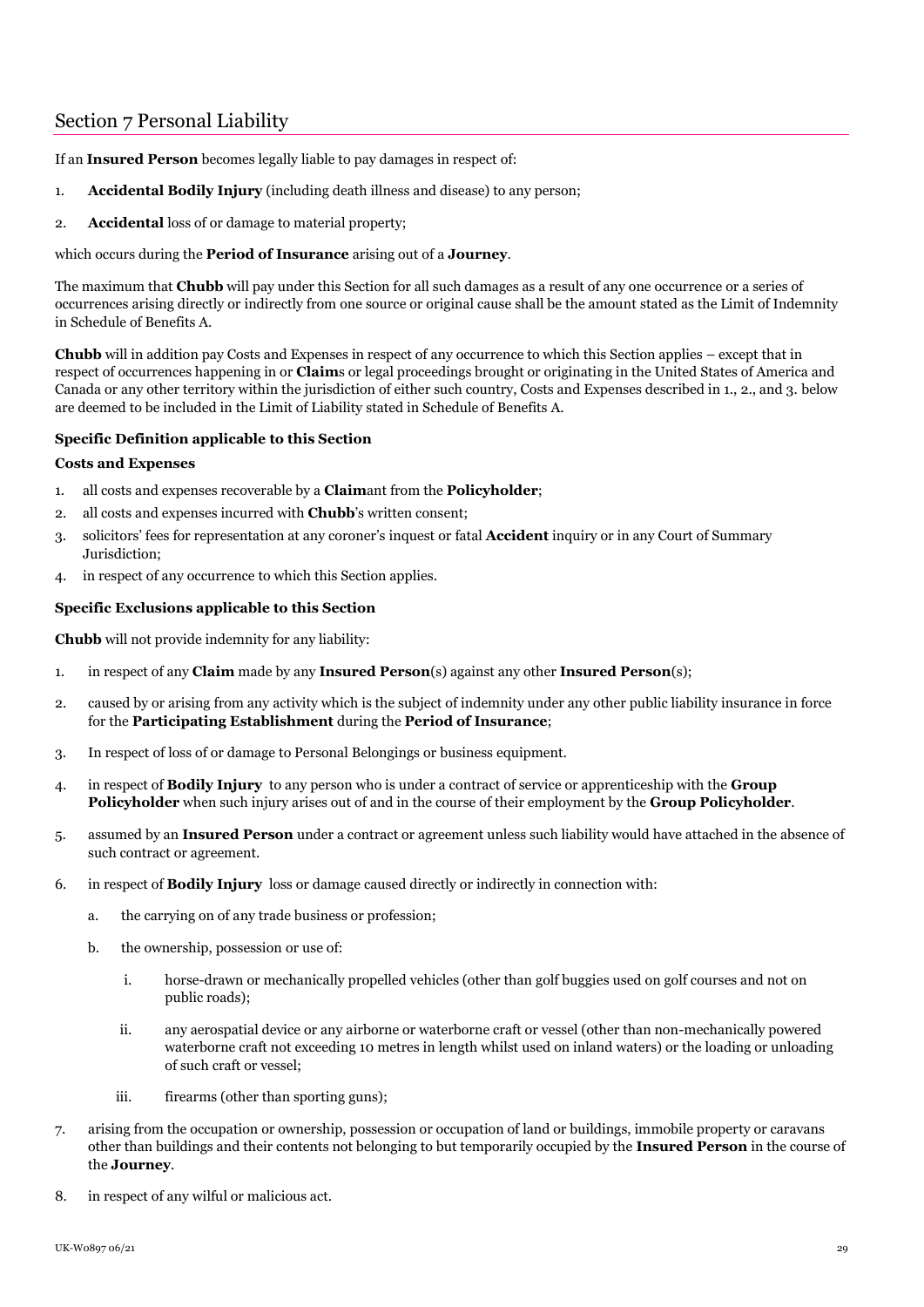- 9. in respect of the cost of punitive or exemplary damages.
- 10. directly or indirectly occasioned by happening through or in consequence of **War**.
- 11. in connection with the carrying on of, or engaging in any activities or volunteer work organized by, or under the auspices of, a charitable, voluntary, not for profit, social or similar organization when liability for such activities or work should reasonably be included within the organizations own Public Liability policy.

#### **Specific Conditions applicable to this Section**

- 1. No admission, offer, promise or indemnity shall be made without the consent of **Chubb** which shall be entitled to take over and conduct in the **Insured Person**'s name the defence or settlement of any **Claim** or to prosecute in the **Insured Person**'s name for its own benefit any **Claim** for indemnity or damages or otherwise and shall have full discretion in the conduct of any proceedings and in the settlement of any **Claim** and the **Insured Person** shall give all information and assistance as **Chubb** may require. Every letter, **Claim**, writ, summons and process shall be forwarded to **Chubb** on receipt. Written notice shall be given to **Chubb** immediately the **Insured Person** shall have notice of any prosecution or inquest in connection with any circumstances which may give rise to liability under this Section.
- 2. **Chubb** may at its sole discretion in respect of any occurrence or occurrences covered by this Section pay to an **Insured Person** the Limit of Indemnity stated in Schedule of Benefits A (but deducting therefrom any sum(s) already paid) or any lesser sum for which the **Claim**(s) arising from such occurrence(s) can be settled and **Chubb** shall thereafter be under no further liability in respect of such occurrence(s) except for the payment of Costs and Expenses incurred prior to the date of such payment and for which **Chubb** may be responsible hereunder;
- 3. An **Insured Person** shall as though they were the **Group Policyholder** observe, fulfil and be subject to the terms, Specific Exclusions and Specific Conditions of this Section.
- 4. If at the time of the happening of any occurrence covered by this Section there is any other existing insurance whether effected by the **Insured Person** or **Policyholder** or not covering the same liability **Chubb** shall not be liable to indemnify the **Policyholder** in respect of such liability except so far as concerns any excess beyond the amount which would have been payable under such other insurance had this Section not been effected.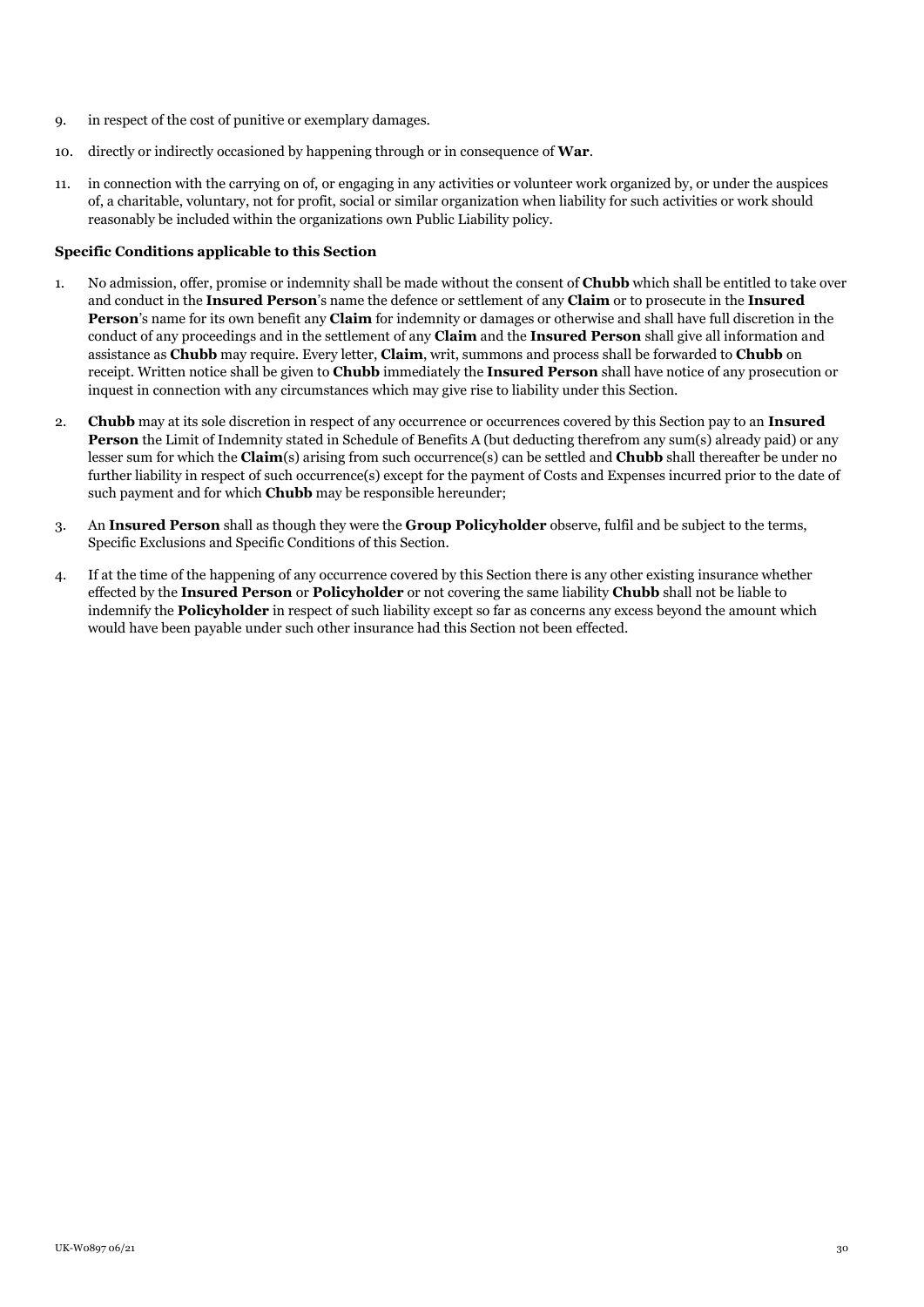# <span id="page-30-0"></span>Section 8 Overseas Legal Expenses

If during the **Period of Insurance** and whilst undertaking a **Journey** outside the **United Kingdom** an **Insured Person** sustains **Accidental Bodily Injury** or illness which is caused by a third party **Chubb** will pay up to the **Benefit Amount** stated in Schedule of Benefits A to cover Legal Expenses arising out of Any One **Claim**.

#### **Specific Definitions applicable to this Section**

#### **Any One Claim**

all **Claim**s or legal proceedings including any appeal against judgement consequent upon the same original cause, event or circumstance.

#### **Legal Expenses**

- 1. fees, expenses, costs/expenses of expert witnesses and other disbursements reasonably incurred by the Legal Representatives in pursuing a **Claim** or legal proceedings for damages and/or compensation against a third party who has caused **Accidental Bodily Injury** to or illness of an **Insured Person** or in appealing or resisting an appeal against the judgement of a court, tribunal or arbitrator; and/or
- 2. costs for which an **Insured Person** is legally liable following an award of costs by any court or tribunal or an out of court settlement made in connection with any **Claim** or legal proceedings.

#### **Legal Representatives**

the solicitor, firm of solicitors, lawyer, advocate or other appropriately qualified person firm or company appointed to act on behalf of the **Insured Person**.

#### **Specific Exclusions applicable to this Section**

In respect of each **Claim** under this insurance **Chubb** will not pay for:

- 1. any **Claim** reported to **Chubb** more than 24 months after the beginning of the incident which led to the **Claim**.
- 2. any **Claim** where it is **Chubb**'s opinion that the prospects for success in achieving a reasonable settlement are insufficient and/or where the laws, practices and/or financial regulations of the country in which the incident occurred would preclude the obtaining of a satisfactory settlement or the costs of doing so would be disproportionate to the value of the **Claim**.
- 3. Legal Expenses incurred before receiving **Chubb**'s prior authorisation in writing unless such costs would have been incurred subsequent to **Chubb**'s authorisation.
- 4. Legal Expenses incurred in connection with any criminal or wilful act.
- 5. Legal Expenses incurred in the defence against any civil **Claim** or legal proceedings made or brought against the **Insured Person** unless as a counter **Claim**.
- 6. fines, penalties compensation or damages imposed by a court or other authority
- 7. Legal Expenses incurred for any **Claim** or legal proceedings brought against:
	- a. a tour operator, travel agent, carrier, insurer or their agents where the subject matter of the **Claim** or legal proceedings is eligible for consideration under an Arbitration Scheme or Complaint Procedure; or
	- b. **Chubb** or their agents; or
	- c. the **Group Policyholder**.
- 8. actions between **Insured Persons** or pursued in order to obtain satisfaction of a judgement or legally binding decision.
- 9. Legal Expenses incurred in pursuing any **Claim** for compensation (either individually or as a member of a group or class action) against the manufacturer, distributor or supplier of any drug, medication or medicine.
- 10. Legal Expenses chargeable by the Legal Representatives under contingency fee arrangements.
- 11. Legal Expenses incurred where an **Insured Person** has:
	- a. failed to co-operate fully with and ensured that **Chubb** is fully informed at all times in connection with any **Claim** or legal proceedings for damages and or compensation from a third party; or
	- b. settled or withdrawn a **Claim** in connection with any **Claim** or legal proceedings for damages and or compensation from a third party without the agreement of **Chubb**.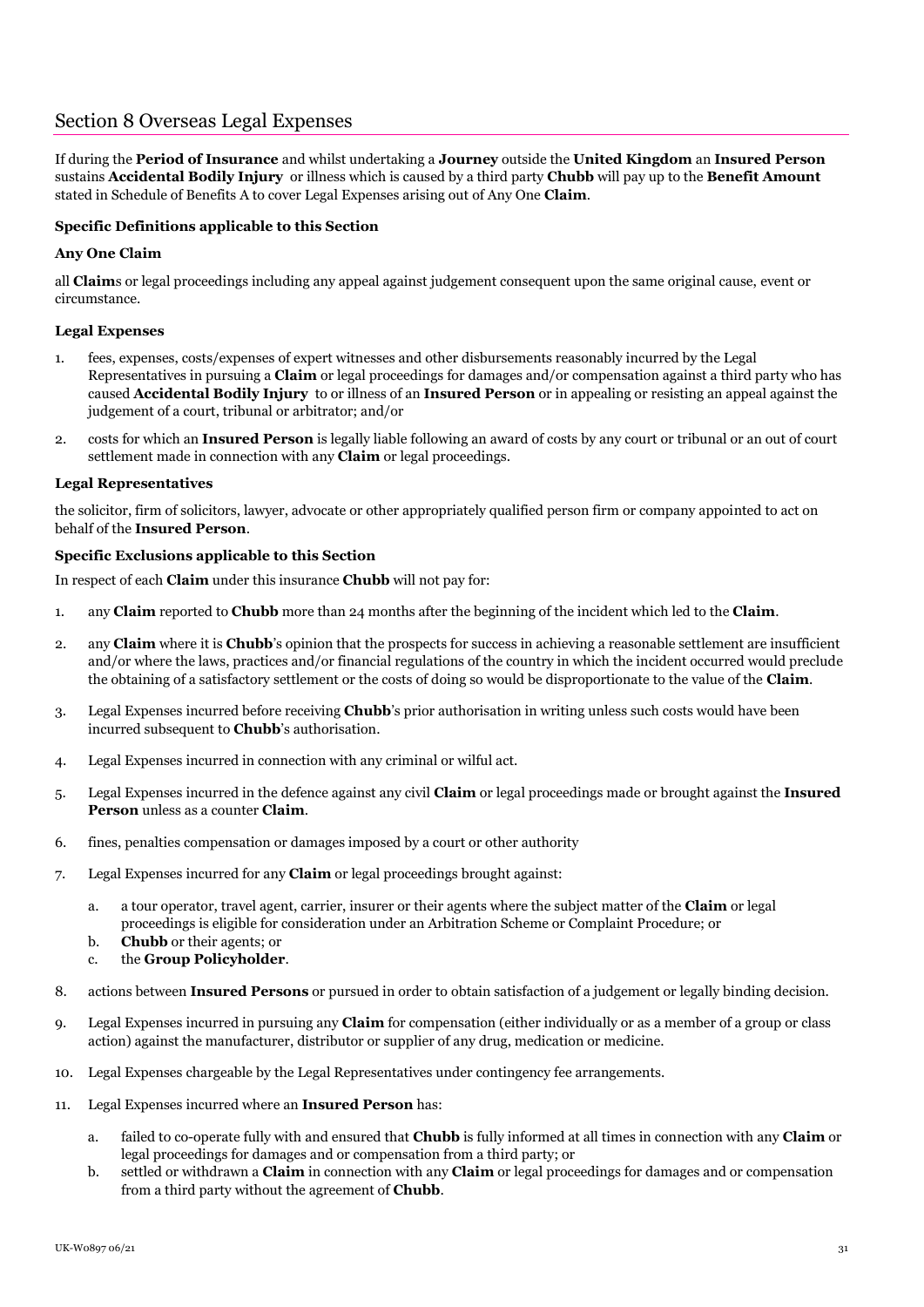In such circumstances **Chubb** shall be entitled to withdraw cover immediately and to recover any fees or expenses paid to the **Insured Person**.

- 12. Legal Expenses incurred after an **Insured Person** has not:
	- a. accepted an offer from a third party to settle a **Claim** or legal proceedings where the offer is considered reasonable by **Chubb**; or
	- b. accepted an offer from **Chubb** to settle a **Claim**.
- 13. Legal Expenses which **Chubb** considers unreasonable or excessive or unreasonably incurred.

#### **Special Conditions applicable to this Section**

- 1. Legal Representatives must be qualified to practice in the Courts of the country where the event giving rise to the **Claim** occurred or where the proposed defendant under this Section is resident.
- 2. The **Insured Person** has the right to select and appoint a Legal Representative of their choice to represent them in any legal inquiry or legal proceedings (provided any appointment of a Legal Representative is not on a contingency fee basis, where the Legal Representative charges a proportion of the amount recovered as a fee). The **Insured Person** shall provide **Chubb** with details of the selected Legal Representative's name and address. **Chubb** may provide information about Legal Representatives in the **Insured Person**'s local area if asked to do so.
- 3. The Legal Representatives and the **Insured Person** must co-operate fully with and ensure that **Chubb** is fully informed at all times in connection with any **Claim** or legal proceedings for damages and or compensation from a third party. **Chubb** is entitled to obtain from the Legal Representative any information, document or advice relating to a **Claim** or legal proceedings under this Insurance. On request the **Insured Person** will give to the Legal Representative any instructions necessary to ensure such access.
- 4. **Chubb**'s authorisation to incur Legal Expenses will be given if an **Insured Person** can satisfy **Chubb** that:
	- a. there are reasonable grounds for pursuing or defending the **Claim** or legal proceedings and the Legal Expenses will be proportionate to the value of the **Claim** or legal proceedings; and
	- b. it is reasonable for Legal Expenses to be provided in a particular case.

The decision to grant authorisation will take into account the opinion of the Legal Representatives as well as that of **Chubb**'s own advisers. If there is a dispute, **Chubb** may request, at the **Insured Person**'s expense, an opinion of a barrister as to the merits of the **Claim** or legal proceedings. If the **Claim** is admitted, an **Insured Person**'s costs in obtaining this opinion will be covered by this insurance.

- 5. If there is any dispute, other than in respect of the admissibility of a **Claim** on which **Chubb**'s decision is final, the dispute will be referred to a single arbitrator who will be either a solicitor or barrister agreed by all parties, or failing agreement, one who is nominated by the current President of the appropriate Law Society. The party against whom the decision is made shall meet the costs of the arbitration in full. If the decision is not clearly made against either party the arbitrator shall have the power to apportion costs. If the decision is made in favour of **Chubb**, the **Insured Person**'s costs shall not be recoverable under the insurance.
- 6. **Chubb** may at its discretion assume control at any time of any **Claim** or legal proceedings in the name of the **Insured Person** for damages and or compensation from a third party.
- 7. All **Claim**s within this section must be submitted to **Chubb** in writing within 90 days.
- 8. Any Legal Expenses incurred without the written agreement of **Chubb** shall entitle **Chubb** to withdraw cover immediately and to recover any fees or expenses paid to the **Insured Person**.
- 9. **Chubb** may at its discretion require the **Insured Person** to obtain at the expense of the **Insured Person** an opinion of a barrister agreed by the **Insured Person** and **Chubb** as to whether or not there are reasonable grounds for continuing to pursue or defend any **Claim** or legal proceedings. **Chubb** will pay such expense if the opinion indicates that there are reasonable grounds for pursuing or defending the **Claim** or legal proceedings.
- 10. **Chubb** may at its discretion offer to settle a **Claim** with the **Insured Person** which it considers to be reasonable instead of initiating or continuing any **Claim** or legal proceedings for damages and/or compensation against a third party and any such settlement will be in full and final settlement of Any One **Claim** under this insurance.
- 11. **Chubb** may at its discretion offer to settle a counter-**Claim** against the **Insured Person** which it considers to be reasonable instead of continuing any **Claim** or legal proceedings for damages and/or compensation by a third party.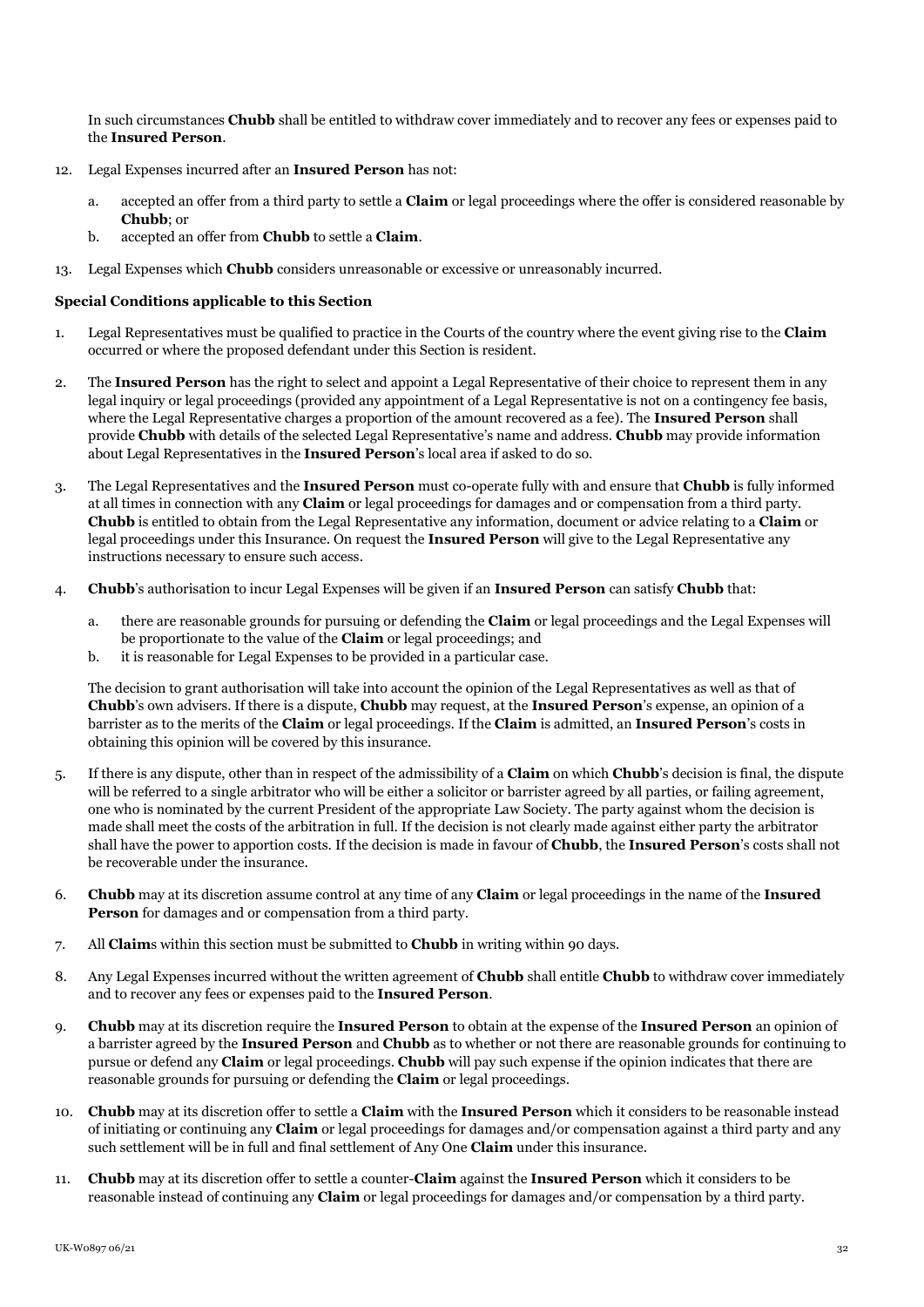- a. The **Insured Person** shall be responsible for the repayment to **Chubb** of all sums paid by **Chubb** in respect of the Legal Expenses where:
- b. an award of costs is made in favour of the **Insured Person** in the **Claim** or legal proceedings; or
- 12. costs are agreed to be paid to the **Insured Person** as part of any settlement of the **Claim** or legal proceedings.
- 13. If a conflict of interest arises, where **Chubb** is also the insurer of the third party or proposed defendant to the **Claim** or legal proceedings, the **Insured Person** has the right to select and appoint other Legal Representatives in accordance with Condition 2 of this Section
- 14. If the Legal Representatives refuse to continue acting for an **Insured Person** with good reason or if an **Insured Person** dismisses the Legal Representatives without good reason the cover **Chubb** provides will end at once, unless **Chubb** agrees to appoint other Legal Representatives.
- <span id="page-32-0"></span>15. If the **Insured Person** is a **Child Chubb** will pay Legal Expenses incurred by the **Parent or Legal Guardian** acting for such **Child**.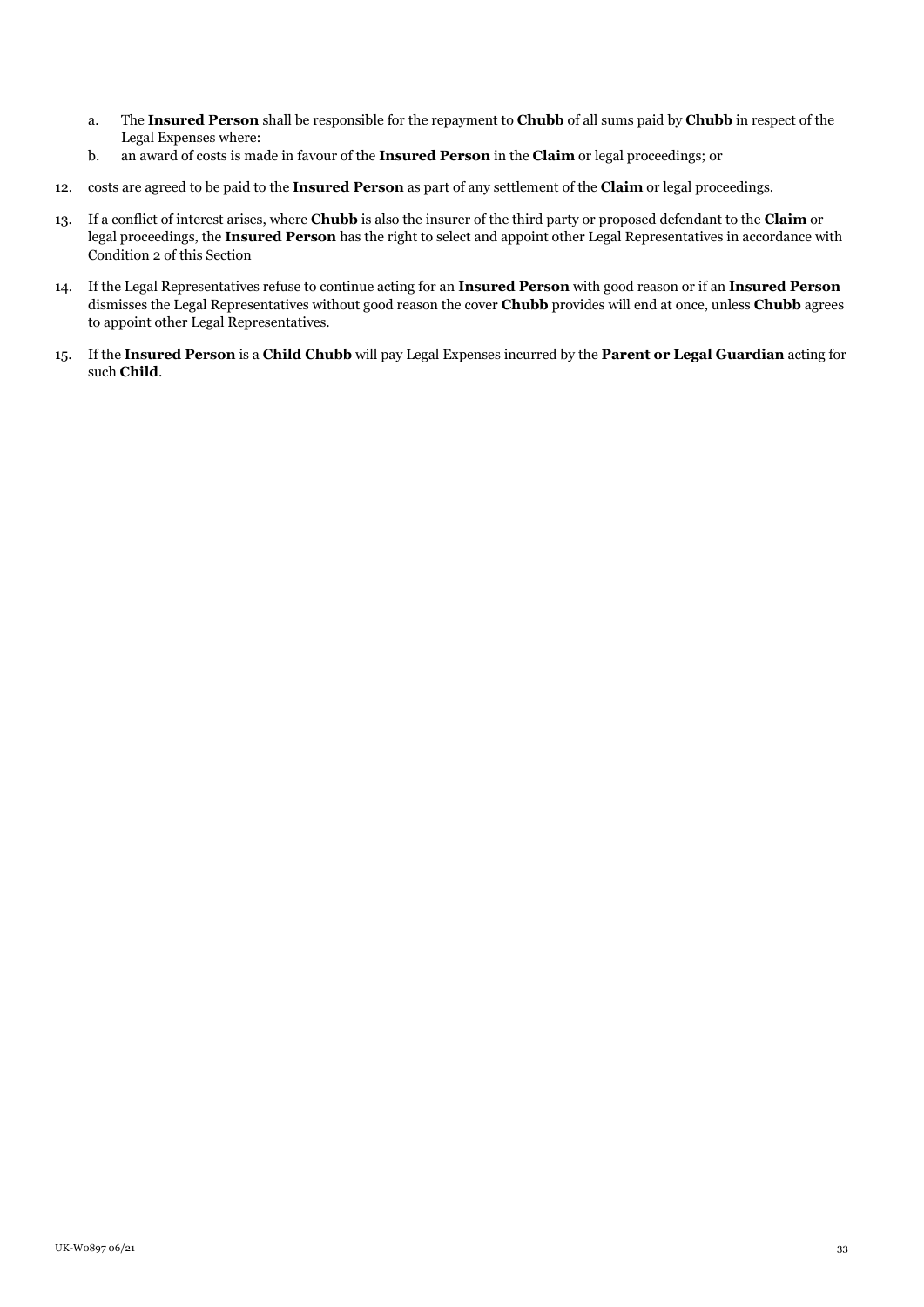# Section 9 Dental Injury

If during the **Period of Insurance** an **Accident** occurs during a **Journey** or **Effective Time** (as defined in Schedule of A and Schedule of Benefits B, if insured) and causes Dental Injury to an **Insured Person**, **Chubb** will pay up to the **Benefit Amount** stated in the Schedule(s) of Benefits for treatment which the **Insured Person** requires and which is provided within 12 months from the date of the **Accident**.

The total benefit payable shall not exceed the maximum **Benefit Amount** stated in the Schedule(s) of Benefits for each **Insured Person** in respect of any one **Accident**.

#### **Specific Definitions applicable to this Section**

#### **Dental Injury**

damage to teeth, gingival tissues or alveoli resulting in mobility, luxation, subluxation or fractures of the hard tissues or injury to the soft tissues, or loss of or damage to dental prostheses whilst inside the mouth **Due To** a force outside the mouth.

#### **Specific Exclusions applicable to this Section**

- 1. **Chubb** will not pay for the treatment of a Dental Injury which is:
	- a. caused by any foodstuff (including any foreign body in food or drink) while the **Insured Person** was consuming it;
	- b. not ap**Parent** within one week of the incident which caused the Dental Injury;
	- c. the result of ordinary deterioration, deliberate damage or wear and tear; or
	- d. not **Claim**ed for within 30 days of the incident which caused the Dental Injury.
- 2. **Chubb** will only pay for any bridgework, crown or denture replaced which is a similar type or quality to that lost or damaged by the Dental Injury.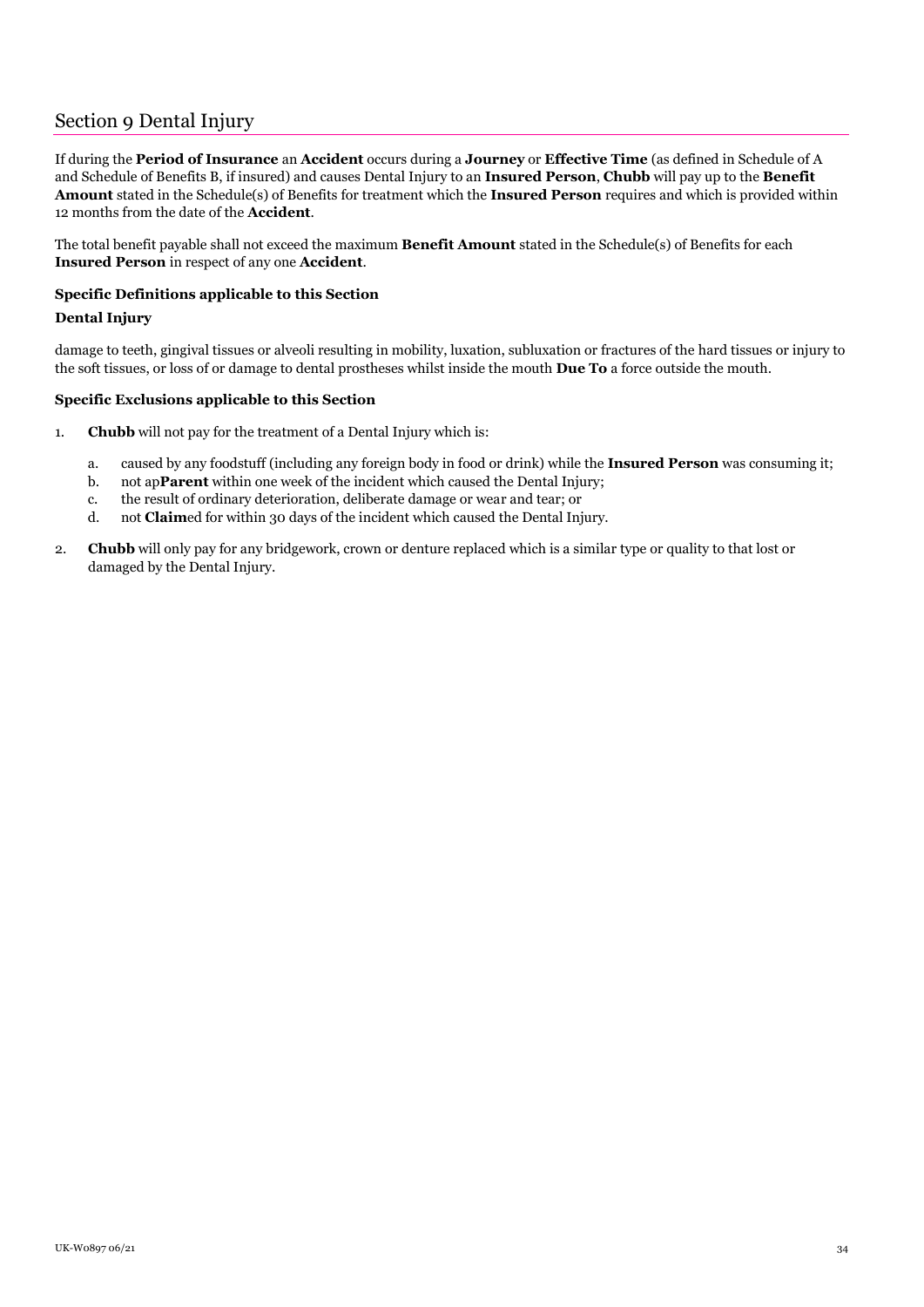# <span id="page-34-0"></span>Section 10 Serious Disruption

Cover under this section only applies whilst you are outside the **United Kingdom** and are on a **Journey** and when **Chubb Assistance** have been notified of an emergency, as a direct result of a cause specified below, and have agreed to provide their services. Less serious causes of disruption will be dealt with under Section 4- Disruption.

The network of **Chubb Assistance** offices is available whenever an **Insured Person** is on a **Journey** covered by this section.

The number to call in an emergency is  $+44$  (0) 20 3305 8243

If during the **Period of Insurance** an **Insured Person**'s **Journey** outside of the **United Kingdom** is disrupted **Due To Hijack** or Kidnap, **Chubb** will pay the **Group Policyholder** for reasonable and necessary costs and expenses incurred on their behalf by **Chubb Assistance** and for Security Specialists Costs up to the **Benefit Amount**s stated in Schedule of Benefits (A) for:

#### <span id="page-34-1"></span>**A. Hijack or Kidnap**

An automatic daily benefit payable for each complete day that an **Insured Person** is forcibly or illegally detained as the result of a **Hijack**, Kidnap or being taken Hostage which starts during the **Journey** and the **Period of Insurance**.

#### <span id="page-34-2"></span>**B. Evacuation, Alteration of Itinerary or Curtailment**

- 1. The additional accommodation, transportation, sustenance and other expenses (including salary costs of an **Insured Person** paid by the **Group Policyholder**), incurred during the first 30 calendar days of disruption, to evacuate an **Insured Person** to the **United Kingdom** or to the nearest place of safety; or,
- 2. additional travel and accommodation expenses, incurred during the first 30 calendar days of disruption, where it is not possible to evacuate the **Insured Person**; and
- 3. loss of deposits, or charges for advance payments for travel or accommodation or other charges which have not been and will not be used, but which become forfeit or payable under contract.

#### <span id="page-34-3"></span>**C. Payment or Loss of Extortion or Ransom Monies or Expenses**

- 1. The consideration paid for the return of a Kidnap victim or consideration paid to terminate or end an extortion, to a person believed to be responsible for the Kidnap or extortion and includes but is not limited to cash, securities, marketable goods or services, property or monetary instruments; or
- 2. loss **Due To** destruction, disappearance, seizure or usurpation while being delivered to a person demanding those monies, by anyone authorised to have custody thereof; and
- 3. payments made to a person providing information which leads to the arrest of the individuals responsible for Kidnap or extortion; and
- 4. loan costs from a financial institution providing money to be used for the payment of extortion or ransom monies ;
- 5. the salary paid by the **Group Policyholder** to an **Insured Person** or on behalf of an **Insured Person** who is the victim of the Kidnap or extortion, until;
	- a. 30 days after the release of the **Insured Person** from a Kidnap; or
	- b. discovery of the death of the **Insured Person**; or
	- c. 120 days after the **Group Policyholder** receives the last credible evidence that the **Insured Person** is still alive;

whichever occurs first, subject to a maximum of

- d. 60 months from the date of the Kidnap if the Kidnap victim has not been released;
- 6. temporary replacement costs reasonably and necessarily incurred by the **Group Policyholder** in hiring a temporary employee to perform the duties of an **Insured Person** who is the victim of a Kidnap, for the duration of such Kidnap and 30 days after release, but not exceeding 60 months in total from the date of such Kidnap.

#### <span id="page-34-4"></span>**D. Security Specialist Costs**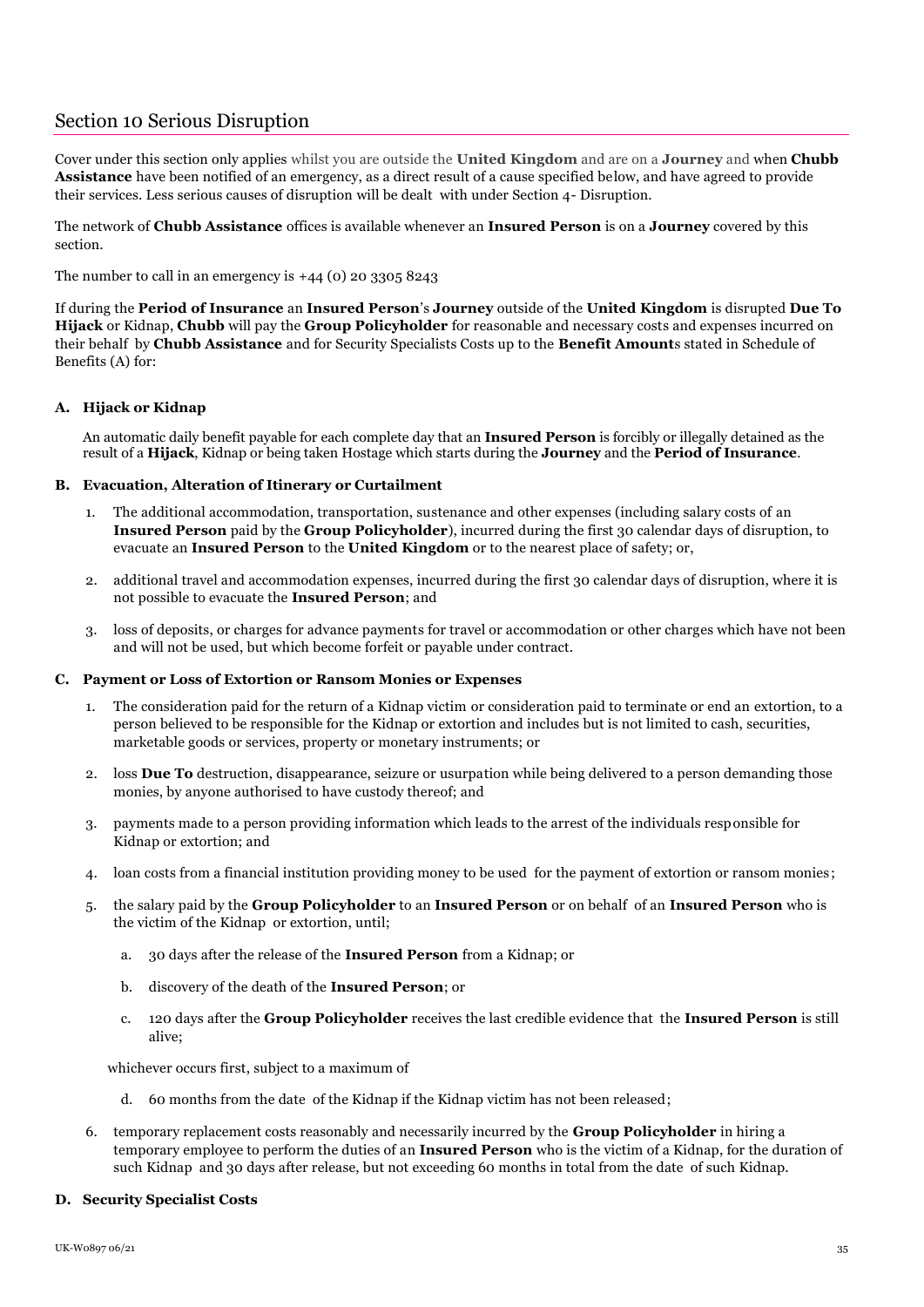Costs and expenses incurred by security specialists appointed by **Chubb Assistance** to provide assistance, investigation and negotiation services.

#### **Definitions applicable to this Section**

#### **Hijack**

the unlawful seizure or taking control of an aircraft or conveyance in which the **Insured Person** is travelling.

#### **Kidnap**

the illegal abduction and holding hostage of an **Insured Person** for the purpose of demanding payment of extortion/ransom monies as a condition of release. A Kidnap in which more than one **Insured Person** is abducted shall be considered a single Kidnap.

#### **Life-threatening situation**

a situation where the security specialists appointed by **Chubb Assistance** agree that the **Insured Person**'s life is in danger.

#### **Special Conditions applicable to this Section**

- 1. **Chubb Assistance** must be informed immediately or as soon as reasonably possible of any emergency that may potentially give rise to a **Claim**.
- 2. The **Group Policyholder** or **Policyholder** and their representatives must not make or attempt to make arrangements without the agreement of **Chubb** Assistance.
- 3. The **Group Policyholder** or **Policyholder** will reimburse **Chubb** in respect of all costs incurred in the event of repatriation services being provided by **Chubb Assistance** in good faith to any person not insured under this Policy.
- 4. Any repatriation or evacuation must be organised by **Chubb Assistance** who will use the most appropriate method including, if necessary, the appointment of security specialists and the attendance of a security specialist to accompany an **Insured Person** if required.
- 5. The security specialists appointed by **Chubb Assistance** shall take over and control all Kidnap negotiations on behalf of the **Group Policyholder** or **Policyholder** and no offer, promise or payment shall be made by the **Group Policyholder** or **Policyholder** without the express consent of **Chubb**.
- 6. The **Group Policyholder** or **Policyholder** and their representatives shall make a reasonable effort not to disclose the existence of the Kidnap benefit provided by this section.
- 7. Where there is an entitlement to a refund on a travel ticket or accommodation voucher, **Chubb** shall be entitled to deduct the value of the unused portion from any **Claim** for Evacuation or Alteration of Itinerary or Curtailment.
- 8. If any **Journey** has been funded wholly or partially by promotional vouchers or awards which have been redeemed and which are non-refundable as a result of Evacuation or Alteration of Itinerary or Curtailment, Rearrangement or Replacement **Chubb** shall pay the **Group Policyholder** up to the cost of an equivalent **Journey** up to the maximum amount shown in Schedule of Benefits (A) in respect of any one **Insured Person**.

## **Specific Exclusions applicable to this Section**

**Chubb** shall not be liable for:

- 1. any **Claim** where the **Group Policyholder** or **Policyholder** or their representatives have violated the laws or regulations of the country where the insured event occurs, or is **Due To** any fraudulent, dishonest or criminal act committed or attempted by the **Group Policyholder**, **Policyholder**, their representatives or any person who has custody of any extortion/ransom monies, (this exclusion will not apply to the payment of ransom monies where local authorities have declared such payment illegal).
- 2. any **Claim** where the **Group Policyholder**, **Policyholder** or their representatives fail to honour any contractual obligation, bond or specific performance condition in a license.
- 3. any **Claim** where an **Insured Person** has permanently resided or stayed for more than 180 consecutive days outside of the **United Kingdom**.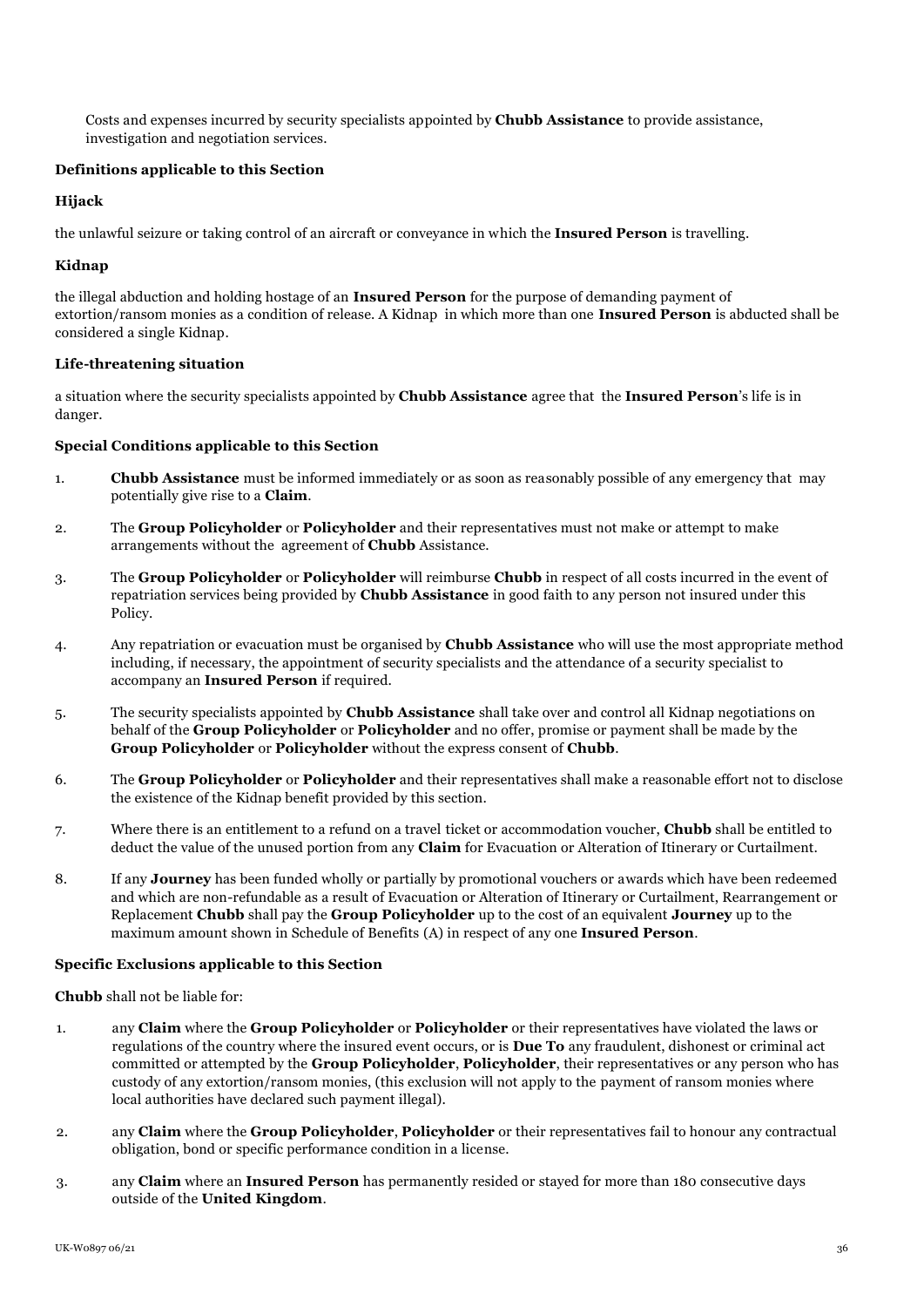- 4. any **Claim** for Kidnap or a Life-threatening Situation **Due To** any unpaid debt, insolvency, financial failure or other financial obligation.
- 5. any **Claim** for Kidnap of a **Child** by its **Parent or Legal Guardian**.
- 6. any **Claim** for Kidnap where the payment of a **Claim** would cause **Chubb** to contravene any laws or regulations.
- 7. any amount the **Group Policyholder** or **Policyholder** becomes legally liable to pay as the result of any legal action for damages, including legal costs incurred by the **Group Policyholder** or **Policyholder** in defence of such action, as the result of alleged negligence or incompetence.
- 8. any amount, property or other consideration surrendered to any person other than those responsible for making a previously communicated ransom demand to the **Group Policyholder**, **Policyholder** or their representatives.
- 9. any loss incurred where:
	- a. prior to the commencement of the **Journey**, warnings were issued by **Chubb Assistance** or the Government in the **United Kingdom** not to travel to the intended country or region; and/or
	- b. after commencement of a **Journey**, warnings to leave or evacuate had been given by **Chubb Assistance** or the Government in the **United Kingdom** or any appropriate, legally empowered, regulatory, governmental or local authority in the country or region in which the **Insured Person** is travelling, and such Warnings had not been heeded.
- 10. Any Kidnap or Ransom which occurs in Afghanistan, Algeria, Chad, Columbia, Iraq, Mali, Mauritania, Mexico, Nigeria, North Sudan, Pakistan, Somalia, Syria, Venezuela or Yemen.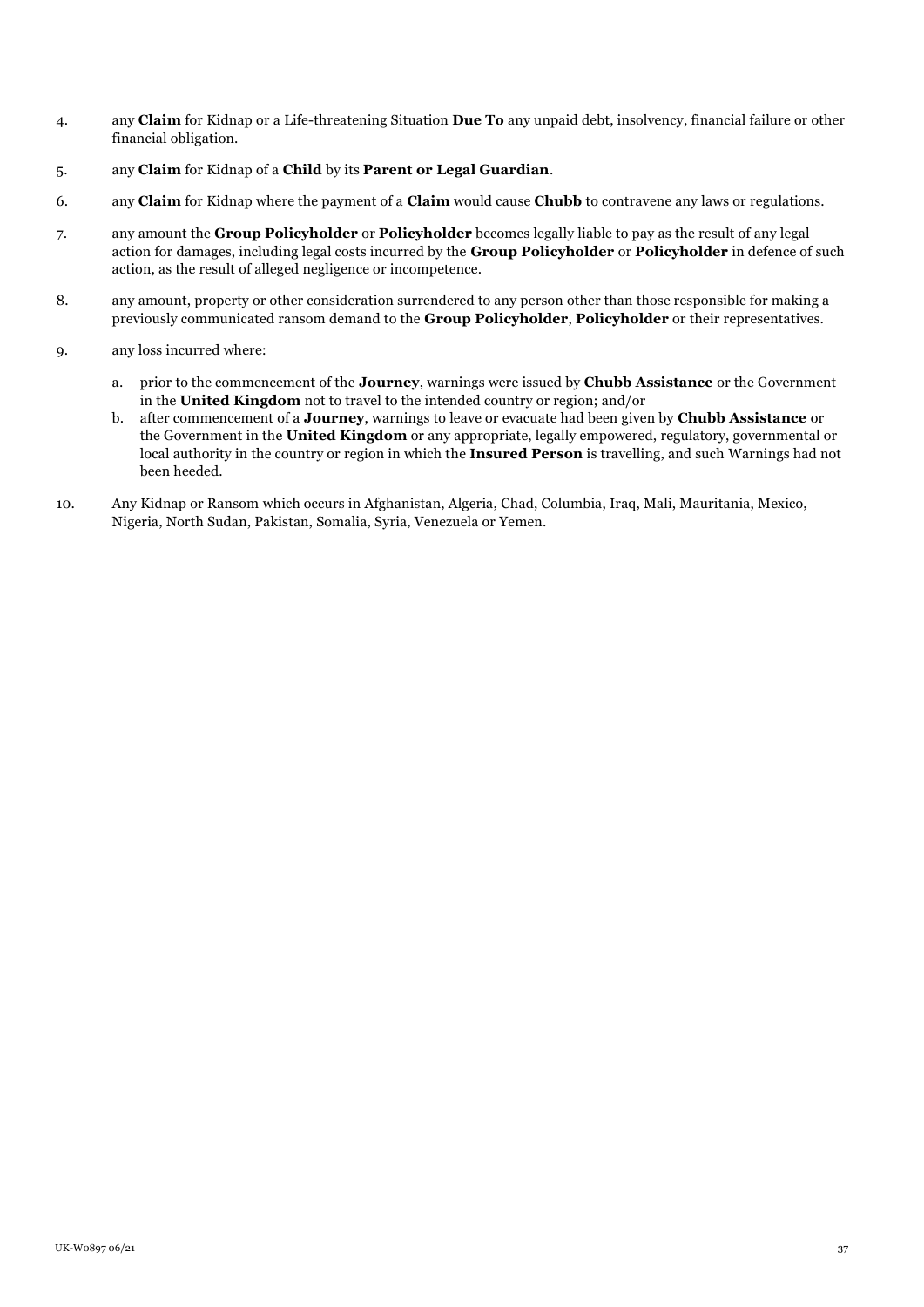# <span id="page-37-0"></span>Section 11 Crisis Management

If during the **Period of Insurance** and during the **Effective Time** an Insured Event occurs, **Chubb** will pay the **Group Policyholder** up to the **Benefit Amount** stated in the Group **Policy Schedule**for Crisis Consultant fees and costs incurred as a direct result of a Crisis which starts during the **Period of Insurance** and is reported to **Chubb** in accordance with this section.

Any fees, costs and expenses will be incurred by the Crisis Consultant and will be paid by the **Group Policyholder** and submitted to **Chubb** for reimbursement under this Policy.

Crisis Consultant costs are limited to fees or expenses which are incurred within the Crisis Coverage Period subject to a maximum of £75,000 per Crisis, and an **Aggregate Limit** of £75,000.

#### **Specific Definitions for this Section – Crisis Management**

#### **Adverse Publicity**

Any negative reporting of an Insured Event in local, regional or national media (including but not limited to radio, television, newspaper and/or magazines) which has potential to cause a Material Interruption.

#### **Crisis**

Any decisive, unstable or crucial time in the **Group Policyholder**'s affairs or business resulting from an Insured Event that starts during the **Period of Insurance** and:

- 1. has directly caused a Material Interruption; or
- 2. has the potential to cause:
	- a. imminent Financial Loss; or
	- b. Adverse Publicity

for the **Group Policyholder** if left unmanaged.

#### **Crisis Consultant**

The independent crisis consultants previously approved by **Chubb** for use by the **Group Policyholder** in connection with a Crisis.

#### **Crisis Coverage Period**

The period of time commencing when the Crisis is first reported to **Chubb** and ending not later than 30 days thereafter.

#### **Financial Loss**

- 1. Within a 48 hour period, the price per share of the **Group Policyholder**'s common stock decreases by 10% net of the change in the Standard & Poor's Composite Index or any other comparable index used to measure the stock exchange in which the **Group Policyholder** lists its common stock; or
- 2. a decrease greater than 20% in the consolidated revenues of the **Group Policyholder**.

#### **Insured Event**

An **Accident** occurring during the **Effective Time** resulting in **Bodily Injury** to an **Insured Person** and resulting in a valid **Claim** under Section 6 of this policy.

#### **Material Interruption**

A disruption or break in the continuity of the **Group Policyholder**'s normal business operations, which:

- 1. requires the direct involvement of all of the **Group Policyholder**'s board of Directors or senior executives and diverts their concentration from their normal operating duties; and
- 2. is likely to have a significant negative impact on the **Group Policyholder**'s revenues, earnings or net worth.

#### **Specific Conditions for this Section**

- 1. Any Crisis arising out of, based upon, or attributable to, related, continuous or repeated notifications under Section 6 of this policy will be considered a single Crisis.
- 2. The **Group Policyholder** must give notice to **Chubb** as soon as reasonably possible but no later than as stated in 3b. below of any Crisis by telephoning **Chubb** Assistance.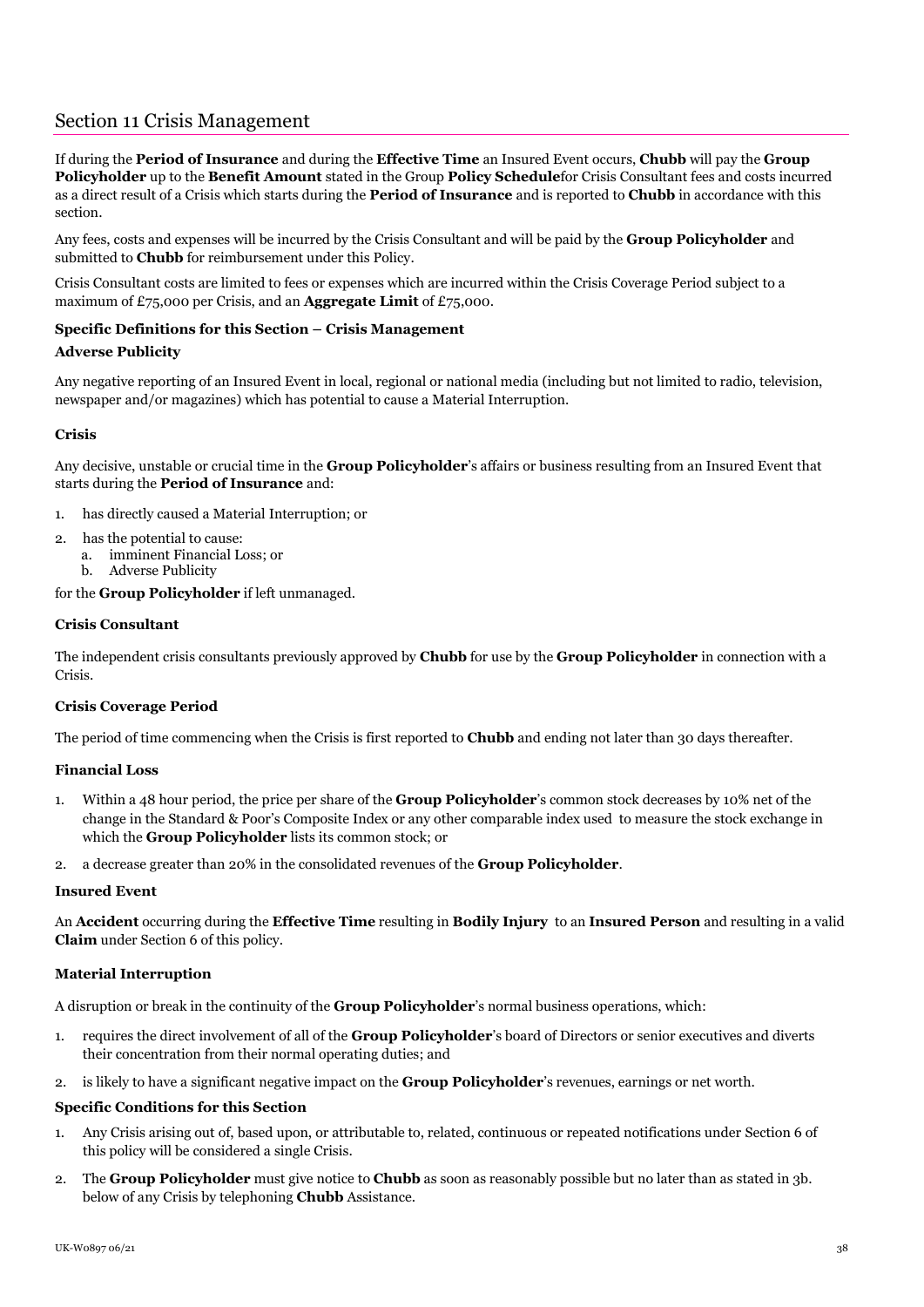### The number to call **Chubb Assistance** is +44 (0) 20 3305 8243

- 3. Any event that meets the following conditions must be reported to **Chubb** in the time period indicated:
	- a. any event that results in regional or national media coverage (print, radio or television) and relates to an Insured Event must be reported to **Chubb** within 24 hours of the media coverage, if **Chubb** has not previously been notified of the event by the **Group Policyholder**.
	- b. any event that results in the filing of a **Claim** or litigation against the **Group Policyholder** and relates to an Insured Event must be reported to **Chubb** within 48 hours of the **Claim**/litigation filing, if **Chubb** has not previously been notified of the event by the **Group Policyholder**.

#### **Specific Proviso and Limitation for this Section**

The **Group Policyholder** will bear 20% of the cost of Crisis Consultant Fees which will remain uninsured. **Chubb** will reimburse the **Group Policyholder**, subject to the **Aggregate Limit**, after deducting 20% from the amount of the incurred Crisis Consultant costs.

#### **Specific Exclusions for this Section**

**Chubb** will not pay any **Claim** which results from or is contributed to by:

- 1. any fraudulent or unlawful act committed by any of the **Group Policyholder**'s senior executives; or
- 2. any event not reported to **Chubb** in the time periods shown under Specific Conditions for this Section.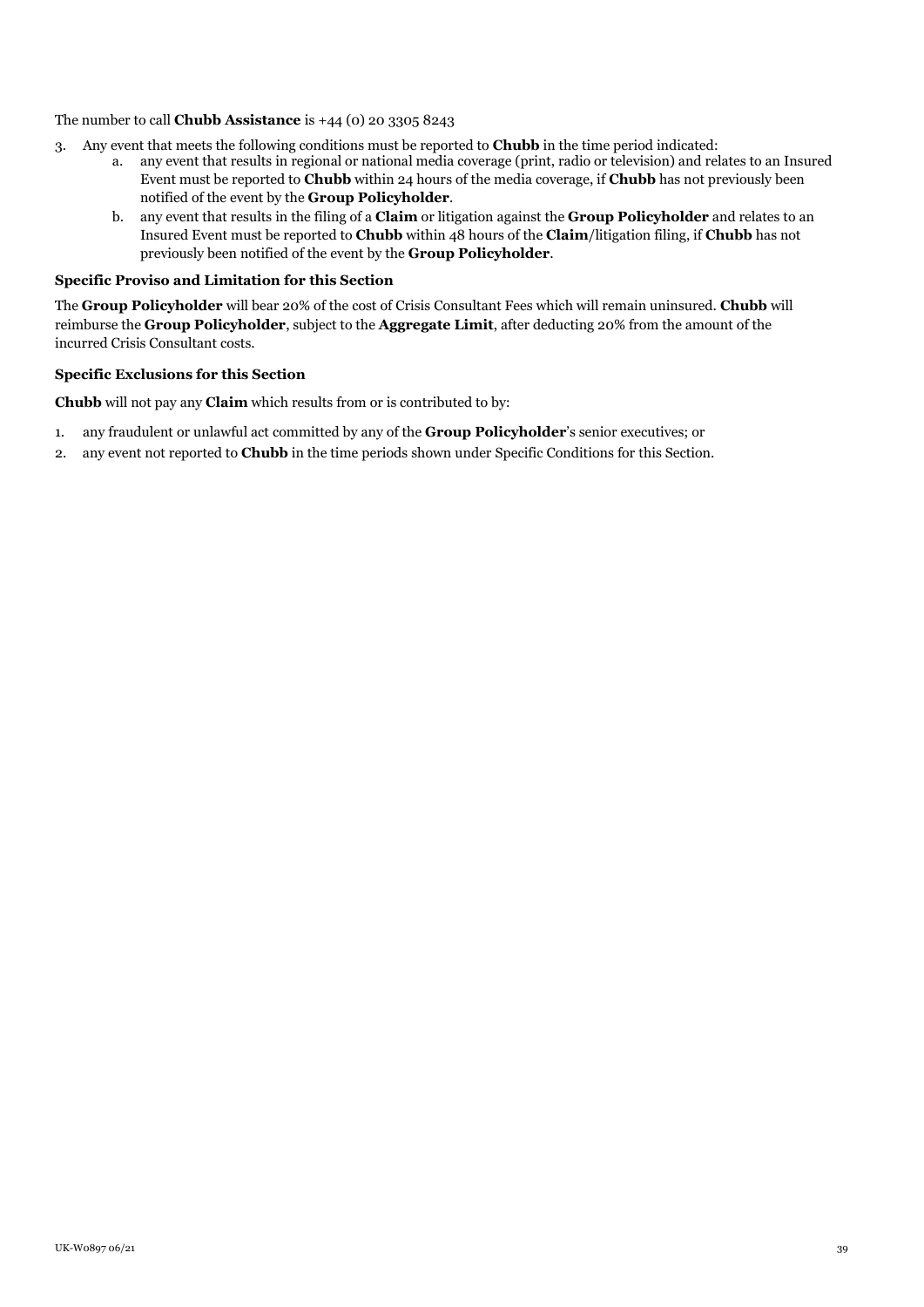# <span id="page-39-0"></span>General Exclusions

The following General Exclusions are applicable to the Policy as a whole.

- 1. **Chubb** shall not be liable for payment of any benefit for **Bodily Injury** , loss or expense:
	- a. suffered or incurred after the expiry of the **Period of Insurance** during which the **Insured Person** attains the age of 75 years;
	- b. to any **Insured Person** who is a professional sportsperson or professional entertainer.

#### 2. **Chubb** shall not be liable for **Bodily Injury** loss or expense **Due To**:

- a. suicide, attempted suicide or deliberate self-inflicted injury by the Insured Person regardless of the state of their mental health;
- b. Any actual or suspected **Communicable Disease** which results in restrictions impacting a **Journey** being introduced or made by any travel or accommodation provider or any government or governmental body. This Policy Exclusion does not apply to **Claims** for Section 1A (Medical Expenses) and 1 E (Emergency Repatriation Expenses);
- c. Any expenses which are recoverable (whether successful or not) by an **Insured Person**, **Policyholder**, **Group Policyholder** or **Participating Establishment** from any tour operator, travel provider, airline, hotel or other service provider under the terms of any contract or any relevant law or regulation; or any compensation scheme
- d. illegal acts of the **Insured Person**;
- e. the **Insured Person** engaging in aviation as a pilot or crew member of a fixed wing or rotary propelled aircraft;
- f. the **Insured Person** being a full time member of the armed forces of any nation or international authority or a member of any Reserve Forces called out for Active Service;
- g. **War**, whether declared or not,
	- i. in the **United Kingdom** or the **Insured Person**'s country of domicile;
	- ii. between any of the **Major Powers**;
	- in Europe in which one or more of the **Major Powers** or their armed forces are engaged;
	- iv. in Europe involving forces acting for any international authority;
- h. an **Insured Person** travelling to a country which is or whose armed forces are engaged in **War** within its own borders where that part of a **Journey** commences after the outbreak of such War.
- 3. **Chubb** shall not accept liability of whatsoever nature directly or indirectly caused by or contributed to by or arising from
	- a. ionising radiations or contamination by radioactivity from any nuclear fuel or from any nuclear waste from the combustion of nuclear fuel; or
	- b. the radioactive toxic explosive or other hazardous properties of any explosive nuclear assembly or nuclear component thereof.
- 4. **Chubb** will not be liable to make any payment under this Policy where the **Insured Person** does not meet the Eligibility Criteria detailed in General Condition 14 on Page 38.
- 5. **Chubb** will not pay any **Claim**s which would result in **Chubb** being in breach of United Nations resolutions or trade or economic sanctions or other laws of the European Union, **United Kingdom**, or United States of America.

The **Group Policyholder** or **Insured Persons** should contact **Chubb**'s Customer Services Team on 0345 841 0056 for clarification of policy cover for travel to countries which may be subject to United Nations resolutions or trade or economic sanctions or other laws of the European Union, **United Kingdom**, or United States of America.

Applicable to US Persons only: policy cover for a **Journey** involving travel to/from/through Cuba will only be effective if the US Person's travel has been authorised by a general or specific licence from OFAC (US Treasury's Office of Foreign Asset Control). For any **Claim** from a US Person relating to Cuba travel, **Chubb** will require verification from the US Person of such OFAC licence to be submitted with the **Claim**. US Persons shall be deemed to include any individual wherever located who is a citizen or ordinarily resident in the United States (including Green Card Holders) as well as any corporation, partnership, association, or other organisation, wherever organised or doing business that is owned or controlled by such persons.

#### <span id="page-39-1"></span>**PLEASE NOTE that Specific Exclusions relating to the individual Sections of this Policy are located and contained in the appropriate Section.**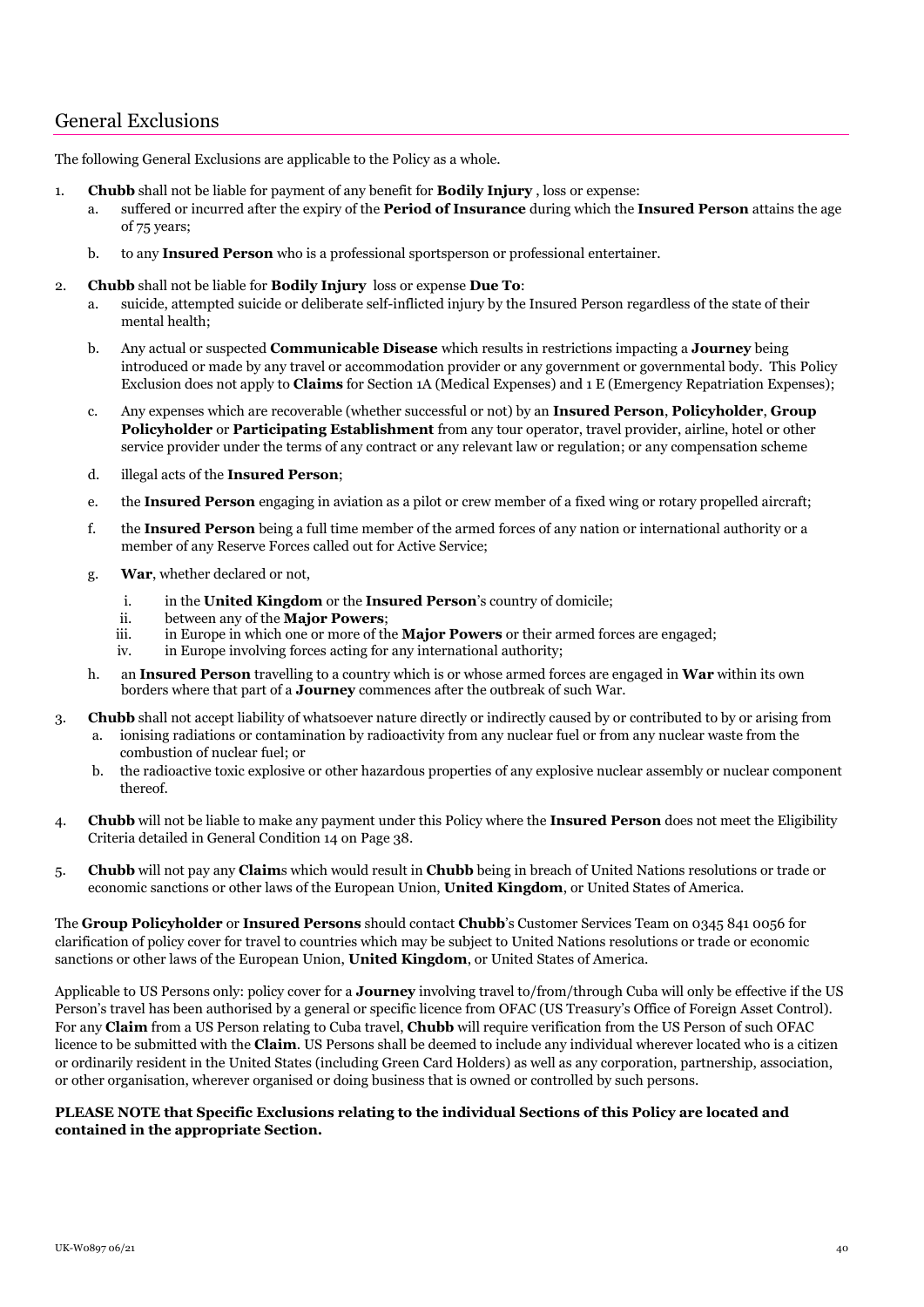# General Conditions

General Conditions to which this Policy is subject.

- 1. This Policy document contains the full terms and conditions of the Policy and this Policy, **Policy Schedule** and Schedule(s) of Benefits shall be read as one contract and any word or expression to which specific meaning has been attached shall unless the context otherwise requires bear such meaning wherever it may appear.
- 2. The **Group Policyholder** shall give written notice within a reasonable time of any alteration in their business.
- 3. No sum payable by **Chubb** under this Policy shall carry interest unless payment has been unreasonably delayed by **Chubb** following receipt of all the required certificates, information and evidence necessary to support the **Claim**. Where interest becomes payable by **Chubb**, it will be calculated only from the date of final receipt of such certificates, information or evidence.
- 4. Where the **Group Policyholder** or an **Insured Person** or their personal representatives do not comply with any obligation to act in a certain way specified in this Policy **Chubb** reserves the right not to pay a **Claim**.
- 5. The **Group Policyholder**, **Policyholder** and **Insured Person** if applicable, must ensure that all of the information, which they have provided to **Chubb** in the Application Form, by correspondence, over the telephone, on **Claim** forms and in other documents is true, complete and accurate. Please note that providing incomplete, false or misleading information could affect the validity of this Policy and may mean that all or part of a **Claim** may not be paid.
- 6. If the **Group Policyholder**, **Policyholder** or **Insured Person** if applicable, makes a representation which was untrue or misleading and
	- a. they knew it was, or did not care whether or not it was, untrue or misleading and knew that the information was, or did not care whether it was, relevant to **Chubb** then **Chubb** may have the option to void the Policy; or
	- b. they made it carelessly then **Chubb** may be able to avoid the Policy and return the **Premium** or vary the Policy including varying the terms and conditions or increasing the **Premium** depending upon the impact the information would have had on **Chubb**'s decision to issue the Policy.
- 7. The **Group Policyholder** acknowledges that **Chubb** has offered the Policy and calculated the **Premium** using the information which **Chubb** asked for and the **Group Policyholder** has provided, and that any change to the responses above may result in a change in the terms and conditions of the Policy and/or a change in the **Premium**.
- 8. The **Group Policyholder**, **Policyholder**, **Insured Person** and **Chubb** agree that it is not intended for any third party to this contract to have the right to enforce or vary the terms of this contract. The **Group Policyholder**, **Policyholder**, **Insured Person** and **Chubb** can rescind or vary the terms of this contract without the consent of any third party to this contract who might seek to assert that they have rights under the Contracts (Rights of Third Parties) Act 1999.
- 9. **Chubb** may cancel this Policy if the **Group Policyholder** or **Insured Persons** have knowingly provided incomplete, false or misleading information that **Chubb** have asked for during the **Period of Insurance**, or in respect of a **Claim**. If this happens, **Chubb** will give 30 days written notice to the **Group Policyholder** at their last known address and in such event the **Premium** for the period up to the date when the cancellation takes effect shall be calculated and **Chubb** will promptly return any unearned portion of the **Premium** paid.
- 10. It is hereby agreed between **Chubb**, the **Group Policyholder** the **Policyholder** and the **Insured Person** that:
	- a. this Policy shall be governed and construed in accordance with the Law of England and Wales and the English Courts alone shall have jurisdiction in any dispute.
	- b. Communication of and in connection with this Policy shall be in the English language.
- 11. If an **Insured Person** is the victim of a **Hijack** the insurance provided by this Policy shall continue for a period not exceeding twelve months from the date of **Hijack** until such time as the **Insured Person** has returned to their place of residence.
- 12. **Chubb** is required to notify the **Group Policyholder** and **Policyholder**s that other taxes or costs may exist which are not imposed by **Chubb**.
- 13. **Chubb** reserves the right to makes changes, add to the terms and/or to change the total amount payable for this insurance for legal, regulatory or taxation reasons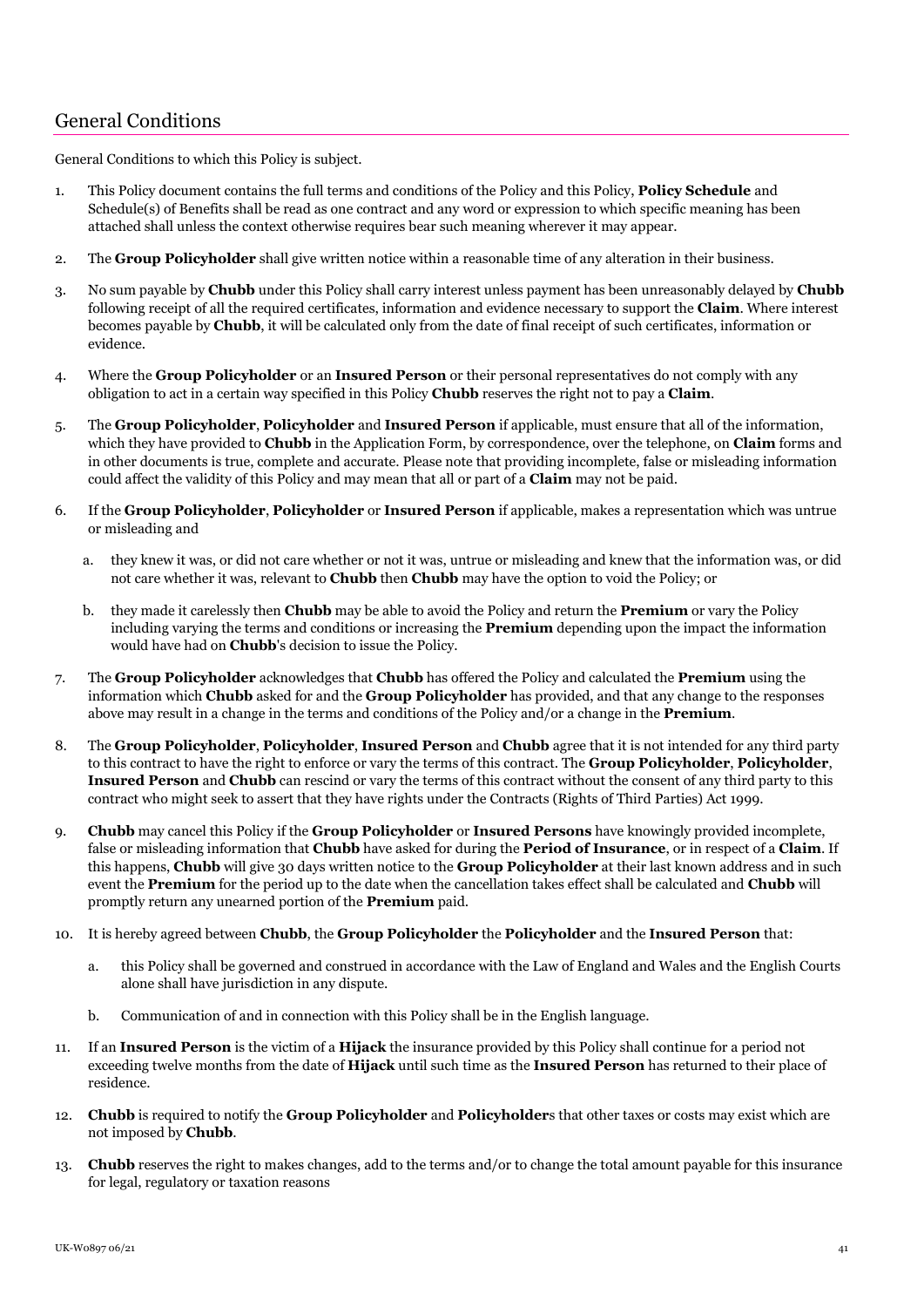14. To be covered under this Policy all **Insured Persons** insured under this policy must have their main residence in the **United Kingdom** and be in the **United Kingdom** when this Policy is taken out.

**PLEASE NOTE that Specific Conditions relevant to the individual Sections of this Policy are located and contained in the appropriate Section.**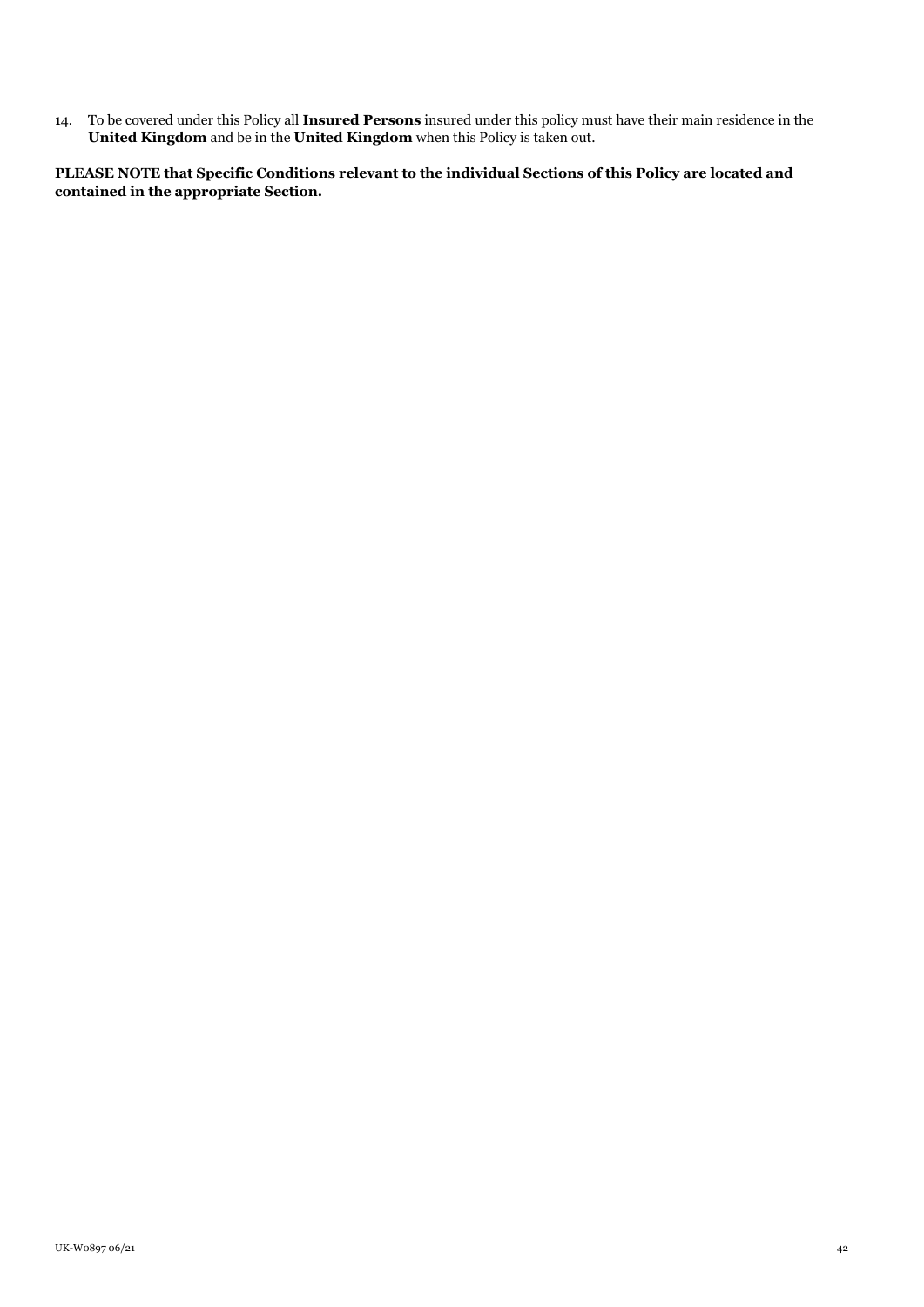# <span id="page-42-0"></span>Claim Provisions

1. On the happening of any occurrence likely to give rise to a **Claim**, notice shall be given to the

Chubb Claims Service Team, Chubb European Group SE, PO Box 683, Winchester SO23 5AH

| Telephone:     | 0345 841 0059 (within UK only) |
|----------------|--------------------------------|
| International: | +44 (0) 141 285 2999           |
| Facsimile:     | $+44(0)1293597323$             |
| Email:         | Claims@Chubb.com               |

If you would like to submit the **Claim** electronically via our **Claim**s portal this can be accessed via the following link: [www.ChubbClaims.co.uk](http://www.chubbclaims.co.uk/)

within 30 days or as soon as reasonably possible after the date of the occurrence.

- 2. The **Group Policyholder**, or **Policyholder** shall at their own expense furnish to **Chubb** such certificates, information and evidence as **Chubb** may from time to time reasonably require in the form prescribed by **Chubb**. **Chubb** shall be allowed at its own expense, upon reasonable notice to the **Group Policyholder**, or **Insured Person**, to request a medical examination of an **Insured Person** as appropriate.
- 3. If any **Claim** under this Policy shall be in any respect fraudulent or if any fraudulent means or devices shall be used by the **Group Policyholder** or anyone acting on the **Group Policyholder**'s behalf or by an **Insured Person** or any **Insured Person**'s legal representatives to obtain benefit under this Policy **Chubb** shall be under no liability in respect of such **Claim**.
- 4. The **Insured Person** shall as soon as reasonably possible after the occurrence of any **Accidental Bodily Injury** or illness obtain and follow the advice of a **Doctor** and **Chubb** shall not be liable for any consequences of the **Insured Person**'s failure to obtain and follow such advice and use such appliance or remedies as may be prescribed.
- 5. **Chubb** will deal with all **Claim**s as follows:
	- a. **Chubb** will pay the **Benefit Amount** for **Accidental** death to the estate of the deceased **Insured Person** and the receipt given to **Chubb** by the Personal Representatives shall be a full discharge of liability by **Chubb** in respect of the **Claim** for such **Benefit Amount**.
	- b. If the **Insured Person** is age 18 years or over **Chubb** will pay the **Benefit Amount** or assessed percentage or reimbursement to the **Insured Person** and their receipt shall be a full discharge of all liability by **Chubb** in respect of the **Claim** for such **Benefit Amount**, reimbursement or the assessed percentage.
	- c. If the **Insured Person** is under age 18 years **Chubb** will pay the **Benefit Amount** or assessed percentage or reimbursement to the **Parent or Legal Guardian** (**Policyholder**) of such minor, for the benefit of that minor. The **Parent or Legal Guardian**'s receipt shall be a full discharge of all liability by **Chubb** in respect of the **Claim** for such **Benefit Amount** or reimbursement.
- 6. **Claim**s involving foreign currency will be converted into Policy currency at the selling rate of exchange published in the Financial Times on the day nearest to the date of the loss.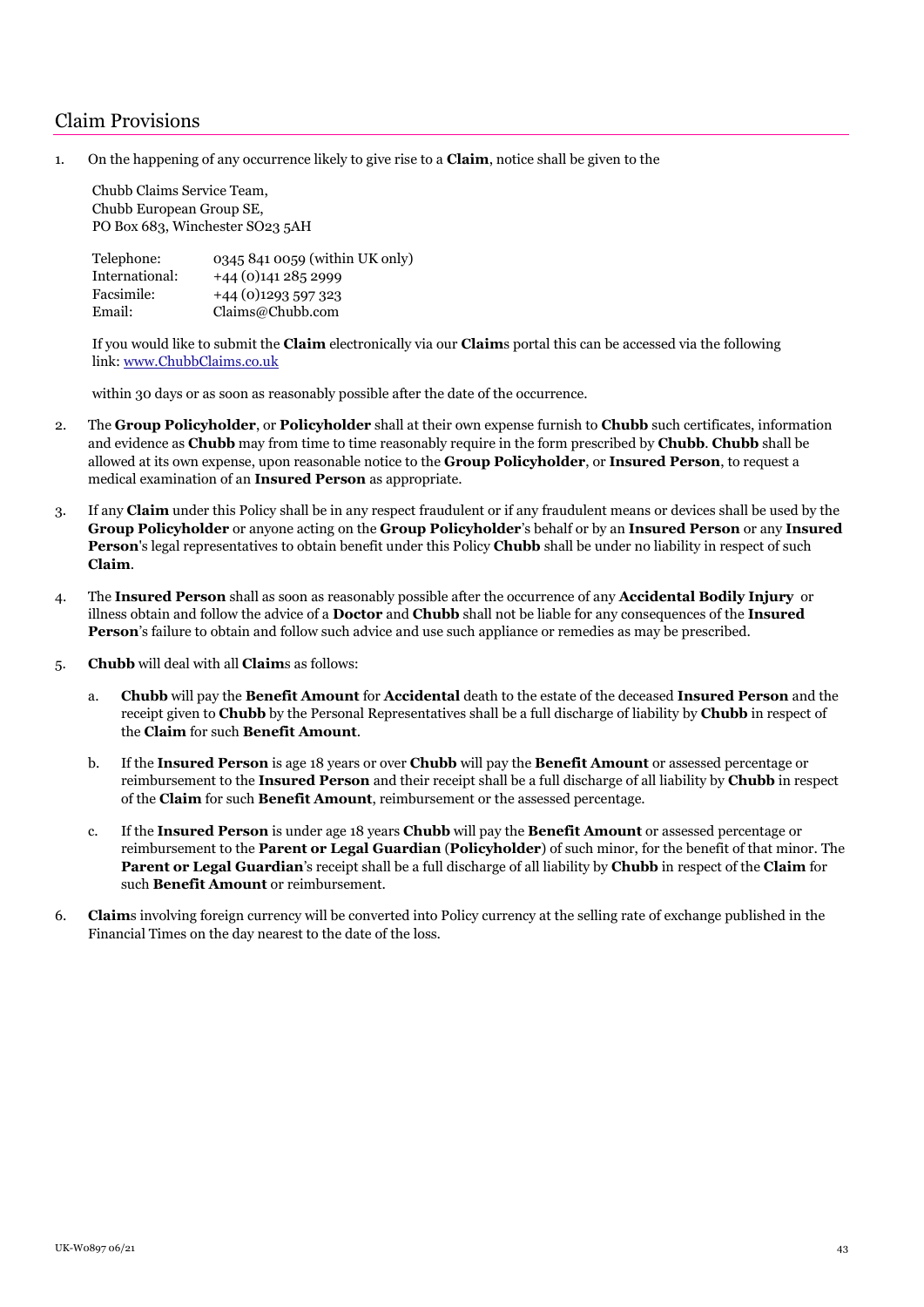# <span id="page-43-0"></span>Complaints Procedures

**Chubb** is dedicated to providing a high quality service and wants to maintain this at all times. If it is felt that a first class service has not been offered or a complaint must be made regarding this insurance, please note the following:

In the event of a complaint relating to the sale of this Policy please contact the following:

- a. The insurance intermediary that arranged this insurance;
- or if there is no insurance intermediary

```
b. The Customer Relations Department, 
Chubb European Group SE
PO Box 683, 
Winchester, 
SO23 5AH
Telephone: 0800 519 8026 (calls are free from a UK landline or mobile) 
International: +44 (0)141 285 2999
Facsimile: +44 (0)1293 597 376
Email: customerrelations@Chubb.com
```
In the event of a complaint in relation to how the **Claim** was handled please contact the following:

The Customer Relations Department, **Chubb** European Group SE PO Box 683, Winchester, SO23 5AH Telephone: 0800 519 8026 (calls are free from a UK landline or mobile) International: +44 (0)141 285 2999

Facsimile: +44 (0)1293 597 376 Email: customerrelations@**Chubb**.com

The **Group Policyholder** or **Insured Person** has the right to refer their complaint to the Financial Ombudsman Service (FOS) if they are dissatisfied with **Chubb** or their insurance intermediaries' final response. Their contact details are:

The Financial Ombudsman Service Exchange Tower Harbour Exchange Square London E14 9SR Telephone: +44 (0)800 023 4567 (calls are free from a UK landline or mobile) +44 (0)300 123 9 123 (calls charged at the same rate as 01 or 02 numbers on a mobile phone) Email: complaint.info@financial-ombudsman.org.uk Website: www.financial-ombudsman.org.uk

The existence of these complaint procedures does not reduce an **Insured Person**'s statutory rights relating to this Policy. For further information about statutory rights an **Insured Person** should contact Citizens Advice .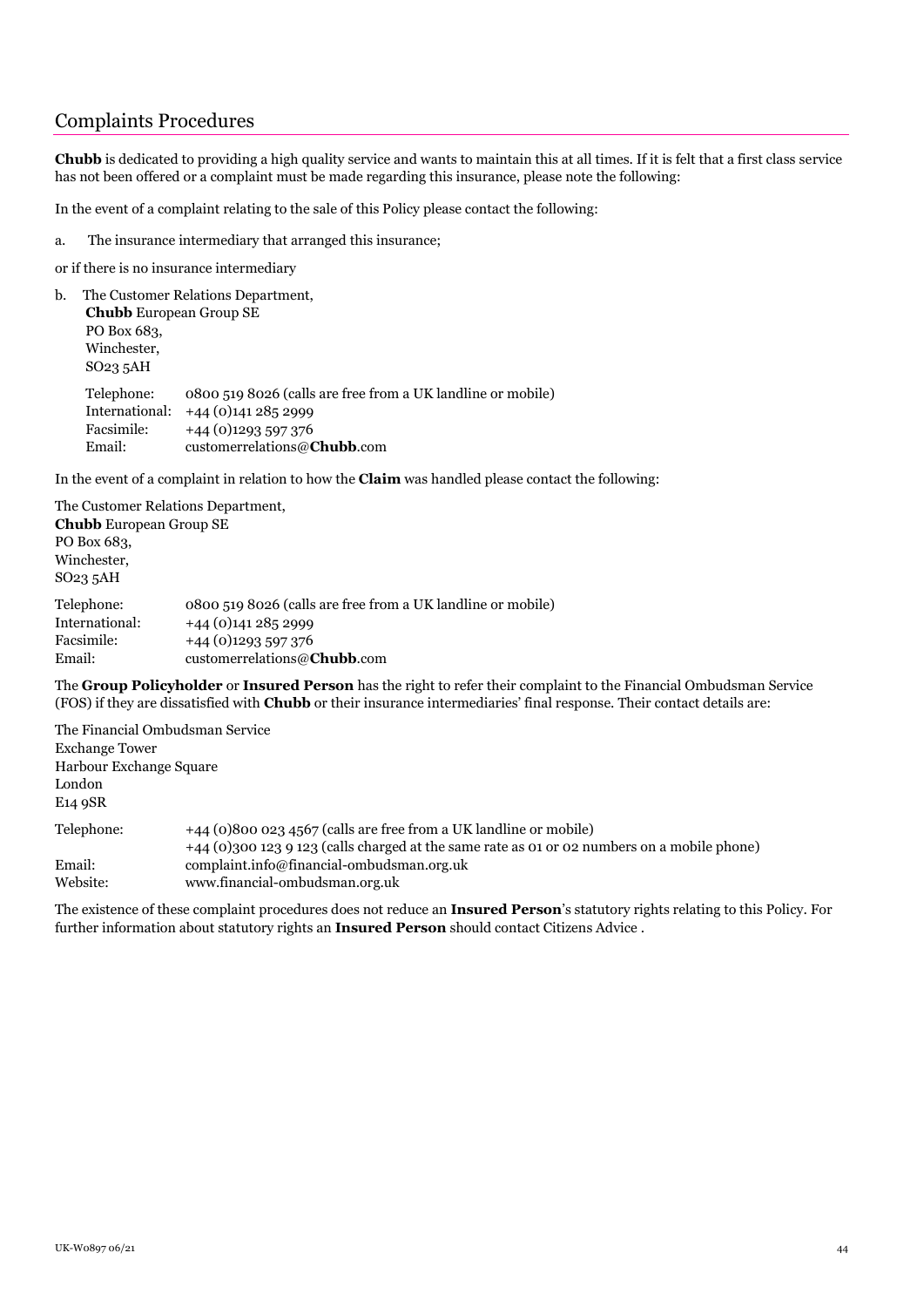# <span id="page-44-0"></span>Our Regulators

Chubb European Group SE (CEG) is a Societas Europaea, a public company registered in accordance with the corporate law of the European Union. Members' liability is limited. CEG is headquartered in France and governed by the provisions of the French insurance code. Risks falling within the European Economic Area are underwritten by CEG, which is authorised and regulated by the French Prudential Supervision and Resolution Authority (4 Place de Budapest, CS 92459, 75436 Paris Cedex 09, France). Registered company number: 450 327 374 RCS Nanterre. Registered office: La Tour Carpe Diem, 31 Place des Corolles, Esplanade Nord, 92400 Courbevoie, France. Fully paid share capital of €896,176,662.

CEG's UK branch is registered in England & Wales. Registered address: 100 Leadenhall Street, London EC3A 3BP. Authorised by the Prudential Regulation Authority and with deemed variation of permission. Subject to regulation by the Financial Conduct Authority and limited regulation by the Prudential Regulation Authority. Details of the Temporary Permissions Regime, which allows EEA-based firms to operate in the UK for a limited period while seeking full authorisation, are available on the Financial Conduct Authority's website (FS Register number 820988).

# <span id="page-44-1"></span>Financial Services Compensation Scheme

In the unlikely event that Chubb is unable to meet its liabilities, Policyholders who are located in the UK, Channel Islands, Isle of Man or Gibraltar (or who have risks located in these jurisdictions) may be entitled to compensation under the Financial Services Compensation Scheme.

Further information can be obtained from the Chubb European Group SE or from the Financial Services Compensation Scheme at the following address:

Financial Services Compensation Scheme

PO Box 300 Mitcheldean GL17 1DY Phone 0800 678 1100 or 020 7741 4100 On-Line Form: https://claims.fscs.org.uk/ Website: www.fscs.org.uk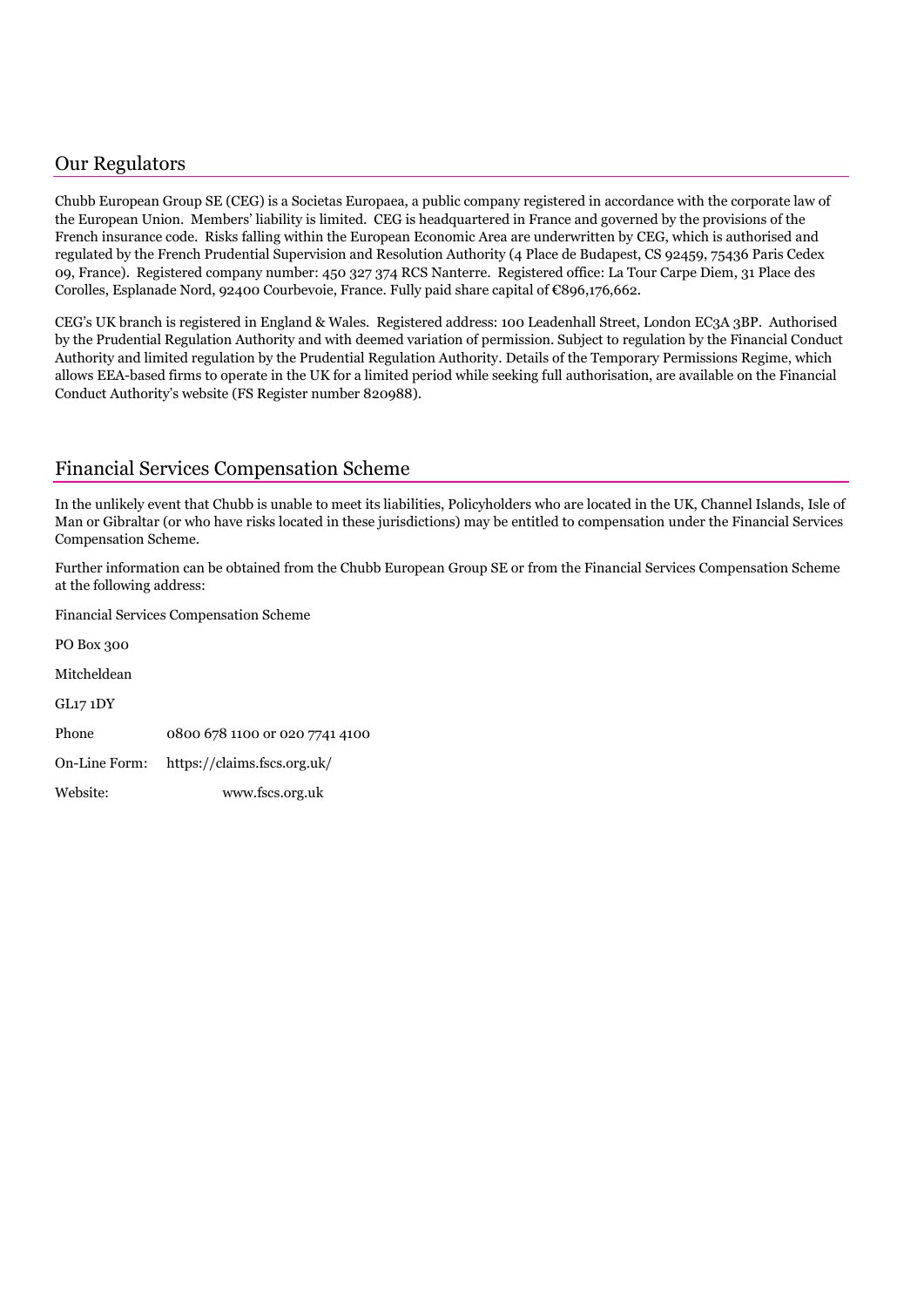#### <span id="page-45-0"></span>**The Personal Information You provide**

**Chubb** uses personal information which the **Group Policyholder**, **Policyholder**s or **Insured Persons** supply to **Chubb** or, where applicable, to the **Group Policyholder**'s insurance broker, in order to write and administer this Policy, including any **Claim**s arising from it.

This information will include basic contact details such as **Policyholder**s' or **Insured Persons**' names, addresses, and policy number, but may also include more detailed information about **Policyholder**s or **Insured Persons** (for example, their age, health, details of assets, **Claim**s history) where this is relevant to the risk **Chubb** is insuring, services **Chubb** is providing or to a **Claim** the **Policyholder** or **Insured Person** is reporting.

**Chubb** is part of a global group, and **Policyholder**s' or **Insured Persons**' personal information may be shared with its group companies in other countries as required to provide coverage under this policy or to store **Policyholder**s' or **Insured Persons**' information. **Chubb** also uses a number of trusted service providers, who will also have access to **Group Policyholder**, **Policyholder**s' and **Insured Persons**' information including personal information subject to **Chubb**'s instructions and control.

**Policyholder**s and **Insured Persons** have a number of rights in relation to their personal information, including rights of access and, in certain circumstances, erasure.

This section represents a condensed explanation of how we use personal information. For more information, **Chubb** strongly recommends the **Group Policyholder**, **Policyholder**s and **Insured Persons** read its user-friendly Master Privacy Policy, available here: https:// www2.**Chubb**.com/uk-en/footer/privacy-policy.aspx. The **Group Policyholder**, **Policyholder**s and **Insured Persons** can ask us for a paper copy of the Privacy Policy at any time, by contacting **Chubb** at mailto:dataprotectionoffice.europe@**Chubb**.com.

Chubb European Group SE (CEG) is a Societas Europaea, a public company registered in accordance with the corporate law of the European Union. Members' liability is limited. CEG is headquartered in France and governed by the provisions of the French insurance code. Risks falling within the European Economic Area are underwritten by CEG, which is authorised and regulated by the French Prudential Supervision and Resolution Authority (4 Place de Budapest, CS 92459, 75436 Paris Cedex 09, France). Registered company number: 450 327 374 RCS Nanterre. Registered office: La Tour Carpe Diem, 31 Place des Corolles, Esplanade Nord, 92400 Courbevoie, France. Fully paid share capital of €896,176,662.

CEG's UK branch is registered in England & Wales. Registered address: 100 Leadenhall Street, London EC3A 3BP. Authorised by the Prudential Regulation Authority and with deemed variation of permission. Subject to regulation by the Financial Conduct Authority and limited regulation by the Prudential Regulation Authority. Details of the Temporary Permissions Regime, which allows EEA-based firms to operate in the UK for a limited period while seeking full authorisation, are available on the Financial Conduct Authority's website (FS Register number 820988).